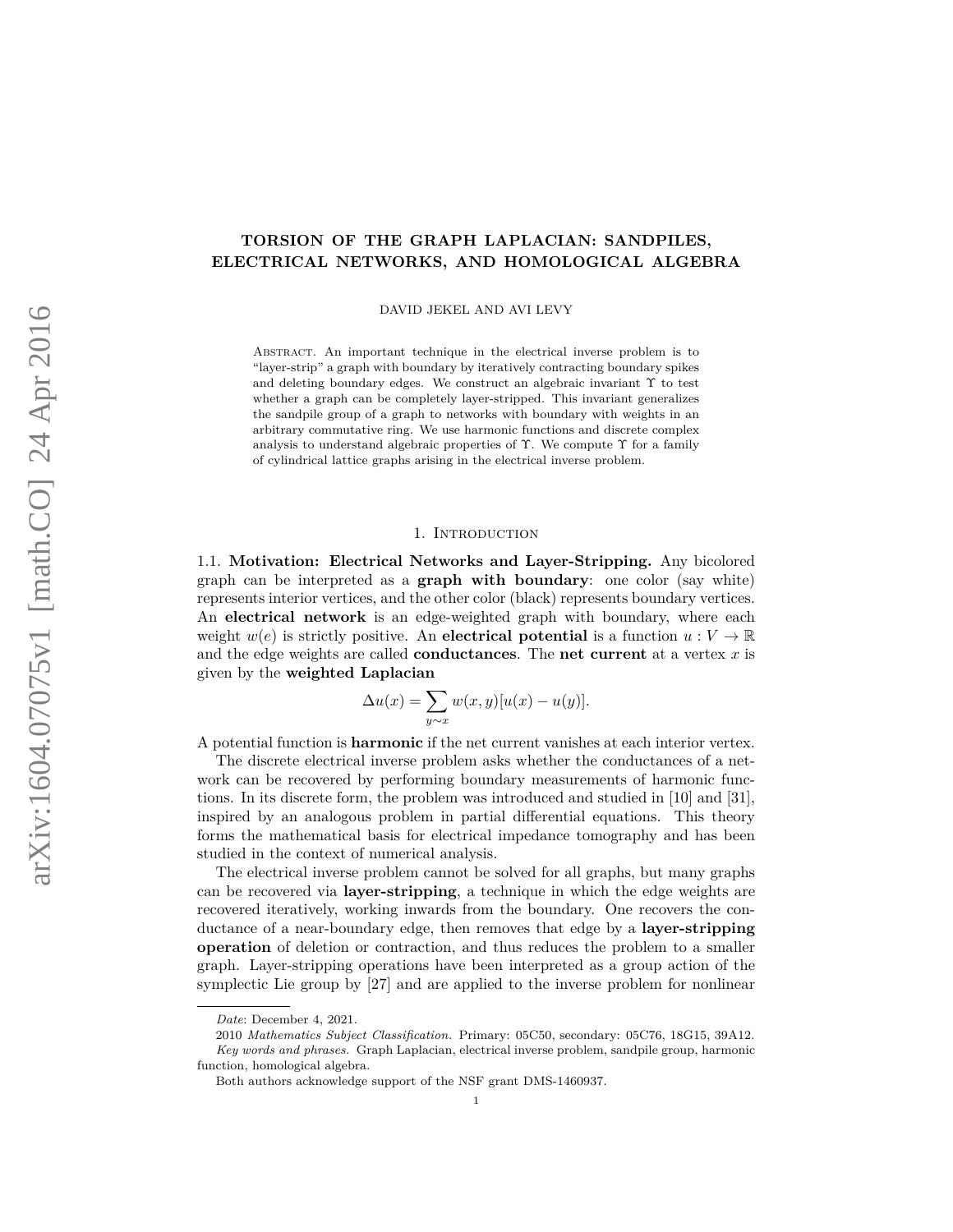

FIGURE 1. A  $(\mathbb{Z}/64)$ -valued harmonic function on a graph we will study in §9.

electrical networks in [21]. One of the authors explored the connections between layer-stripping and harmonic continuation and formalized the layer-stripping approach to the inverse problem in [20].

Our paper focuses on the layer-stripping operations themselves rather the inverse problem. We construct an algebraic graph invariant to test whether a graph can be completely reduced through layer-stripping operations.<sup>1</sup> We associate an *R*module  $\Upsilon$  to any graph with boundary such that  $\Upsilon$  is free if and only if the graph is completely reducible. Torsion of  $\Upsilon$  can thus be viewed as an algebraic description of the failure of complete reducibility.

The module  $\Upsilon$  generalizes the sandpile group to graphs with boundary with edge weights in an arbitrary ring. Thus, our theory connects the sandpile group with homological algebra and Q*/*Z-valued harmonic functions.

1.2. **Main Ideas and Results.** Our strategy for constructing algebraic invariants is to consider electrical networks over rings. Instead of restricting the edge weights to lie in  $\mathbb{R}^+$  or  $\mathbb C$  or  $\mathbb Z$  as is usually done, we allow them to reside in an arbitrary commutative ring *R*. We consider the weighted Laplacian as an operator on functions *u* from *V* to any *R*-module *M*. We denote the *R*-module of *M*-valued harmonic functions by  $\mathcal{U}(\Gamma, M)$ , where  $\Gamma$  is an *R*-weighted graph with boundary.

Our fundamental module  $\Upsilon$  is constructed via 'homology theory' as a quotient of modules involving linear combinations of vertices and edges (§2.3), but has the key property that  $\mathcal{U}(\Gamma, M) = \text{Hom}(\Upsilon(\Gamma), M)$ . In other words,  $\Upsilon$  is the *representing object* for the functor  $\mathcal{U}(\Gamma, -)$ . We will also interpret  $\text{Tor}_1(\Upsilon(\Gamma), M)$  and  $Ext_1(\Upsilon(\Gamma), M)$  in terms of harmonic functions (§3).

The module-theoretic duality between  $\Upsilon$  and  $\mathcal{U}(\Gamma, M)$  captures the interplay between the structure of the graph and the behavior of harmonic functions, which is not unlike the relationship between topology and function theory on a Riemann surface.<sup>2</sup> Our combinatorial and algebraic theory thus draws much of its intuition from topology and complex analysis. Our first main result provides an algebraic characterization of the 'topological' condition of complete reducibility.

<sup>&</sup>lt;sup>1</sup>We also allow boundary wedge-sum decomposition, see  $\S5$  for precise definitions.

<sup>&</sup>lt;sup>2</sup>The analogy between graphs and Riemann surfaces was observed in  $[3, 30, 8]$ .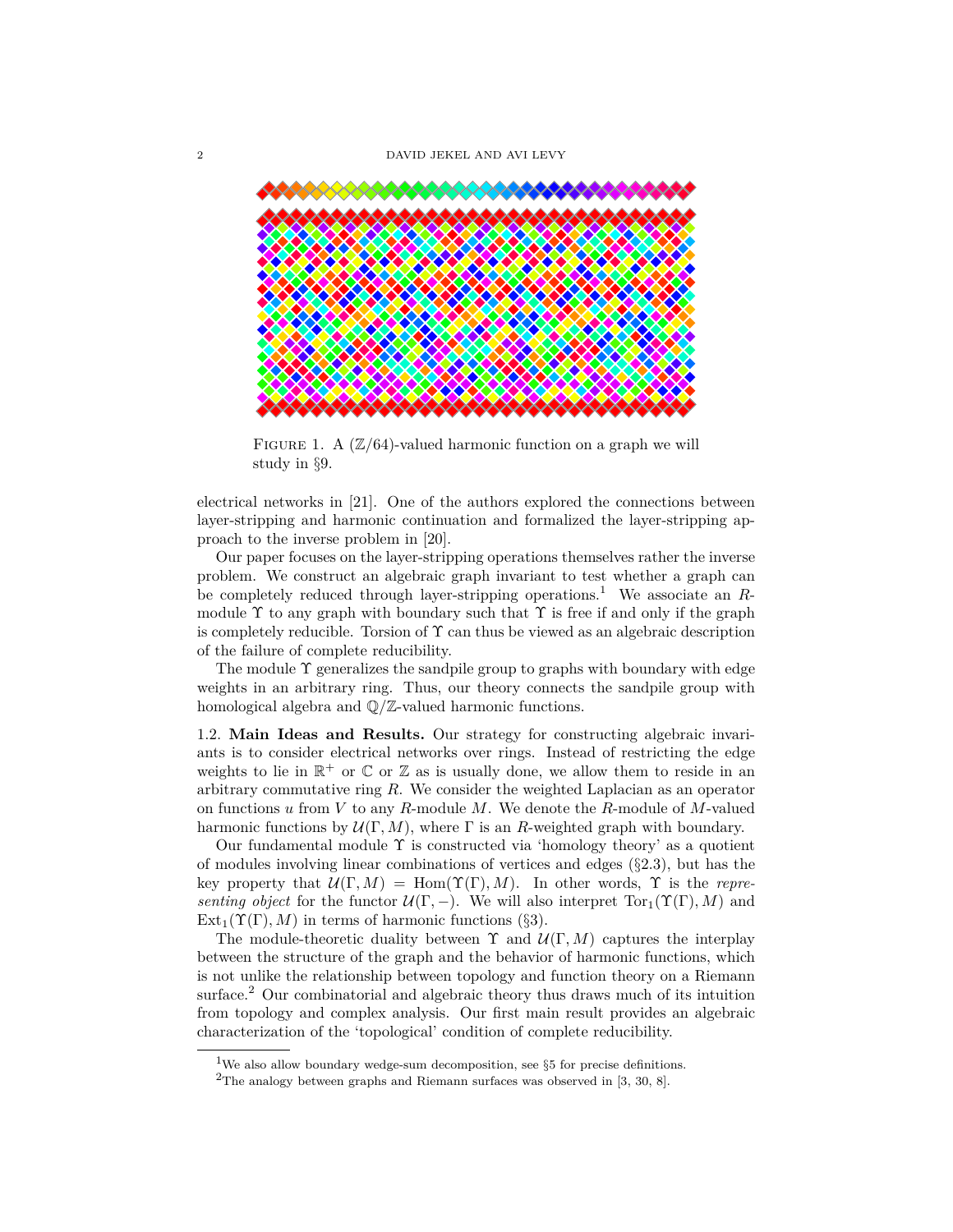**Essence of Theorem 1.** A graph is completely reducible if and only if  $\Upsilon$  is free for all choices of edge weights in  $R^{\times}$  for all commutative rings R.

The forward direction of the theorem is proved inductively by showing that if we add small extensions on to the boundary of a graph, then  $\Upsilon$  does not change. The dual interpretation (and in fact motivation) for this result is that any harmonic function on the smaller graph extends uniquely to the larger graph. The layer-stripping process thus provides a geometric model for the process of harmonic continuation inspired by complex analysis (§7).

For the converse implication of Theorem 1, we must take a graph that is not completely reducible and concoct unit edge weights for which  $\Upsilon$  is not free. This relies on the ability to assign 'exotic' unit edge weights by considering rings like the Laurent polynomial algebra  $F[t_e^{\pm 1}]$  with generators indexed by the edges of the graph, rather than only rings like  $Z$  with very few units.

We use the characterization of  $Tor_1(\Upsilon, M)$  as the module  $\mathcal{U}_0(\Gamma, M)$  of M-valued harmonic functions that have vanishing potential and net current on the boundary (§3.1). Figure 1 shows such a function. The existence of harmonic functions that are undetectable from boundary data would flagrantly violate the uniqueness principles of complex analysis and PDE. But in our discrete algebraic world, they merely measure torsion, and we complete the proof of the theorem by choosing unit edge weights that will allow harmonic functions with zero boundary data.

The precise statements of Theorem 1 and its corollaries give several other equivalent algebraic conditions that come out of the proof. Theorem 2 complements Theorem 1 by describing how far layer-stripping operations can simplify a finite graph in the general case.

**Essence of Theorem 2.** A finite graph with boundary can be layer-stripped until an impenetrable core remains. The resulting graph (known as a **flower**) is independent of the sequence of layer-stripping operations. Mapping a graph to its flower defines a functor on the category of *∂*-graphs and unramified harmonic morphisms (see  $\S 4$ ,  $\S 6$ ,  $\S 6.2$ ).

In §5, we generalize the main result in [9], showing that

**Theorem 3.** A connected circular planar  $R^{\times}$ -network and its dual have isomorphic fundamental modules.

Once again, the graph-theoretic proof involving free modules on the edges translates into a discrete-complex-analytic statement about harmonic functions: For any harmonic function  $u$  on  $\Gamma$ , there is a unique harmonic conjugate  $v$  on the dual network  $\Gamma^{\dagger}$  satisfying the Cauchy-Riemann equation  $w(e)du(e) = dv(e^{\dagger})$ . We apply harmonic conjugates and analytic continuation to understand Q*/*Z-valued harmonic functions on a family of wheel graphs studied by Biggs [6], and hence compute the sandpile group for these graphs.

In a similar vein, we use harmonic continuation to study a family of 'chain-link fence' graphs  $CLF(m, n)$  in §9, which were studied in [26] in the context of the electrical inverse problem on the cylinder. Using symmetry (rather than cumbersome Smith normal form computations), we establish the following result.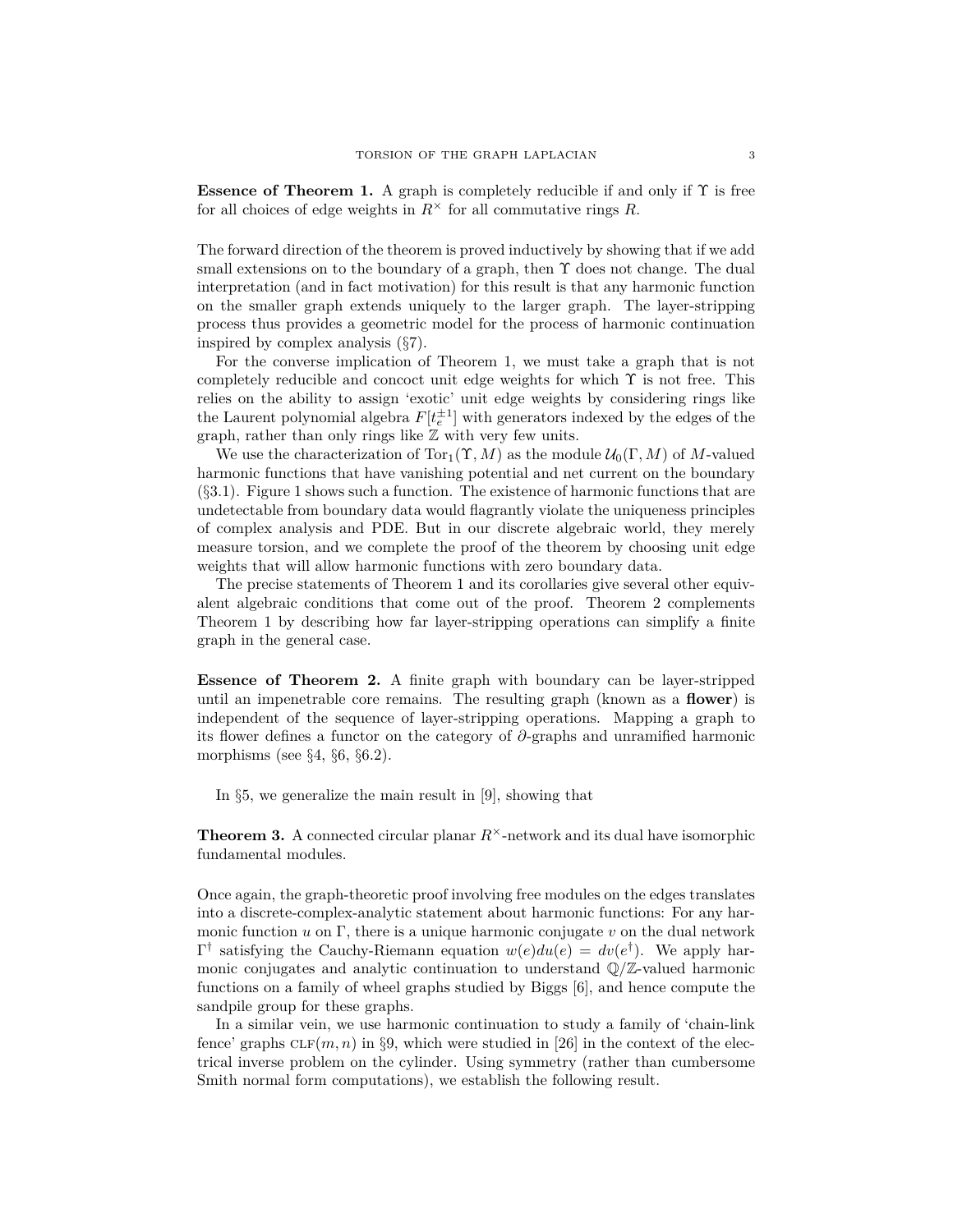**Theorem 4.** Consider  $\mathbb{Z}$ -networks  $CLF(m, n)$  with all edges of weight one.

$$
\mathcal{U}_0(\mathrm{CLF}(m,n),\mathbb{Q}/\mathbb{Z})\cong \begin{cases} (\mathbb{Z}/2)^n, & m \text{ odd} \\ (\mathbb{Z}/2)^{2n}, & m\equiv 2 \mod 4 \\ \bigoplus_{j=1}^n \left(\frac{\mathbb{Z}}{\gcd(4^j,2m)}\right)^2, & m\equiv 0 \mod 4. \end{cases}
$$

Figure 1 shows a  $(\mathbb{Z}/64)$ -valued harmonic function with vanishing boundary potential and net current on one of the CLF networks, chosen uniformly at random.

Both the wheel graphs and chain-link fence graphs illustrate the interaction between graph symmetry and the torsion of  $\Upsilon$ . In §10, we formulate general symmetry principles and deduce number-theoretic constraints on the torsion primes of the sandpile group.

1.3. **Overview.** Sections 2 - 4 develop the definitions and basic properties of our objects of study.  $\S2$  defines the fundamental module  $\Upsilon$  and explains its relationship with discrete differential geometry and the sandpile group. §3 connects homologicalalgebraic properties of Υ to harmonic functions over *R*-modules. §4 generalizes the harmonic morphisms studied in [30, 3] to *R*-networks.

Sections 5 - 7 develop the theory of layer-stripping. §5 proves Theorem 1 characterizing completely reducible *∂*-graphs and gives an application to bipartite networks. §6 establishes functoriality of the layer-stripping operations on unramified harmonic morphisms, and proves Theorem 2.  $\S7$  interprets layer-stripping as a geometric model of harmonic continuation and gives several applications.

Sections 8 - 10 analyze the effect of symmetry and duality on  $\Upsilon$  through theory and examples. §8 proves Theorem 3 on network duality, and applies the idea of harmonic conjugates in the example of the wheel graphs.  $\S$ 9 computes  $\Upsilon$  for the family of symmetric chain-link fence graphs. §10 formulates general principles relating graph symmetry to the group structure of Υ.

Lastly, we present a selection of open problems in §11.

## 2. The Fundamental Module Υ

2.1. **Definitions and Conventions.** We assume some familiarity with category theory, commutative algebra, and homological algebra. For background refer to [1], [33, Chapters 1-3],[24, Chapters I, II, III, V], [32].

In this paper, a **graph** *G* is a countable, locally finite, undirected multi-graph with self-loops allowed. We write *V* for the vertex set and *E* for the set of **oriented** edges. If *e* is an oriented edge, *e*<sup>+</sup> and *e*<sup>−</sup> refer to its starting and ending vertices, and  $\bar{e}$  refers to its reverse orientation. The **degree** of a vertex  $x$  is the number of oriented edges with  $e_+ = x$ .

A **graph with boundary** (abbreviated to *∂***-graph**) is a graph with a specified partition of *V* into two sets *V* ◦ and *∂V* , called the **interior** and **boundary vertices** respectively.

If *R* is a commutative ring, then an *R***-network**  $\Gamma$  is a  $\partial$ -graph together with a weight function  $w : E \to R$  such that  $w(e) = w(\overline{e})$ . An *R*-network is called an  $R^{\times}$ **-network** if  $w : E \to R^{\times}$ .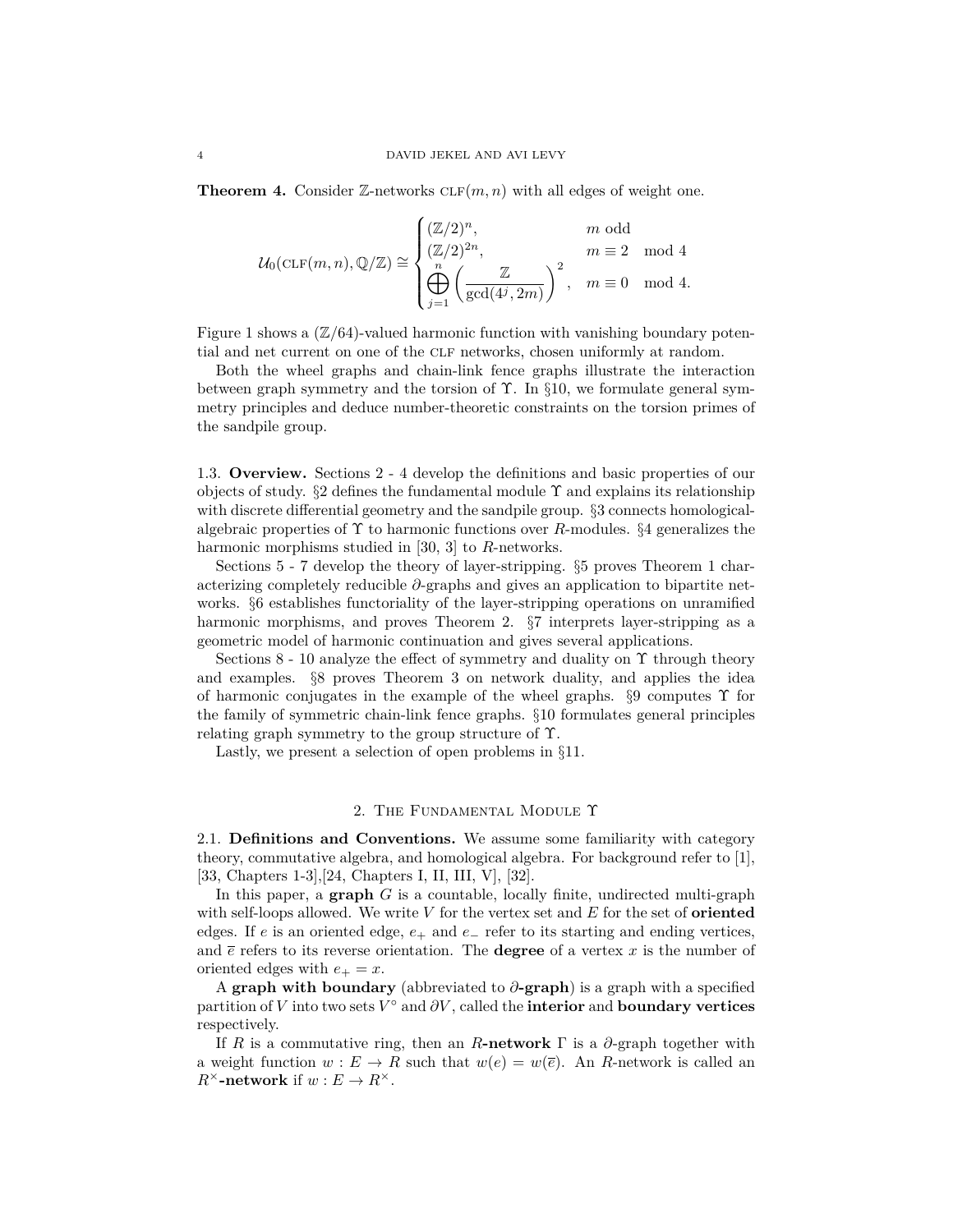If Γ is an *R*-network and *M* is an *R*-module, then the **weighted Laplacian** operator on functions  $u: V \to M$  is given by

$$
\Delta u(x) = \sum_{e:e_+=x} w(e)(u(x) - u(e_-)).
$$

We say *u* is **harmonic** if  $\Delta u(x) = 0$  for all *interior* vertices *x*. We denote the space of harmonic functions by  $\mathcal{U}(\Gamma, M)$ . This is an *R*-module and moreover,  $\mathcal{U}(\Gamma, -)$  is a functor on *R*-modules.

2.2. **Construction of** Υ**.** Let Γ be an *R*-network. Let *RV* be the free *R*-module on the vertices of *G* and let  $RV^{\circ}$  be the submodule generated by the interior vertices. We define the **chain Laplacian**  $\Delta: RV \rightarrow RV$  by

$$
\Delta x = \sum_{e:e_+ = x} w(e)(x - e_-).
$$

If we view  $RV$  as the submodule of finitely supported elements of  $R^V$ , then the chain Laplacian agrees with the Laplacian on functions by a standard symmetry computation, so we use the same notation for both.

We define the **fundamental module** Υ by

$$
\Upsilon = RV/\Delta (RV^{\circ}).
$$

Υ has the key property that for any *R*-module *M*,

$$
\mathcal{U}(\Gamma,M) = \mathrm{Hom}(\Upsilon(\Gamma),M).
$$

To see this, observe that a function  $u: V \to M$  is a equivalent to an *R*-module morphism  $RV \to M$ , and *u* is harmonic if and only if

$$
\Delta u(x) = u(\Delta x) = 0
$$
 for each  $x \in V^{\circ}$ .

Thus, *u* is harmonic if and only if it vanishes on  $\Delta(RV^{\circ})$ , so that harmonic functions are equivalent to *R*-module morphisms  $RV/\Delta (RV^{\circ}) \rightarrow M$ .

For technical convenience, we will sometimes work with "reduced" (co)homology by setting

 $\widetilde{\mathcal{U}}(\Gamma, M) = \mathcal{U}(\Gamma, M)/\{\text{constant functions}\}.$ 

Let  $\epsilon: RV \to R$  be the augmentation homomorphism that sums the coefficients of the vertices. Then  $\widetilde{\mathcal{U}}(\Gamma, M) = \text{Hom}(\widetilde{\Upsilon}, M)$  where  $\widetilde{\Upsilon} = \ker \epsilon / \Delta RV^{\circ}$ . Note that  $\Upsilon \cong \widetilde{\Upsilon} \oplus R$ . Thus, the "torsion" properties of  $\Upsilon$  and  $\widetilde{\Upsilon}$  are the same.

2.3. Υ **and Discrete Differential Geometry.** The fundamental module Υ directly generalizes constructions from discrete differential geometry on simplicial complexes [16] that are motivated by analogy with de Rham cohomology. In light of Hodge theory, harmonic differential forms on a manifold represent elements of the de Rham cohomology groups. On the other hand, these groups are characterized as  $\text{Hom}_{\mathbb{R}}(H^n,\mathbb{R})$  by the de Rham Theorem, where  $H^n$  is the homology of a chain complex defined using formal linear combinations of simplices. In a similar way, the module  $\mathcal{U}(\Gamma, M)$  of harmonic functions on an *R*-network can be represented as  $Hom(\Upsilon, M)$ , where  $\Upsilon$  is obtained by considering linear combinations of vertices.

This analogy can be made quite precise. Consider the chain groups of Γ,

$$
C_0 := RV
$$
,  $C_1 := RE / \{-e = \bar{e}\}_{e \in E}$ ,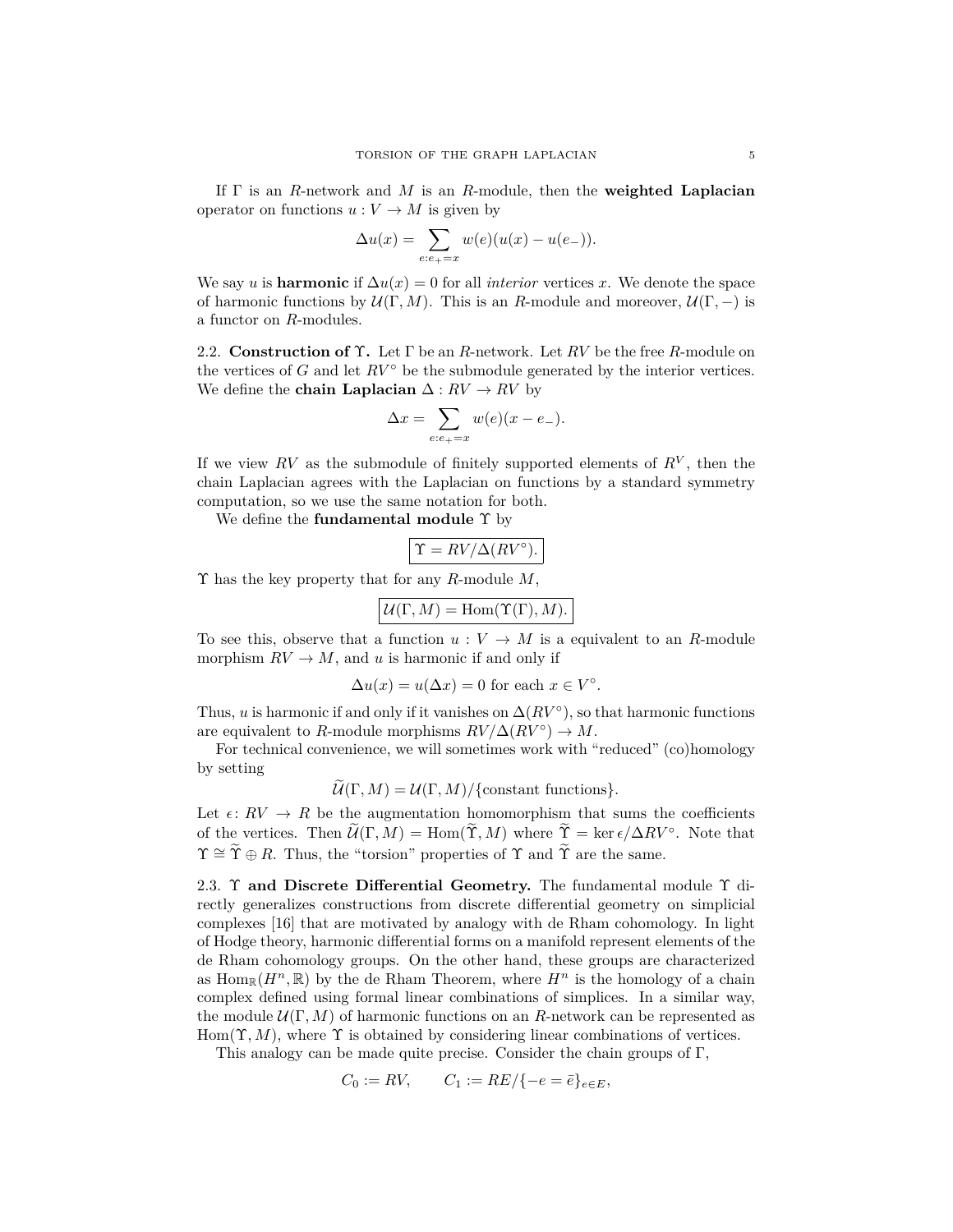that is, the free *R*-modules on the vertex and edge sets respectively, after identifying the negative of an oriented edge with its reverse orientation. Dual to chains, we have modules  $\Omega^{j}(\Gamma, M)$  consisting of *M*-valued *j*-forms:

$$
\Omega^j(\Gamma, M) := \text{Hom}(C_j, M), \qquad j = 0, 1.
$$

The boundary map  $\partial$  :  $C_1 \rightarrow C_0$  given by  $\partial e = e_+ - e_-$  induces the discrete gradient  $d: \Omega^1 \to \Omega^0$  given by  $df(e) = f(e_+) - f(e_-)$ . The coboundary map  $\partial^* : C_0 \to C_1$ given by  $x \mapsto \sum_{e:e_+=x}$  induces the discrete divergence  $d^* : \Omega^1 \to \Omega^0$  given by  $d^*\omega(x) = \sum_{e:e_+ = x} \omega(e)$ . The weighted chain Laplacian  $\partial w\partial^* : C_0 \to C_0$  induces the weighted Laplacian on functions  $d^*wd : \Omega^0 \to \Omega^0$ .

For a graph without boundary, the module  $\mathcal{U}(\Gamma, M)$  arises from 'cohomology theory' as the kernel of  $d^*wd$  :  $\Omega^0 \to \Omega^0$ . On the other hand,  $\Upsilon$  arises from 'homology theory' as the cokernel of  $\partial w \partial^* : C_0 \to C_0$ .

2.4. **T** and the Sandpile Group. The fundamental module  $\Upsilon$  is a generalization of the sandpile group that has received significant attention from physicists, combinatorialists, probabilists, algebraic geometers and number theorists

The Abelian sandpile model was introduced in statistical physics by Dhar [13], who was motivated by the study of self-organized criticality. Grains of sand are placed on the vertices of a graph and are allowed to topple: when this occurs, a vertex sends one grain of sand to each of its neighbors. The elements of the sandpile group are the critical configurations of sand [18], [6]. Extending work of [29] on the balancing game, [7] introduced the chip firing game and uncovered its connection to greedoids. The dollar game appeared in [5] and was analyzed extensively using the methods of algebraic potential theory.

The provenance of the sandpile group has since expanded into other areas of combinatorics, graph theory, and even algebraic geometry. Graph theorists study the sandpile group in the guise of the quotient of the chain group by the submodule generated by cycles and bonds [5, §26-29]. Probabilists study the abelian sandpile model due to its intimate connections with generating uniformly random spanning trees [19, 22]; the sandpile group acts freely and transitively on the set of spanning trees of the graph [5]. Viewing sand configurations as divisors on the graph, [23, 4] interpreted the sandpile group as the Jacobian variety of a degenerate curve and proved a Riemann-Roch theorem for graphs. The sandpile group is indeed a fruitful object with surprisingly deep and diverse connections.

The precise relationship between Υ and the sandpile group is as follows. Let *G* be a connected graph without boundary, considered as a  $\mathbb{Z}$ -network  $\Gamma$  with edge weights 1 and with no boundary vertices. The sandpile group is known to be isomorphic to ker  $\epsilon/m\Delta = \Upsilon(\Gamma)$  [16]. In the sandpile literature, one often designates a special vertex to be a 'sink.' Similarly, when it is convenient, we can designate one vertex *x* of  $\Gamma$  to be a boundary vertex. This does not change  $\Delta(\mathbb{Z}V^{\circ})$  since  $\Delta u = \Delta(u - u(x))$ and  $u - u(x) \in \mathbb{Z}V^{\circ}$ . Thus, the sandpile group is still isomorphic to  $\widetilde{\Upsilon}(\Gamma)$ .

By Pontryagin duality, the sandpile group is also isomorphic to  $\text{Hom}(\widetilde{\Upsilon}, \mathbb{Q}/\mathbb{Z})$ , the space of  $\mathbb{Q}/\mathbb{Z}$ -valued functions modulo constants [19, p. 11]. This perspective makes the computation of the sandpile group accessible to the powerful technique of harmonic continuation, which has been exploited explicitly or implicitly by various authors. For relatively sparse networks, harmonic continuation can provide sharp bounds on the number of invariant factors and reduce the Smith normal form computation to a smaller matrix than the Laplacian. We present a systematic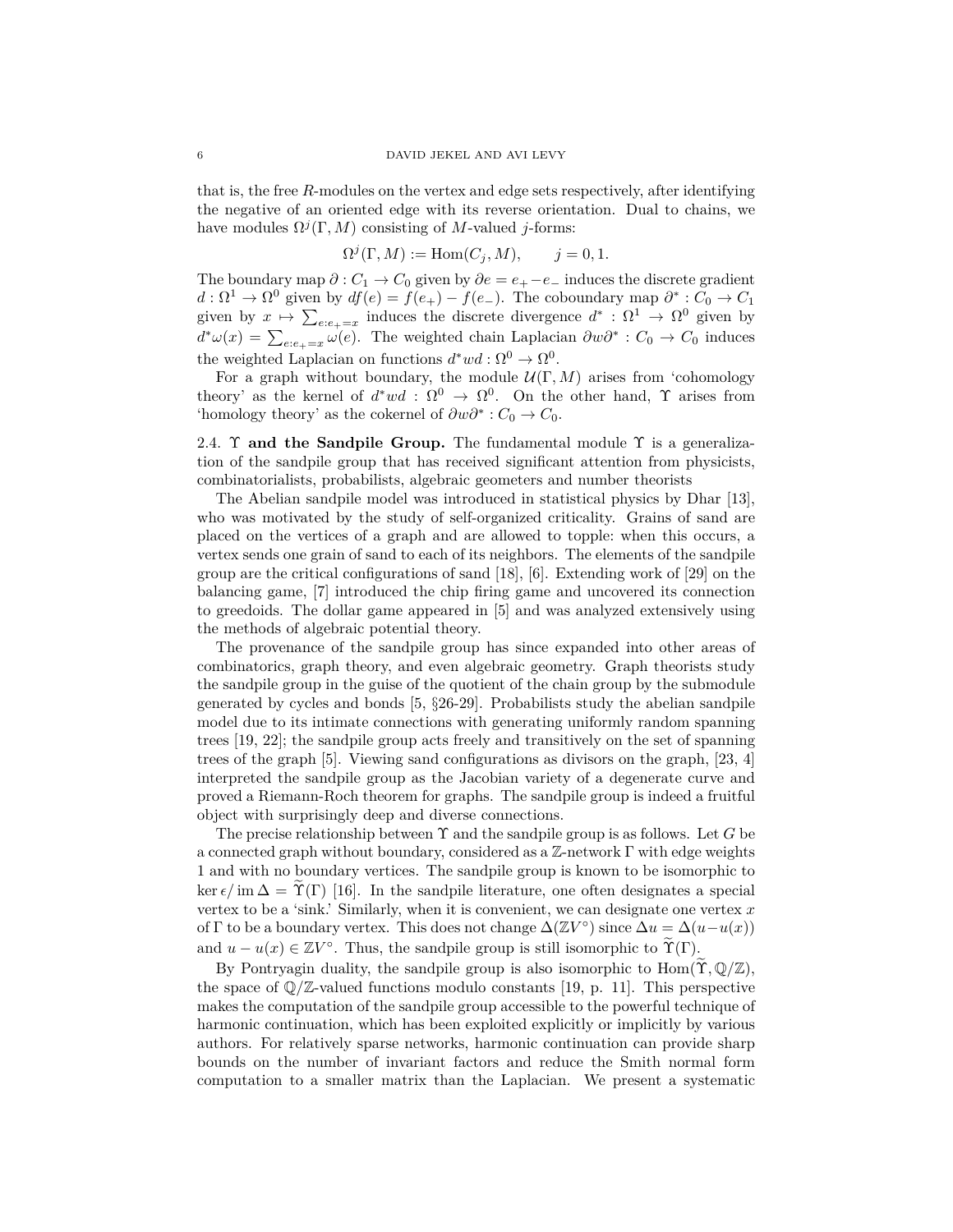approach to harmonic continuation in §7 and apply it more informally in §8.2 and §9.

## 3. Harmonic Functions and Homological Algebra

3.1. **Torsion and Degeneracy.** A standard way to measure the torsion of an *R*-module *N* is to use the functors  $Tor_i(N, -)$ , which are the left-derived functors of *N* ⊗ −. An *R*-module *N* is called **flat** if *N* ⊗ − exact, which is equivalent to Tor<sub>j</sub> $(N, -) = 0$  for  $j > 0$  (see [1, Exercise 2.25]). If *R* is a principal ideal domain (PID), then *N* is flat if and only if it is torsion-free (see [15, Exercise 10.4.26]).

The functor  $Tor_1(\Upsilon, -)$  turns out to have an easy description in terms of harmonic functions. Let  $\mathcal{U}_0(\Gamma, M)$  be the module of finitely-supported M-valued harmonic functions with  $u|_{\partial V} = 0$  and  $\Delta u|_{\partial V} = 0$ .

**Proposition 1.** *Suppose*  $U_0(\Gamma, R) = 0$ *. Then*  $Tor_1(\Upsilon(\Gamma), M) = U_0(\Gamma, M)$  *and*  $Tor_i(\Upsilon(\Gamma), M) = 0$  *for*  $j > 1$ *.* 

*Proof.* Note that  $RV^{\circ}$  can be interpreted as the module of finitely-supported Rvalued functions that vanish on  $\partial V$ . Thus,  $\mathcal{U}_0(\Gamma, R) = 0$  if and only if  $\Delta : RV^{\circ} \rightarrow$ *RV* is injective. If this occurs, then

$$
\cdots \to 0 \to RV^{\circ} \xrightarrow{\Delta} RV \to \Upsilon \to 0
$$

is a free resolution of  $\Upsilon$ . Thus,  $Tor_j(\Upsilon, M)$  is the homology of the sequence

$$
\cdots \to 0 \to RV^{\circ} \otimes M \xrightarrow{\Delta \otimes \mathrm{id}} RV \otimes M \to 0.
$$

Thus,  $\text{Tor}_i(\Upsilon, M) = 0$  for  $j > 1$ , and  $\text{Tor}_1(\Upsilon, M)$  is the kernel of the map  $RV^{\circ} \otimes$  $M \to RV \otimes M$ . We can identify  $RV^{\circ} \otimes M$  with the module of finitely supported functions  $V \to M$  that vanish on  $\partial V$ , and then  $\Delta \otimes id$  is simply the Laplacian. This implies  $Tor_1(\Upsilon, M) = \mathcal{U}_0(\Gamma, M).$ 

We will call a network **non-degenerate** if  $\mathcal{U}_0(\Gamma, R) = 0$ , and **degenerate** if  $\mathcal{U}_0(\Gamma, R) \neq 0$ . Non-degeneracy holds in many standard cases as a consequence of the maximum principle. An **ordered ring** [28, Chapter 6] is a ring *R* together with a (transitive) total order  $\lt$  given on *R* such that, for all elements  $a, b, c \in R$ ,

$$
a < b \implies a + c < b + c,
$$
  
0 < a and 0 < b \implies 0 < ab.

**Proposition 2** ([11], [12])**.** *Suppose R is an ordered commutative ring and* Γ *is an R-network with w*(*e*) *>* 0*. Assume the ∂-graph G has at least one boundary vertex in each connected component. Then for any finitely supported harmonic function*  $u: V \to R$ ,

- *(1) The maximum of u is achieved on the boundary.*
- *(2) If*  $u = 0$  *on*  $\partial V$ *, then u must be identically zero.*
- *(3) If*  $\Delta u = 0$  *on all of V*, then *u must be constant.*

*Proof.* The proof is standard and not difficult (see [11] and [12]).

**Corollary 3.** *If G has at least one boundary vertex in each connected component, R is totally ordered, and w*(*e*) *>* 0*, then* Γ *is non-degenerate. In particular, this holds in the case where*  $R = \mathbb{Z}$  *and*  $w(e) = 1$ *.*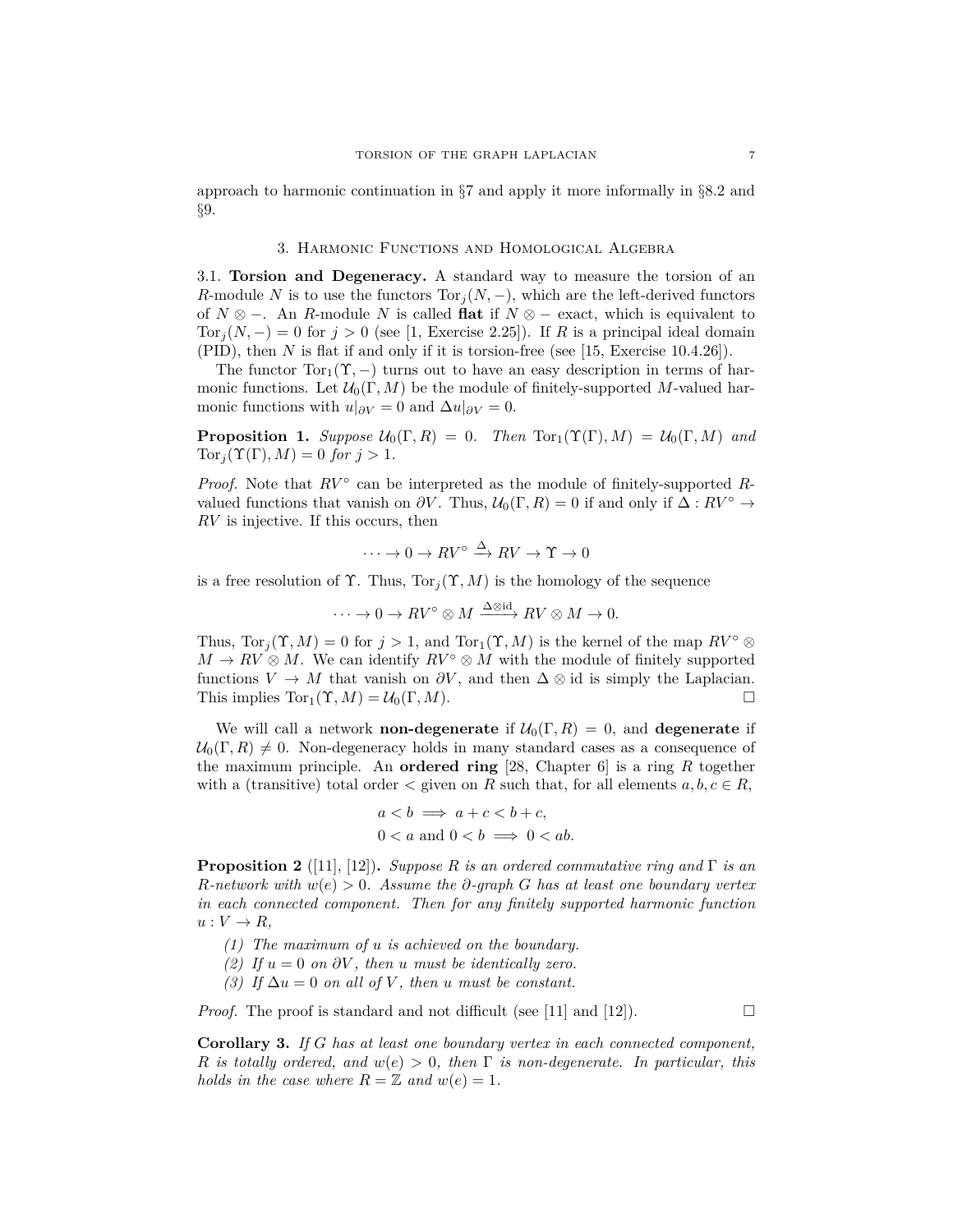

FIGURE 2. A Z-network with 2-torsion;  $\bullet \in \partial V$ ,  $\circ \in V^{\circ}$ , and  $w(e) = 1$ . An element of Tor<sub>1</sub>( $\Upsilon(\Gamma), \mathbb{Z}/2$ ) =  $\mathcal{U}_0(\Gamma, \mathbb{Z}/2)$  is given by the function *u* with  $u(B) = u(C) = 1$  and  $u(A) = u(D) = 0$ .

One intuitive interpretation of Proposition 1 is that torsion of  $\Upsilon$  corresponds to a failure of the maximum principle for functions taking values in a torsion module. Alternatively,  $Tor_1(\Upsilon, M) \neq 0$  if and only if there are harmonic M-valued functions that are not detectable from boundary measurements of potential and current.

Since torsion and degeneracy are both measured by conditions of the form  $\mathcal{U}_0(\Gamma, M) \neq 0$ , it is not surprising that they are related. As a corollary of Proposition 1, we can show that *torsion* of  $\Upsilon$  for a non-degenerate network over R is equivalent to *degeneracy* of networks over quotient rings of *R*. Given an *R*-network Γ and an ideal a ⊂ *R*, define Γ*/*a as the *R/*a-network obtained by reducing the edge weights mod a.

**Corollary 4.** *Let* Γ *be a non-degenerate R-network. Then* Υ(Γ) *is flat if and only*  $if \Gamma/\mathfrak{a}$  *is non-degenerate for any ideal*  $\mathfrak{a}$ *.* 

*Proof.* An *R*-module *N* is flat if and only if  $Tor_1(N, R/\mathfrak{a}) = 0$  for all ideals  $\mathfrak{a} \subset$ *R* (see [1, Exercise 2.26]). We know  $Tor_1(\Upsilon(\Gamma), R/\mathfrak{a}) = \mathcal{U}_0(\Gamma, R/\mathfrak{a})$ . However,  $U_0(\Gamma, R/\mathfrak{a}) = U_0(\Gamma/\mathfrak{a}, R/\mathfrak{a})$  because for any function  $u: V \to R/\mathfrak{a}$ , we have  $\Delta_{\Gamma} u =$  $\Delta_{\Gamma/\mathfrak{a}} u.$ 

3.2. **Exactness of**  $\mathcal{U}(\Gamma, -)$ . Another way to measure the torsion of  $\Upsilon$  is to test whether  $\Upsilon$  is projective. Recall that for an *R*-module *N*, Hom $(N, -)$  is always left exact, and *N* is called **projective** if it is also right exact. The failure of *N* to be projective is measured by the functors  $Ext_j(N, -)$ , which are the right derived functors of Hom $(N, -)$ , and *N* is projective if and only if  $Ext<sup>1</sup>(N, -) = 0$ . Free modules are always projective. If *R* is a PID and *N* is a finitely generated *R*-module, then  $N$  is torsion-free if and only if it is projective.<sup>3</sup>

The fundamental module  $\Upsilon$  is projective if and only if  $Hom(\Upsilon(\Gamma), -) = \mathcal{U}(\Gamma, -)$ is right exact. Concretely, right exactness asks: given a surjective map  $M \to N$ between *R*-modules, is  $\mathcal{U}(\Gamma, M) \to \mathcal{U}(\Gamma, N)$  a surjection? In other words, does any *N*-valued harmonic function on Γ lift to an *M*-valued harmonic function?

*Example* 1*.*  $U(\Gamma, -)$  fails to be right exact for the Z-network in Figure 2. Consider the surjection  $\mathbb{Z}/4 \to \mathbb{Z}/2$ . The corresponding map  $\mathcal{U}(\Gamma, \mathbb{Z}/4) \to \mathcal{U}(\Gamma, \mathbb{Z}/2)$  is not surjective. If  $u \in \mathcal{U}(\Gamma, \mathbb{Z}/4)$ , then  $2u(B) = u(A) + u(D) = 2u(C) \mod 4$ , and hence  $u(B) = u(C) \mod 2$ . However, not all  $\mathbb{Z}/2$ -valued harmonic functions satisfy  $u(B) = u(C)$ ; for instance,  $1_B$  is harmonic in  $\mathbb{Z}/2$ .

<sup>3</sup>One can deduce this from the classification of finitely generated modules over a PID.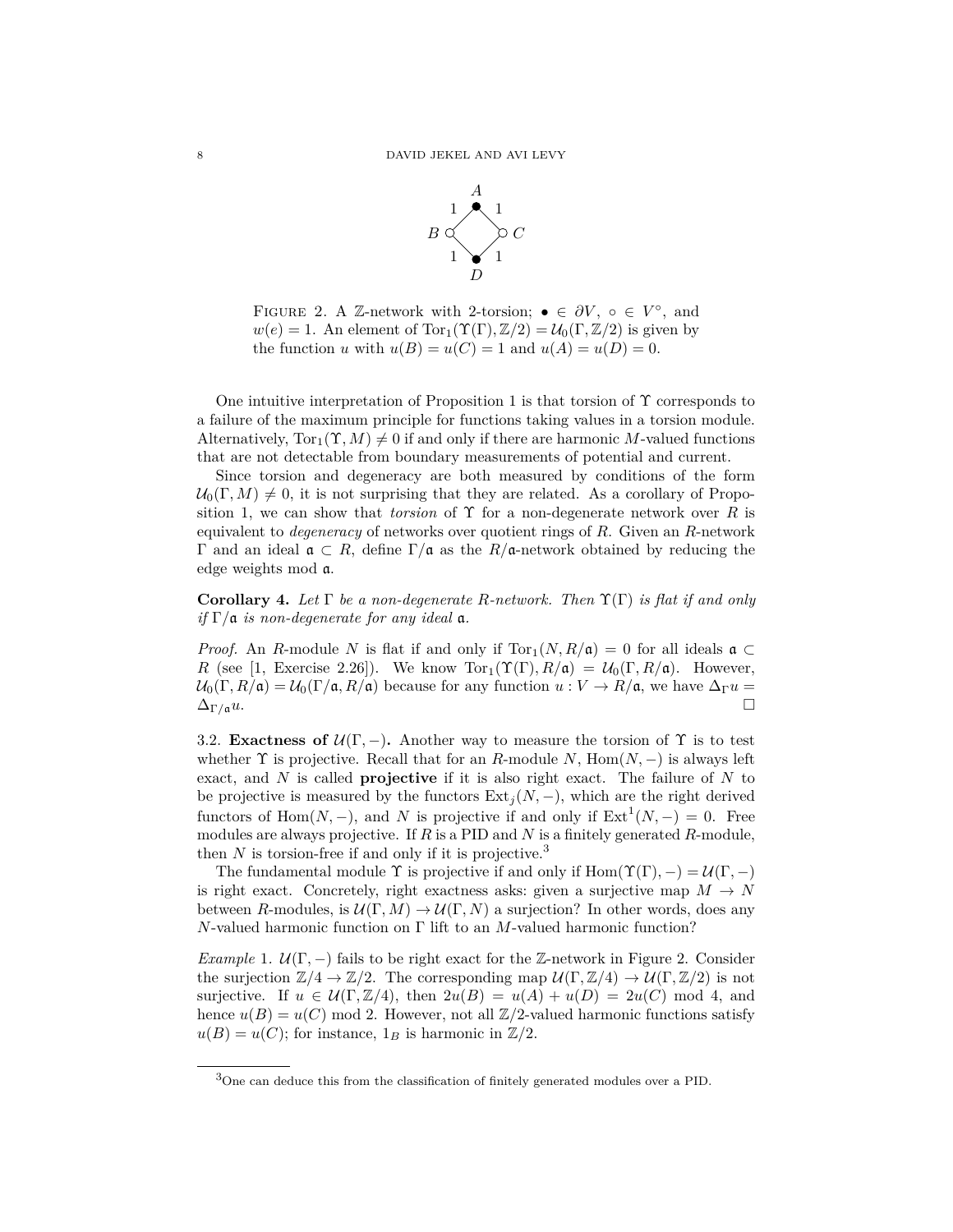3.3. **Summary of Homological Properties.** If Γ is a non-degenerate *R*-network, then as noted in the proof of Proposition 1,  $\Upsilon$  has a free resolution given by  $0 \to RV^{\circ} \to \ker \epsilon \to \Upsilon \to 0$ . In particular, this means that  $\Upsilon$  has projective homological dimension 1 (for definition, see [33, Chapter 4]), which is consistent with our topological intuition that weighted graphs are 1-dimensional.

Our results thus far provide a lexicon giving "harmonic" or "electrical" interpretations of the homological properties of  $\Upsilon$  for non-degenerate networks.

- (1) Hom( $\Upsilon(\Gamma), M$ ) =  $\mathcal{U}(\Gamma, M)$  is the module of *M*-valued harmonic functions.
- (2)  $Tor_1(\Upsilon(\Gamma), M) = U_0(\Gamma, M)$  is the module of finitely supported harmonic functions with vanishing potential and current on the boundary.
- (3) Ext<sup>1</sup>( $\Upsilon(\Gamma)$ , -) is the right-derived functor of  $\mathcal{U}(\Gamma, -)$ . It measures the failure of *N*-valued harmonic functions to lift to *M*-valued harmonic functions when  $M \to N$  is surjective.
- (4) Using our free resolution of  $\Upsilon$ , we can also compute  $\text{Ext}^1(\Upsilon(\Gamma), M)$  as the cokernel of  $\Delta: M^V \to M^{V^{\circ}}$ . In other words, it is the module of *M*-valued functions on  $V^{\circ}$  modulo those that arise as the Laplacian (or net current) of *M*-valued potentials on *V* .

*Remark.* For non-degenerate networks, the reduced module  $\tilde{\Upsilon}$  defined in §2.2 has a free resolution  $0 \to RV^{\circ} \to \ker \epsilon \to \tilde{\Upsilon}$ . Since  $\tilde{\Upsilon} \cong \Upsilon \oplus R$ , the Tor<sub>1</sub> and Ext<sup>1</sup> functors are the same for  $\Upsilon$  and  $\widetilde{\Upsilon}$ .

Consequently, we have many different ways of computing the torsion submodule of  $\Upsilon$  when *R* is a PID such as  $\mathbb{Z}$ :

**Proposition 5.** *Let R be a PID, F its field of fractions,* Γ *a finite non-degenerate network over R. Then the following are (non-canonically) isomorphic:*

- *(1) The torsion submodule of* Υ*.*
- *(2) The cokernel of*  $\Delta$ :  $R^V$  →  $R^V$ <sup>°</sup> *.*
- *(3) The F/R-valued harmonic functions modulo the Laplacian image of the F-valued harmonic functions.*
- $(4)$   $U_0(\Gamma, F/R) = \text{Tor}_1(\Gamma, F/R)$ .

*Proof.* Note (2) and (3) are two different ways of evaluating  $Ext^1(\Upsilon(\Gamma), R)$ ; (2) uses the projective resolution of  $\Upsilon$  and (3) uses the injective resolution of R given by  $0 \to R \to F \to F/R \to 0$ . To show that the torsion submodule of  $\Upsilon$  is isomorphic to  $Tor_1(\Upsilon, F/R)$  and  $Ext^1(\Upsilon, R)$ , decompose  $\Upsilon$  as the direct sum of cyclic modules.

*Example* 2 (Complete Bipartite Graphs)*.* Consider the complete bipartite graph whose parts have *m* boundary vertices and *n* interior vertices respectively.<sup>4</sup> View the graph as a Z-network with edge weights 1. The Laplacian  $\Delta: R^V \to R^{V^{\circ}}$  is

| 1 | $\ddot{\phantom{0}}$ | . | $\left  \right $ | m |        |
|---|----------------------|---|------------------|---|--------|
| ٠ |                      |   | ٠                |   |        |
|   |                      |   |                  |   |        |
| м |                      |   |                  |   | $_{m}$ |
|   |                      |   |                  |   |        |

<sup>&</sup>lt;sup>4</sup>We are grateful to Will Dana, Collin Litterell, and Austin Stromme for allowing us to include this example which they initially studied at the University of Washington Mathematics REU, Summer 2015.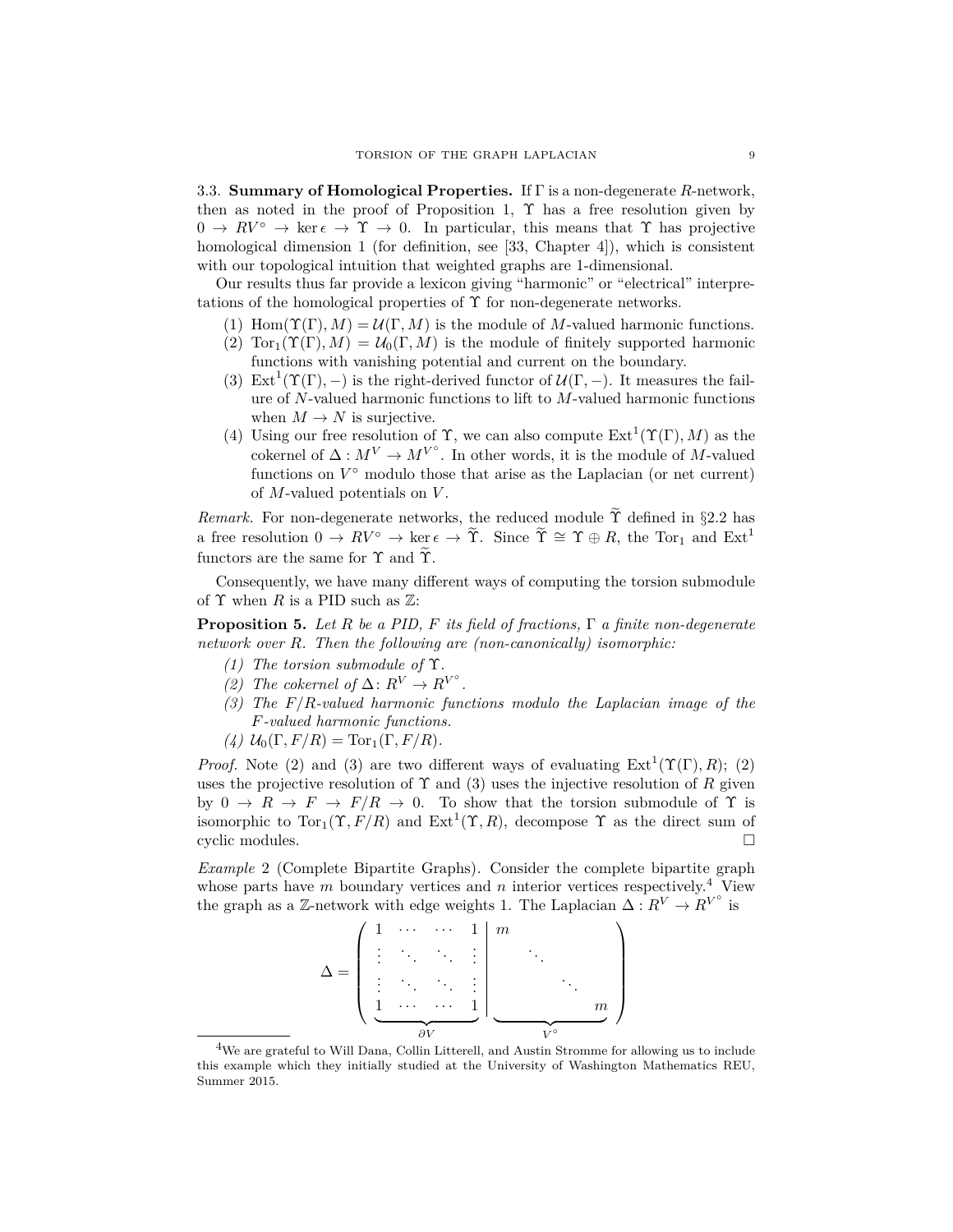and its cokernel is isomorphic to  $(\mathbb{Z}/m)^{n-1}$ . Dually,

$$
\mathcal{U}_0(\Gamma,\mathbb{Q}/\mathbb{Z}) = \left\{ u \in (\mathbb{Q}/\mathbb{Z})^{V^{\circ}} : mu = 0, \sum_{x \in V^{\circ}} u(x) = 0 \right\} \cong (\mathbb{Z}/m)^{n-1}.
$$

3.4. **Application to the Sandpile Group.** As observed in §2.4, we can obtain sandpile group of a finite connected graph by viewing it as a Z-network with edge weights 1 and optionally assigning one boundary vertex *x* (it does not matter which one). If we do not assign a boundary vertex, then the network is degenerate because constant functions are harmonic, but if we assign a boundary vertex, the network is non-degenerate by the maximum principle. It follows that  $\Delta$  has rank  $|V| - 1$ and hence  $\widetilde{\Upsilon}(\Gamma)$  is a torsion module. In particular, the sandpile group is isomorphic to the torsion submodule of  $\Upsilon$ , which can be computed using Proposition 5 with  $\partial V = \{x\}, R = \mathbb{Z}, \text{ and } F = \mathbb{Q}.$ 

## 4. Harmonic Morphisms of *R*-Networks

The sandpile group is known to be both a covariant and a contravariant functor of the graph, using the harmonic graph morphisms of [30], [4]. We will define two types of harmonic morphisms of *R*-networks. *Algebraic harmonic morphisms* (AHMs), which allow a vertex to map to a linear combination of vertices, are the natural morphisms to make Υ a functor of the network. The more concrete *geometric harmonic morphisms* (GHMs) are a direct analogue of the harmonic morphisms in the literature, and they will allow us to pull back layer-stripping operations functorially (§6).

An **algebraic harmonic morphism (AHM)**  $f : \Gamma_1 \to \Gamma_2$  is an *R*-module homomorphism  $RV_1 \to RV_2$  which maps ker  $\epsilon_1$  into ker  $\epsilon_2$  and  $\Delta(RV_1^{\circ})$  into  $\Delta(RV_2^{\circ})$ . These are exactly the *R*-module morphisms  $RV_1 \rightarrow RV_2$  which induce maps  $\Upsilon(\Gamma_1) \rightarrow$  $\Upsilon(\Gamma_2)$  and  $\widetilde{\Upsilon}(\Gamma_1) \to \widetilde{\Upsilon}(\Gamma_2)$ . They are the largest class of *R*-module morphisms  $RV_1 \rightarrow RV_2$  which preserve harmonic functions and constant functions under pullbacks. We define *R***-net** as the category of *R*-networks and AHMs. Then

**Observation 6.**  $\Upsilon(-)$  *is a covariant functor*  $R$ **-net**  $\rightarrow$   $R$ **-mod***. Thus,* Hom( $\Upsilon(-)$ *,*  $\rightarrow$ *),*  $\text{Ext}^{1}(\Upsilon(-), -)$ *, and*  $\text{Tor}_{1}(\Upsilon(-), -)$  *are functors on*  $R$ **-net**  $\times$   $R$ **-mod**.

The flexibility of AHMs to map vertices to linear combinations of vertices makes them sufficiently general that any map  $\Upsilon(\Gamma_1) \to \Upsilon(\Gamma_2)$  can be realized by an AHM.<sup>5</sup>

**Geometric harmonic morphisms** are defined both for *∂*-graphs without assigned edge weights, and for *R*-networks. A **GHM of**  $\partial$ -graphs  $f: G_1 \rightarrow G_2$  is a map  $f: V_1 \cup E_1 \to V_2 \cup E_2$  such that

- (1) *f* maps vertices to vertices.
- (2) *f* maps interior vertices to interior vertices.
- (3) If  $f(e)$  is an edge, then  $f(e_{\pm}) = f(e)_{\pm}$  and  $f(\overline{e}) = \overline{f(e)}$ .
- (4) If  $f(e)$  is a vertex, then  $f(\overline{e}) = f(e)$  and  $f(e_{\pm}) = f(e)$ .
- (5) For any  $x \in V_1^{\circ}$ , the restricted map

$$
{e \in E_1 : e_+ = x \text{ and } f(e) \text{ is an edge}} \rightarrow {e \in E_2 : e_+ = f(x)}
$$

<sup>&</sup>lt;sup>5</sup>Indeed, since ker  $\epsilon_1$  is free and ker  $\epsilon_2 \to \Upsilon(\Gamma_2)$  is surjective, the composite map ker  $\epsilon_1 \to$  $\Upsilon(\Gamma_1) \to \Upsilon(\Gamma_2)$  lifts to a map ker  $\epsilon_1 \to \ker \epsilon_2$ , which in turn can be extended to a map  $RV_1 \to RV_2$ .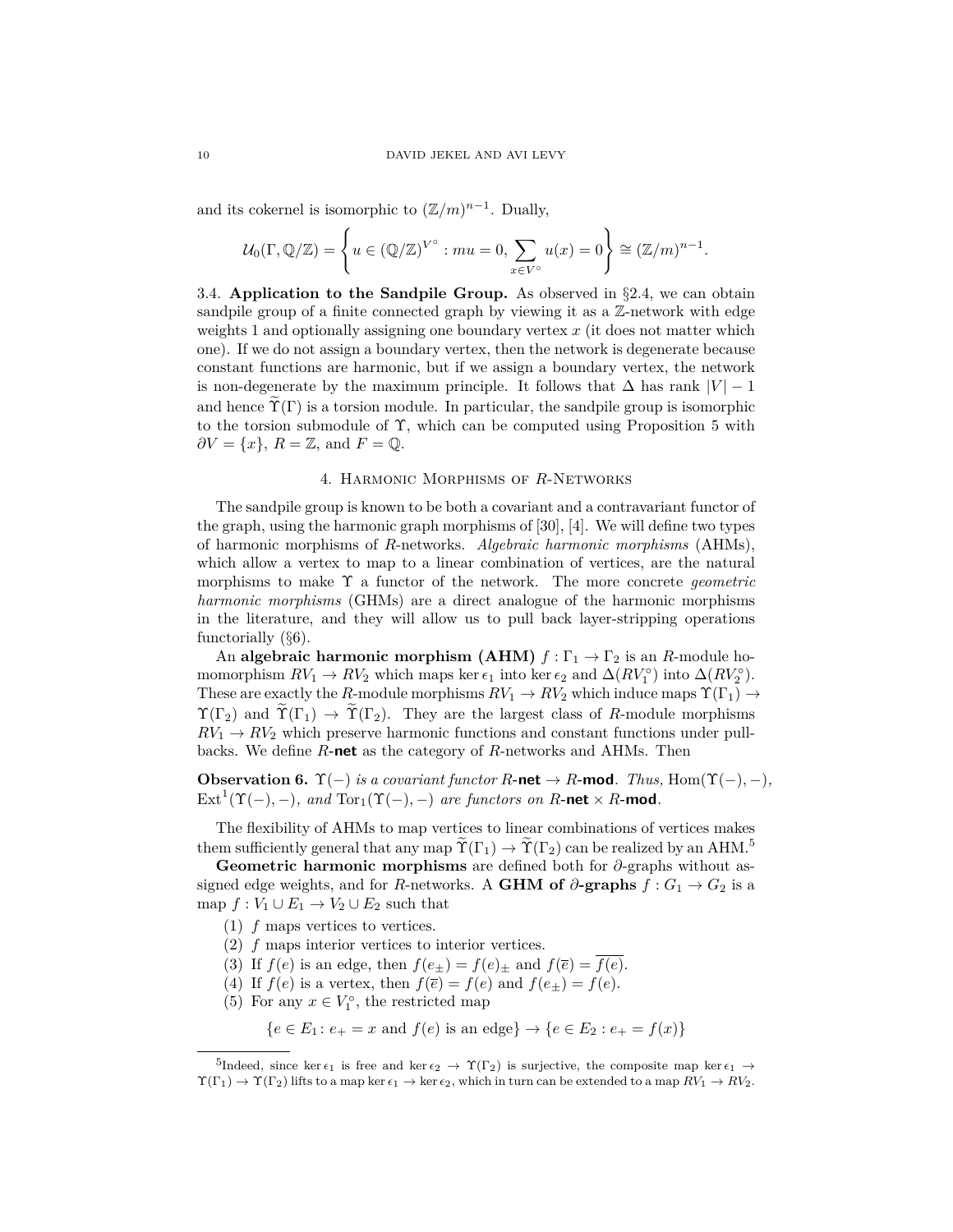

Figure 3. Schematic overview of a harmonic morphism.

has constant fiber size. In other words, it is *n*-to-1 for some  $n \geq 0$  (which may depend on *x*).

A **GHM of** *R***-networks** is a GHM of the underlying *∂*-graphs which preserves the edge weights in the sense that  $w(f(e)) = w(e)$ .

Conditions  $(1)$ ,  $(3)$ , and  $(4)$  say that *f* is a graph homomorphism except that it allows some edges to be "collapsed" to a vertex; in other words, if we view  $G_1$  and  $G_2$  as cell complexes, then  $f$  is a continuous cellular map. Condition (5) says that *f* restricts to an *n*-fold covering of the "star"  ${e \in E_1 : e_+ = x}$  onto the "star"  ${e \in E_2 : e_+ = f(x)}$ , after ignoring collapsed edges. Condition (5) is precisely what is needed to guarantee that *f* locally preserves harmonicity in the sense that if  $u: V_2 \to R$  is harmonic at  $f(x)$  for some  $x \in V_1^{\circ}$ , then  $u \circ f$  is harmonic at x (see proof of Lemma 7 below). Condition (2) is reasonable if we want functions harmonic on the interior to pull back to functions harmonic on the interior. Figure 3 shows what *f* does to the sets  $\partial V$ ,  $V^{\circ}$ , and *E*.

**Lemma 7.** *If*  $f : \Gamma_1 \to \Gamma_2$  *is a geometric harmonic morphism, then the induced map*  $RV_1 \rightarrow RV_2$  *defines an algebraic harmonic morphism*  $\Gamma_1 \rightarrow \Gamma_2$ *.* 

*Proof.* Since *f* maps  $V_1$  to  $V_2$ , it induces an *R*-module map  $RV_1 \rightarrow RV_2$ , which we will call *f* by abuse of notation. Since *f* maps each vertex to a single vertex, it preserves ker  $\epsilon$ . To show that  $f \Delta RV_1^{\circ} \subset \Delta RV_2$ , it suffices to show that  $f(\Delta x) \in$  $\Delta(RV_2^{\circ})$  for each  $x \in V_1^{\circ}$ . By condition (e), there is an *n* for which *f* restricts to an *n*-fold covering of the star  $\{e : e_+ = x\}$  onto the star  $\{e : e_+ = f(x)\}$  after ignoring collapsed edges. Therefore,

$$
f(\Delta x) = \sum_{\substack{e \in E_1 \\ e_+ = x}} w(e) df(e) = n \sum_{\substack{e' \in E_2 \\ e'_+ = f(x)}} w(e') \partial e' = n \Delta f(x),
$$

since  $df(e) = f(\partial e) = 0$  for each collapsed edge.

There is a category  $R$ **-net**<sub>geo</sub> where the objects are  $R$ -networks and the morphisms are GHMs. Lemma 7 says that we have a functor  $R$ **-net**<sub>geo</sub>  $\rightarrow$   $R$ **-net**. Indeed,  $R$ **-net**<sub>geo</sub> is almost a subcategory of  $R$ **-net**; the only thing that fails is that two different GHMs can induce the same AHM for graphs with parallel or selflooping edges, since the AHM only considers where the vertices are mapped rather than where the edges are mapped.

Adapting an analogy of [3, 30, 8], we can think of *∂*-graphs and GHMs as a discrete analogue of Riemann surfaces with boundary and holomorphic maps. Just as with Riemann surfaces, the simplest class of GHMs are covering maps (see  $\S 10$ ),

$$
\qquad \qquad \Box
$$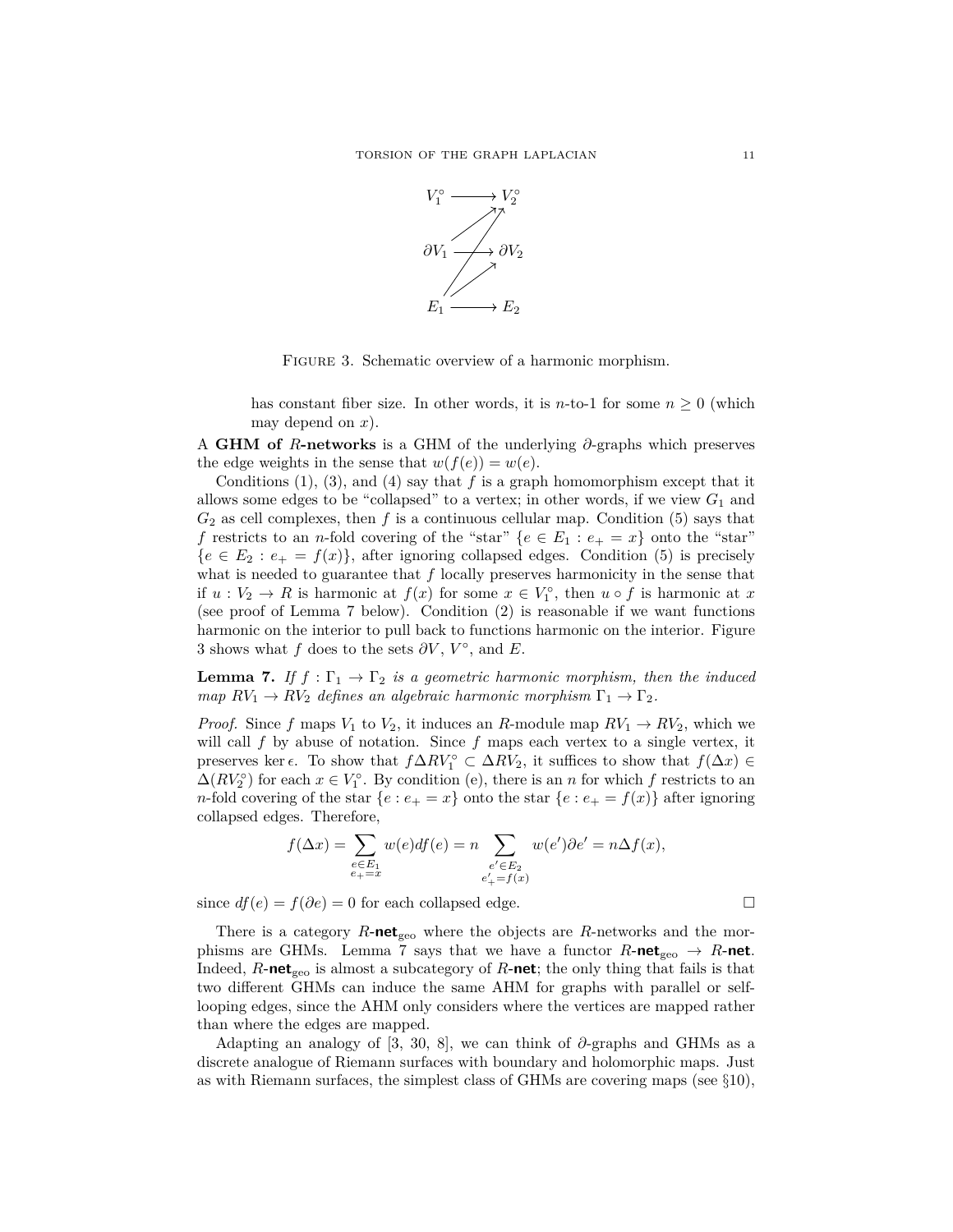which completely preserve local structure. Like holomorphic functions, GHMs may exhibit *ramification* when a star  $\{e : e_+ = x\}$  in  $\Gamma_1$  is an *n*-fold cover of a star  ${e : e_+ = f(x)}$  in  $\Gamma_2$  for  $n > 1$ . This is a discrete model of the behavior of the map  $z<sup>n</sup>$  in a neighborhood of the origin in the complex plane. The behavior of GHMs is unconstrained by condition (5) at the boundary, just as an analytic function on a Riemann surface need not be *n*-to-1 in the neighborhood of a boundary point. However, the ability of GHMs to collapse an edge into a vertex does not have a direct analogue in the local behavior of holomorphic functions.

An important type of GHM for the rest of this paper is the inclusion map of a harmonic subgraph. We say *H* is a **harmonic subgraph** of a  $\partial$ -graph *G* if it is a subgraph and the inclusion map is a GHM. Explicitly, *H* is a harmonic subgraph if  $V^{\circ}(H) \subset V^{\circ}(G)$ , and for each  $x \in V^{\circ}(H)$ , the star  $\{e \in E(G) : e_{+} = x\}$  is contained in  $E(H)$ . If  $f: G_1 \to G_2$  is a GHM and *H* is a harmonic subgraph of  $G_2$ , then we can define the **pullback**  $f^{-1}(H)$  as the harmonic subgraph of  $G_1$ whose vertex and edge sets are the preimages of the vertex and edge sets of *H*, and whose interior vertices are  $f^{-1}(V^{\circ}(H)) \cap V^{\circ}(G_1)$ . Intersections and unions **of harmonic subgraphs** are defined by taking the intersections/unions of the respective sets *V*,  $V^{\circ}$ , and *E*. For instance,  $V^{\circ}(\bigcup_{\alpha} \Gamma_{\alpha}) = \bigcup_{\alpha} V^{\circ}(\Gamma_{\alpha})$ .

# 5. Completely Reducible *∂*-Graphs

5.1. **Definition and Algebraic Characterization.** We prove Theorem 1 in this section. This result establishes an equivalence between several algebraic properties of Υ and the graph-theoretic property of complete reducibility, defined in terms of iterated reduction operations on a network.

## **Definition.**

- (1) A **boundary edge** is an edge *e* with  $e_+$ ,  $e_- \in \partial V$ . The  $\partial$ -graph  $G \setminus e$ obtained by **deleting a boundary edge** *e* (and leaving the sets *V* and *V* ◦ unchanged) is a harmonic subgraph of *G*.
- (2) A **boundary spike** is an edge *e* with endpoints  $x \in \partial V$  and  $y \in V^{\circ}$ such that *x* has degree 1. We form the  $\partial$ -graph  $G/e$  by **contracting the boundary spike**, where  $E(\Gamma/e) = E(\Gamma) \setminus \{e, \overline{e}\}\)$ , and  $V(\Gamma/e) = V(\Gamma)/\sim$ , where  $\sim$  is the equivalence relation given by  $x \sim y$ . The vertex  $\{x, y\}$  in Γ*/e* is declared to be a boundary vertex. We can (and will) identify *G/e* with a harmonic subgraph of *G* by mapping  $\{x, y\}$  to *y*.
- (3) An **isolated boundary vertex** is a boundary vertex *x* of degree 0, and  $G \setminus x$  is the harmonic subgraph formed by deleting it.
- (4) Given  $\partial$ -graphs  $G_i$  with  $i \in \{1,2\}$  and specified vertices  $x_i \in \partial V_i$ , the **boundary wedge sum**  $G_1 \vee G_2$  is obtained by identifying  $x_1$  with  $x_2$  in the disjoint union. Using a similar identification as in (a), we can (and will) identify  $G_1$  and  $G_2$  with harmonic subgraphs of  $G_1 \vee G_2$ .

Intuitively, a graph *G* is **completely reducible** if it can be reduced to nothing by repeated applications of reduction operations (see Figure 4). Formally, **completely reducible finite** *∂***-graphs** are defined to be the smallest class C of *∂*-graphs containing the empty graph such that:

• if  $G' \in \mathcal{C}$  is obtained from *G* by deleting a boundary edge, contracting a boundary spike, or deleting an isolated boundary vertex then  $G \in \mathcal{C}$ , and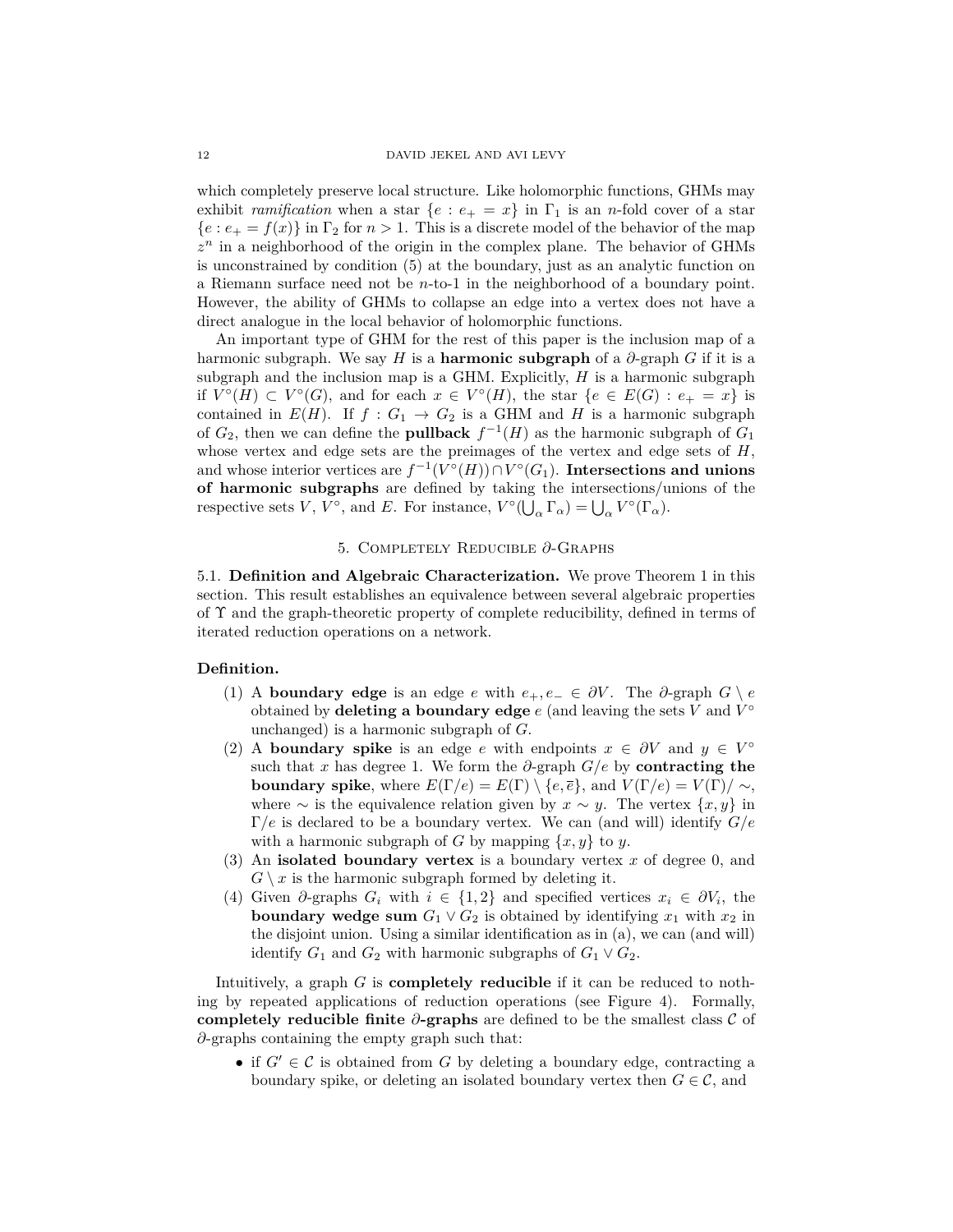

Figure 4. A completely reducible *∂*-graph. The boundary vertices are black and interior vertices are white. The operations are (1) boundary edge deletion, (2) boundary spike contraction, (3) isolated boundary vertex deletion, (4) splitting a boundary wedgesum.

 $\bullet$   $\mathcal C$  is closed under boundary wedge-sums and disjoint unions.

A finite *∂*-graph is **irreducible** if it has no boundary spikes, boundary edges, or isolated boundary vertices and is not a boundary wedge-sum or disjoint union.

The necessity of including the operation of a boundary wedge-sum in Theorem 1 rather than just the layer-stripping operations (1), (2), (3) was observed by Will Dana, Collin Litterell, and Austin Stromme.<sup>6</sup> We will prove the following more precise version of Theorem 1, giving several algebraic characterizations of complete reducibility:

**Theorem 1.** *For a finite ∂-graph G with at least one boundary vertex in each component, the following are equivalent:*

- *(1) G is completely reducible.*
- *(2)*  $\Upsilon$  *is free for any non-degenerate*  $R^{\times}$ *-network on G for all R.*
- *(3)* **Y** *is flat for any non-degenerate*  $R^{\times}$ *-network on G for all R.*
- *(4) Any*  $F^{\times}$ -network on *G is non-degenerate for any field F.*

 ${}^{6}$ Discussions at the University of Washington Mathematics REU, Summer 2015.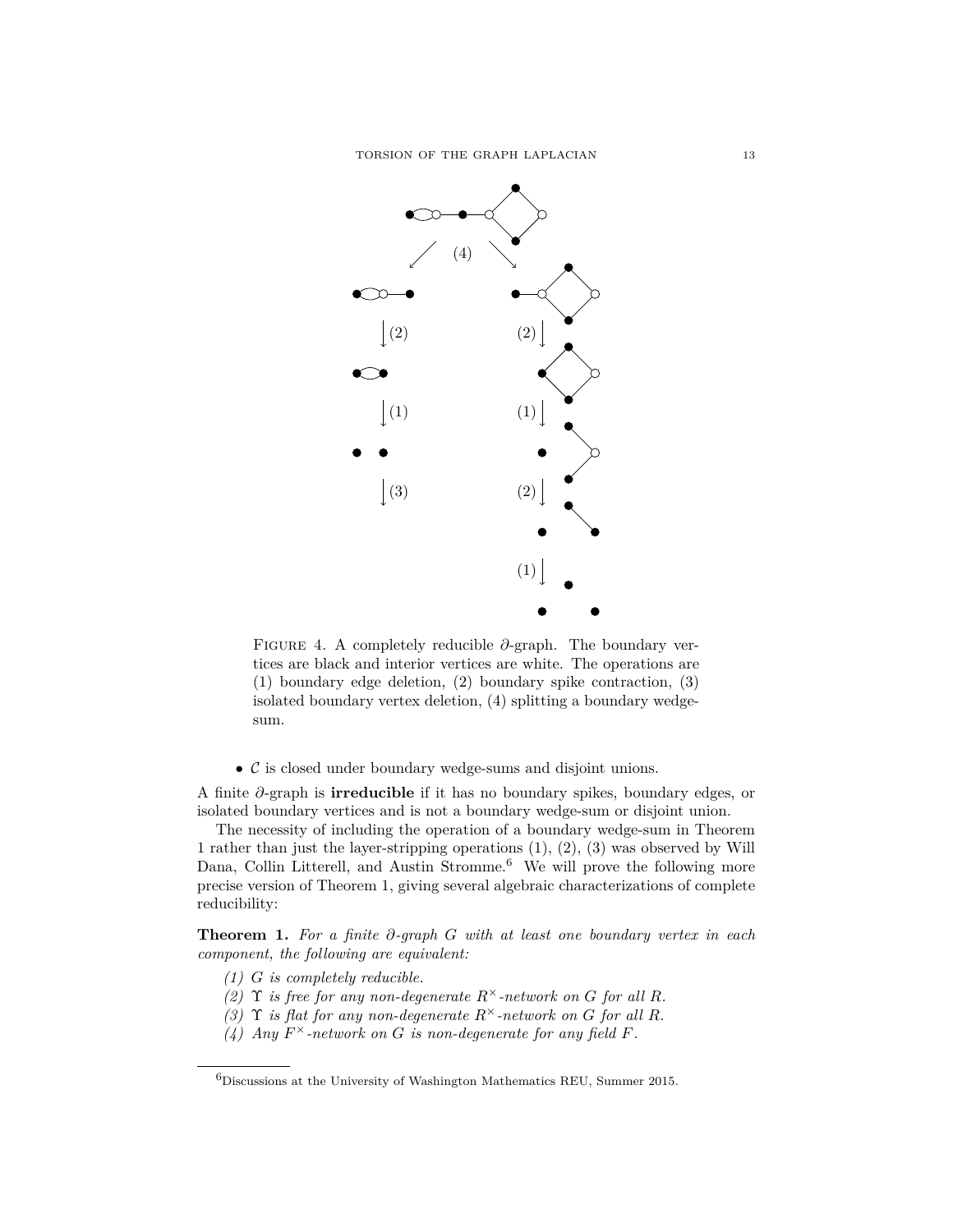*Overview of proof.* We prove (1) implies (2) in Lemma 9 below, which follows from inductive application of Lemma 8. We know (2) implies (3) since all free modules are flat. In Lemma 10, we show (3) implies (4) by equating degeneracy over *F* with torsion over the Laurent polynomial algebra  $F[t_e^{\pm}]$  with generators indexed by the edges, using the principle of Corollary 4. In Lemma 11, we show (4) implies (1) by assuming  $G$  is not completely reducible and constructing a degenerate  $F^{\times}$ -network for any infinite field  $F$ .

**Lemma 8.** *Let* Γ *be an R*×*-network. Then*

$$
\Upsilon(\Gamma) \cong \begin{cases} \Upsilon(\Gamma/e), & e \text{ is a boundary spike} \\ \Upsilon(\Gamma \setminus e), & e \text{ is a boundary edge} \\ \Upsilon(\Gamma \setminus x) \oplus R, & x \text{ is an isolated boundary vertex.} \end{cases}
$$

*The same holds for*  $\widetilde{\Upsilon}$ *, provided that in the last case*  $\Gamma \setminus x$  *is nonempty. For a boundary wedge-sum,*

$$
\widetilde{\Upsilon}(\Gamma_1 \vee \Gamma_2) \cong \widetilde{\Upsilon}(\Gamma_1) \oplus \widetilde{\Upsilon}(\Gamma_2)
$$

*For a disjoint union,*

$$
\begin{aligned}\n\Upsilon(\Gamma_1 \sqcup \Gamma_2) &\cong \Upsilon(\Gamma_1) \oplus \Upsilon(\Gamma_2) \\
\widetilde{\Upsilon}(\Gamma_1 \sqcup \Gamma_2) &\cong \widetilde{\Upsilon}(\Gamma_1) \oplus \widetilde{\Upsilon}(\Gamma_2) \oplus R.\n\end{aligned}
$$

*Proof.* Let *e* be a boundary spike with boundary endpoint *x* and interior endpoint *y*. As remarked above, the inclusion map  $\phi : \Gamma/e \to \Gamma$  is a GHM. We will construct an AHM  $\psi : \Gamma \to \Gamma/e$  such that  $\psi_* : \Upsilon(\Gamma) \to \Upsilon(\Gamma/e)$  and  $\phi_* : \Upsilon(\Gamma/e) \to \Upsilon(\Gamma)$  are inverses of each other. Set  $\psi(z) = z$  for  $z \neq x$ , and

$$
\psi(x) = y + w(e)^{-1} \sum_{\substack{e'_+ = y \\ e' \neq e}} w(e') \partial e' = x + w(e)^{-1} \Delta_{\Gamma} y.
$$

To check that  $\psi$  is an AHM, note that it maps  $\Delta RV^{\circ}(\Gamma)$  into  $\Delta RV^{\circ}(\Gamma/e)$  because  $\psi(\Delta y) = 0$ . It is easy to see that  $\psi \circ \phi = id$  on  $RV(\Gamma/e)$ . On the other hand,  $\phi \circ \psi = \text{id}$  modulo  $\Delta RV^{\circ}(\Gamma)$  since  $\phi \circ \psi(x) = x + w(e)^{-1} \Delta y$ . Therefore,  $\phi_*$  and  $\psi_*$ are inverses. The same argument applies to  $\widetilde{\Upsilon}$ .

The case of a boundary edge is immediate since  $RV$ , ker  $\epsilon$ , and  $\Delta RV$ <sup>°</sup> remain unchanged by the deletion. For an isolated boundary vertex, the extra *R* summand arises from *RV* (in the case of  $\Upsilon$ ) or ker  $\epsilon$  (in the case of  $\widetilde{\Upsilon}$ ) while  $\Delta RV$ <sup>°</sup> remains unchanged.

For a boundary wedge-sum, we have ker  $\epsilon_{\Gamma} = \ker \epsilon_{\Gamma_1} \oplus \ker \epsilon_{\Gamma_2}$ . Since  $\Delta RV^{\circ} \subset \ker \epsilon$ for each network, this implies

$$
\Delta RV^{\circ}(\Gamma_1) \cap \Delta RV^{\circ}(\Gamma_2) = 0.
$$

Together with  $V^{\circ}(\Gamma) = V^{\circ}(\Gamma_1) \cup V^{\circ}(\Gamma_2)$ , this yields

$$
\Delta RV^{\circ}(\Gamma) = \Delta RV^{\circ}(\Gamma_1) \oplus \Delta RV^{\circ}(\Gamma_2),
$$

hence  $\widetilde{\Upsilon}(\Gamma) \cong \widetilde{\Upsilon}(\Gamma_1) \oplus \widetilde{\Upsilon}(\Gamma_2)$ . The case of disjoint unions is similar.

**Lemma 9.** *If* Γ *is an R*<sup>×</sup>*-network on a completely reducible finite ∂-graph G, then*  $\Upsilon(\Gamma)$  *is a free module of rank*  $|\partial V|$ *.*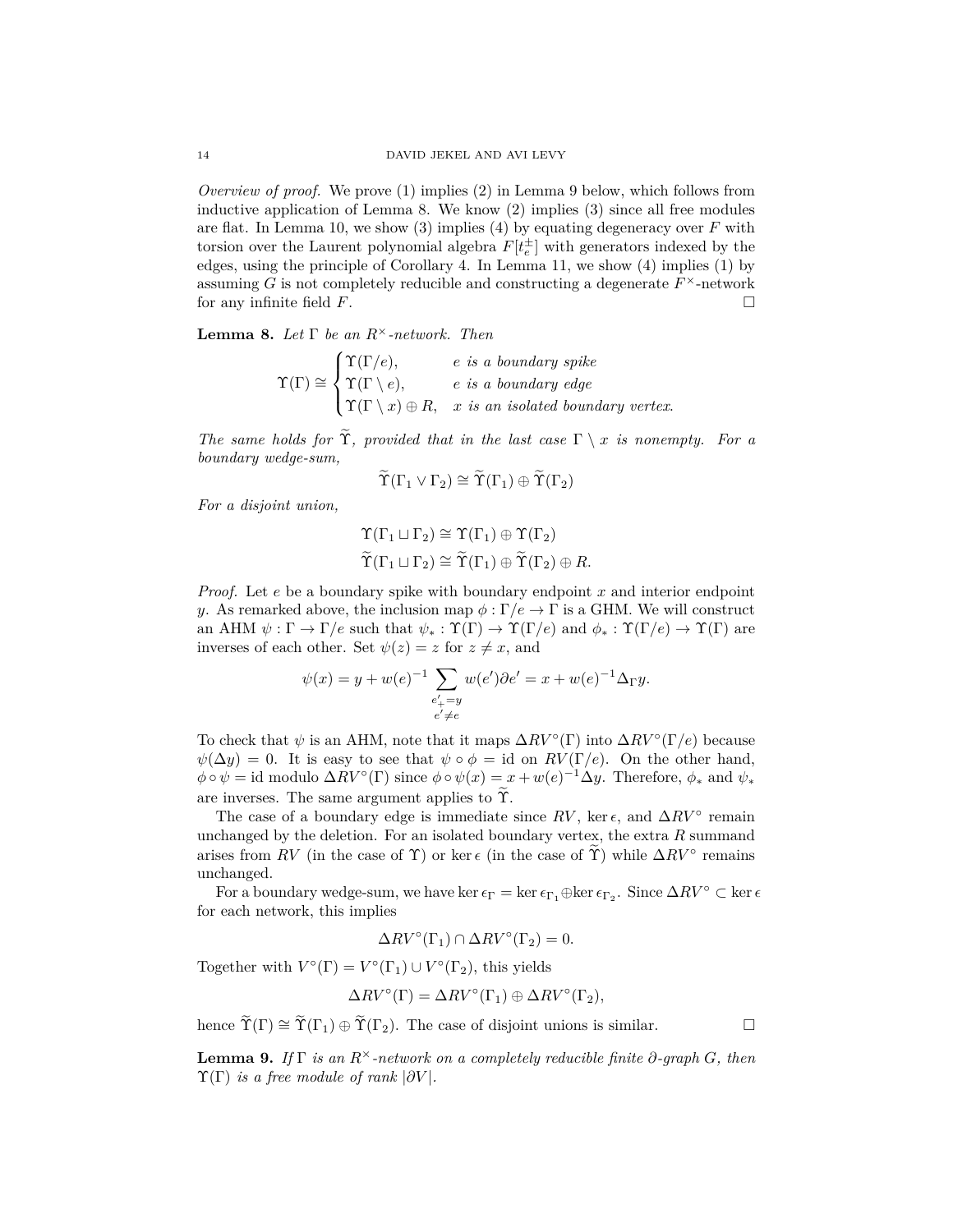*Proof.* It suffices to show that  $\hat{\Upsilon}$  is a free module of rank  $|\partial V| - 1$  for any nonempty *∂*-graph *G* (and it is zero for the empty graph). This holds for all completely reducible *∂*-graphs by inductive application of Lemmas 8.

This completes the proof that (1) implies (2), and now we show (3) implies (4).

**Lemma 10.** *Let G be a finite*  $\partial$ *-graph,*  $F$  *a field. Let*  $R = F[t_e^{\pm 1}]$  *be the Laurent polynomial algebra with generators indexed by the edges, and let*  $\Gamma^* = \Gamma^*(G, F)$  *be the*  $R^{\times}$ -network on *G* with  $w(e) = t_e$ . Then  $\Gamma^*$  is non-degenerate. If  $\Upsilon(\Gamma^*)$  is flat, *then any*  $F^{\times}$ -network on *G is non-degenerate.* 

*Proof.* To prove that  $\Gamma^*$  is non-degenerate, we want to show that  $\Delta: RV^{\circ} \to RV$ is injective. Choose a boundary vertex *x*, and then it suffices to show that  $\Delta_x$ :  $R(V \setminus x) \to R(V \setminus x)$  is injective. By the weighted matrix-tree theorem (see [17]),

$$
\det \Delta_x = \sum_{T \in \text{Span}(G)} \prod_{e \in T} t_e \neq 0,
$$

where  $Span(G)$  denote the set of spanning trees of *G*. Since *R* is an integral domain, it follows that  $\Delta$  is injective.

Suppose  $\Upsilon(\Gamma^*)$  is flat and let  $(G, w)$  be an  $F^{\times}$ -network. Let  $\mathfrak{a}_w$  be the ideal in *R* generated by  $t_e - w(e)$  for  $e \in E(G)$ , and note that  $F_w = R/\mathfrak{a}_w$  is a field isomorphic to *F* as an *F*-algebra. If we identify  $F_w$  with *F*, then  $\Gamma^*/\mathfrak{a}_w = (G, w)$ since the edge weights are  $t_e = w(e) \mod \mathfrak{a}_w$ . Moreover,  $\Gamma^*/\mathfrak{a}_w$  is non-degenerate by Corollary 4.

The next lemma shows that (4) implies (1) in Theorem 1.

**Lemma 11.** *Let G be a finite ∂-graph that is not completely reducible. Then for* any infinite field  $F$ , there exists a degenerate  $F^{\times}$ -network on  $G$ .

*Proof.* If G is not completely reducible, then we can obtain a nonempty irreducible subgraph by repeated applications of reduction operations, and by Lemma 13, it suffices to create a degenerate network on this subgraph. Therefore, we can assume without loss that *G* is irreducible.

Our strategy will be to choose a potential function *u* first with  $u|_{\partial V} = 0$ , and *then* choose edge weights such that  $\Delta u \equiv 0$ . Let *S* be the set of edges in *G* that are contained in a cycle. Define *u* to be zero on any component of  $G \setminus S$  that contains boundary vertices of *G*, and assign *u* a distinct, non-zero value on each of the other components. Any edge in *S* must have endpoints in distinct components of  $G \setminus S$ .

To guarantee that *u* does not vanish on any interior vertex, it suffices to show that any edge  $(x, y)$  with  $x \in \partial V$  and  $y \in V^{\circ}$  must be contained in a cycle. By hypothesis,  $(x, y)$  is not a boundary spike. Thus there is some  $z \neq x$  for which  $(x, z) \in E$ . Since G is not a boundary wedge-sum, deleting x leaves G connected. Thus, there is a path from *y* to *z* avoiding *x*. Hence there is a cycle containing  $(x, y)$  and  $(z, x)$ . Consequently, *u* is nonzero on all the interior vertices.

Now we choose the edge weights. Choose oriented cycles  $C_1, \ldots, C_k$  such that  $S = \bigcup_{j=1}^{k} C_j \cup \overline{C}_j$ . For each *j*, define

$$
w_j(e) = w_j(\overline{e}) = \begin{cases} 1/du(e), \text{ for } e \in C_j \\ 0, \text{ for } e \notin C_j \cup \overline{C}_j. \end{cases}
$$

Then  $w_j(e)du(e)$  is 1 on  $C_j$  and  $-1$  on  $\overline{C}_j$  and vanishes elsewhere. Thus,  $\Delta_{w_j}u = 0$ . For each  $e \in S$ , there is a weight function  $w_j$  with  $w_j(e) \neq 0$ . Since F is infinite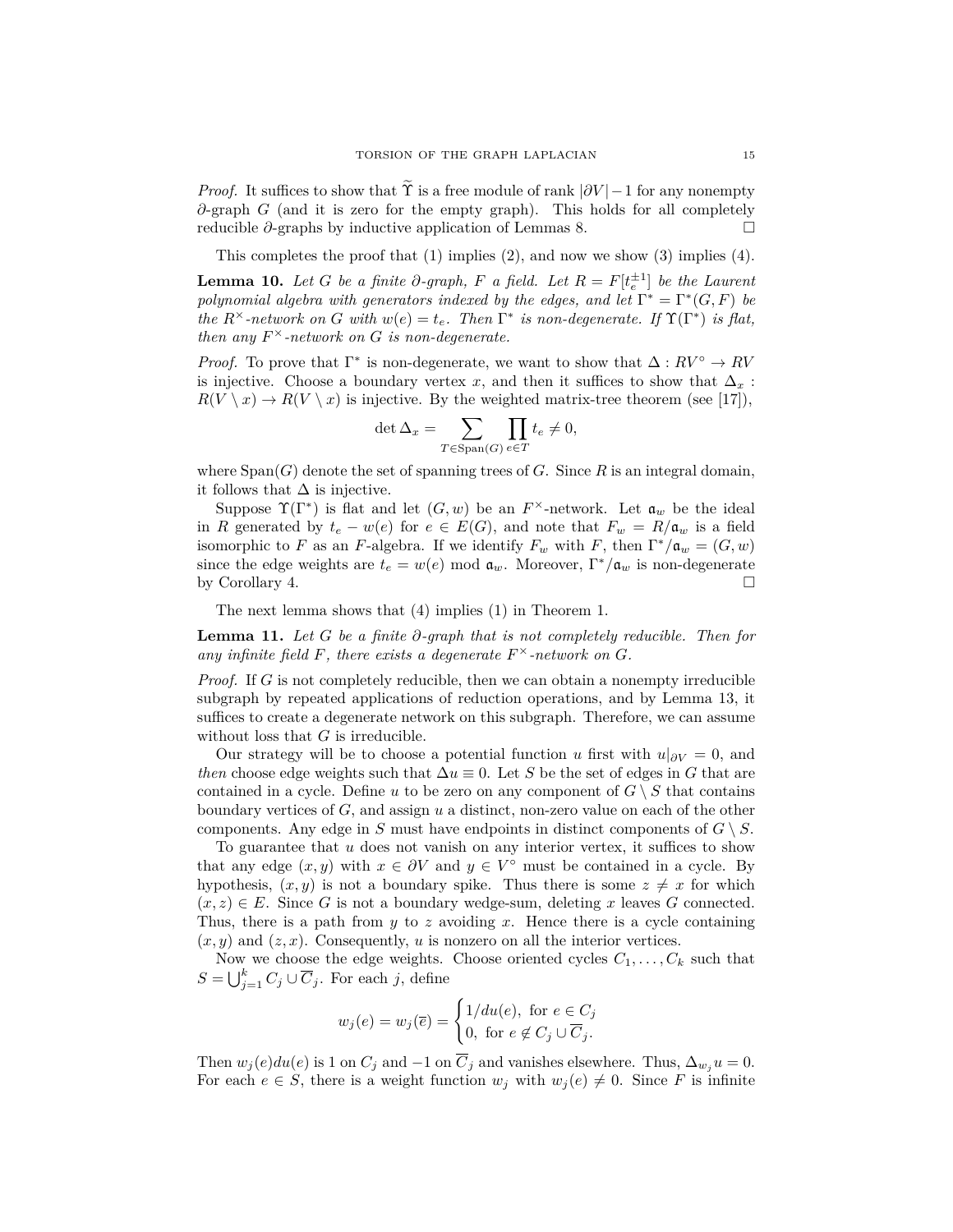and the graph is finite, we may choose  $\alpha_j \in F$  such that  $\sum_{j=1}^k \alpha_j w_j(e) \neq 0$  for all  $e \in S$  simultaneously.

Set  $w = 1_S + \sum_{j=1}^k \alpha_j w_j$ . Then  $w(e) \neq 0$  for each *e*. Since  $\Delta_{w_j} u = 0$  for each *j*, we have  $\Delta_w u = 0$  by linearity. Thus,  $(G, w)$  is the desired degenerate network.  $□$ 

We have now completed the proof of Theorem 1. Theorem 1, Lemma 10, and Lemma 11 yield the following corollary, which shows that we only have to use one ring and one set of edge weights to test complete reducibility:

**Corollary 12.** *Let G be a finite*  $\partial$ *-graph. Let F be an infinite field and*  $\Gamma^*(G, F)$  $the$   $F[t_e^{\pm 1}]$ -network with edge weights  $t_e$ . Then *G* is completely reducible if and only *if*  $\Upsilon(\Gamma^*)$  *is free if and only if*  $\Upsilon(\Gamma^*)$  *is flat.* 

*Remark.* For any *F*,  $\Upsilon(\Gamma^*(G, F))$  is functorial on harmonic morphisms  $\partial$ -graphs in the following sense: Let  $R_G = F[t_e^{\pm 1}]$ , and let  $f: G \to H$  be a GHM. Then  $f$ induces a map  $\phi: R_G \to R_H$  given by  $t_e \mapsto t_{f(e)}$  if  $f(e)$  is an edge and  $t_e \mapsto 0$ otherwise. Moreover, *f* induces a map  $\Upsilon(\Gamma^*(G,F)) \to \Upsilon(\Gamma^*(H,F))$  which is an  $R_G$ -module homomorphism if we view  $\Upsilon(\Gamma^*(H, F))$  as an  $R_G$ -module by pulling back the module structure through  $\phi: R_G \to R_H$ .

Moreover, we can modify condition (4) in Theorem 1 to include all rings rather than all fields:

**Proposition 13.** *G is completely reducible if and only if any*  $R^{\times}$ -network on *G is non-degenerate for all R.*

*Proof.* The "if" direction was proved in Theorem 1. To prove the "only if" direction, it suffices to show that for  $R^{\times}$ -networks, degeneracy and non-degeneracy are preserved by contraction of boundary spikes, deletion of boundary edges and isolated boundary vertices, and decomposition of boundary wedge-sums and disjoint unions. We handle the cases of boundary spikes and boundary wedge-sums, leaving the other (easier) cases to the reader.

Suppose *e* is a boundary spike with endpoints  $x \in \partial V$  and  $y \in V^{\circ}$ . Then we claim  $\mathcal{U}_0(\Gamma/e, R) \cong \mathcal{U}_0(\Gamma, R)$ . A function  $u \in \mathcal{U}_0(\Gamma/e, R)$  on  $\Gamma/e$  extends to a function on  $\Gamma$  by setting  $u(x) = 0$ . On the other hand, if  $u \in \mathcal{U}_0(\Gamma, R)$ , then  $u(y)$ must equal zero since  $u(x) = 0$  and  $\Delta u(x) = w(e)(u(x) - u(y)) = 0$ . Thus,  $u|_{\Gamma/e}$  is in  $\mathcal{U}_0(\Gamma/e, R)$ .

Suppose  $\Gamma = \Gamma_1 \vee \Gamma_2$  and *x* is the common boundary vertex. Then we claim

$$
\mathcal{U}_0(\Gamma,R) \cong \mathcal{U}_0(\Gamma_1,R) \oplus \mathcal{U}_0(\Gamma_2, )R.
$$

Indeed, a function  $u \in \mathcal{U}_0(\Gamma_1, R)$  can be extended to a function in  $\mathcal{U}(\Gamma, M)$  by setting it to zero on  $\Gamma_2$ , and the same holds with  $\Gamma_1$  and  $\Gamma_2$  switched. On the other hand, if  $u \in \mathcal{U}_0(\Gamma, M)$ , then  $u|_{\Gamma_i}$  has net current zero at each vertex other than *x*; since the sum of the net currents is zero, it must also have  $\Delta_{\Gamma_i} u(x) = 0$ . Thus,  $u|_{\Gamma_i}$  has zero potential and current on the boundary for  $j = 1, 2$ .

5.2. **Application to Bipartite** *∂***-Graphs.** The correspondence between algebraic and *∂*-graph-theoretic conditions in Theorem 1 is illustrated by the following proposition about bipartite graphs, inspired by our collaboration with Will Dana. We present both an algebraic proof and an inductive *∂*-graph-theoretic proof for comparison. We say a *∂*-graph is **interior-boundary bipartite** if every edge has one interior endpoint and one boundary endpoint.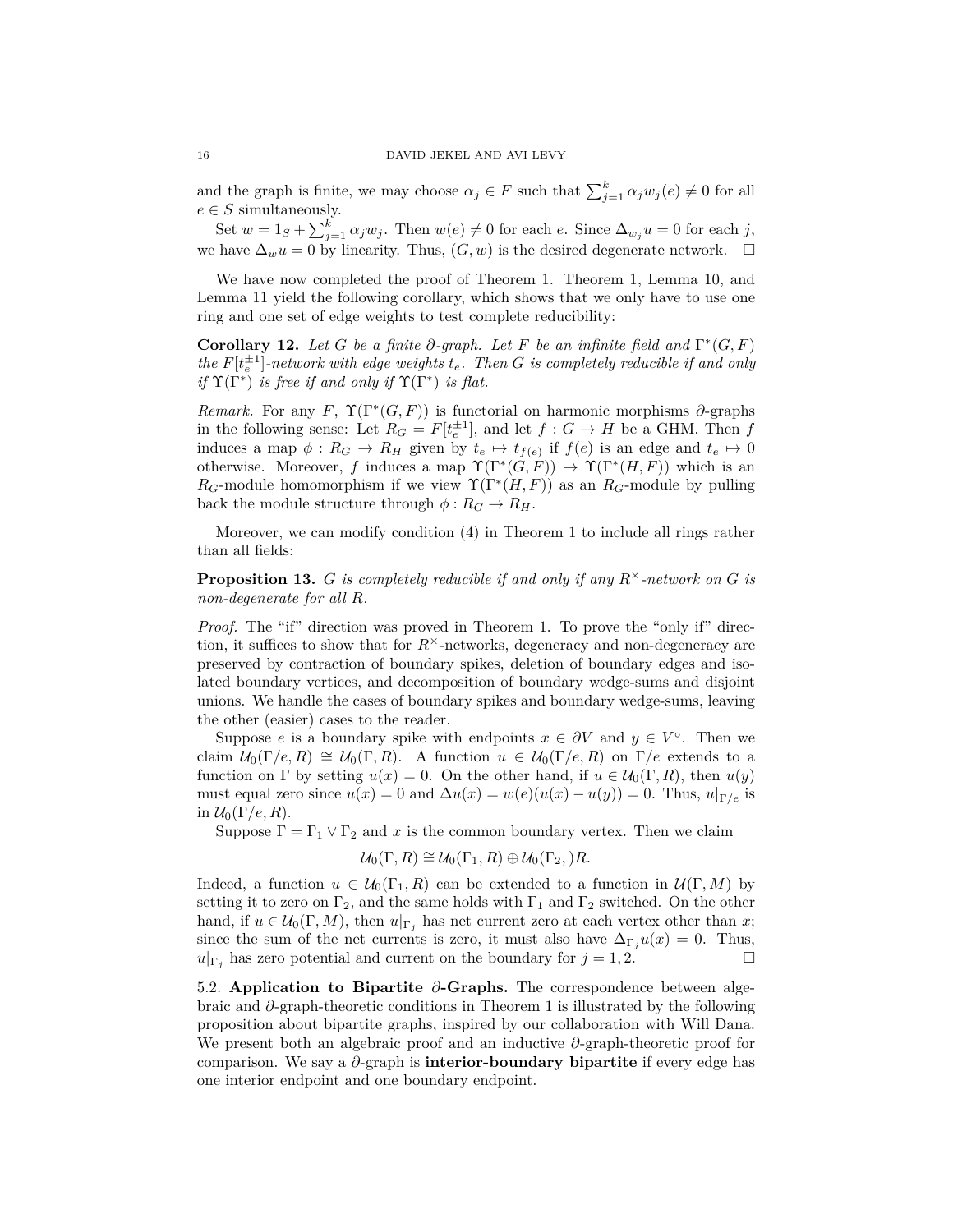**Proposition 14.** *Suppose that G is a finite interior-boundary bipartite ∂-graph,*  $|V^{\circ}| \geq |\partial V|$ , and every interior vertex has degree  $\geq 2$ . Then *G* is not completely *reducible.*

*Algebraic proof.* Let  $F$  be any field other than the field  $F_2$  with two elements. We will construct a degenerate  $F^{\times}$ -network on *G*. Since each interior vertex has at least two edges incident to it and each edge is only incident to one interior vertex, we can choose  $w(e) \in F^\times$  with  $\sum_{e_+ = x} w(e) = 0$  for each  $x \in V^\circ$ . If  $u \in F^{V^\circ}$ , then  $\Delta u|_{V^{\circ}} = 0$  since

$$
\Delta u(x) = \sum_{e:e_+ = x} w(e)(u(x) - u(e_-)) = \sum_{e:e_+ = x} w(e)u(x) = 0 \text{ for all } x \in V^{\circ}.
$$

Combining this with the fact that im  $\Delta \subset \ker \epsilon$  yields

$$
\Delta(F^{V^{\circ}}) \subset \left\{ \phi \in F^{\partial V} : \sum_{x \in \partial V} \phi(x) = 0 \right\}.
$$

Therefore, dim  $\Delta(F^{V^{\circ}}) \leq |\partial V| - 1 < |V^{\circ}|$ , since we assumed  $|\partial V| \leq |V^{\circ}|$ . Therefore, by the rank-nullity theorem,

$$
\mathcal{U}_0(\Gamma, F) = \ker(\Delta : F^{V^{\circ}} \to F^V) \neq 0.
$$

*∂-graph-theoretic proof.* We will use the fact, proved later in §6, that any harmonic subgraph of a completely reducible *∂*-graph is also completely reducible. We proceed by induction on the number of vertices. Note *G* must have at least one boundary vertex and one interior vertex. If it has one of each, then it must have several parallel edges between them; then *G* is irreducible. Suppose *G* has  $n > 2$ vertices and divide into cases:

- If *G* is irreducible, we are done.
- Suppose *G* has a boundary spike  $(x, y)$  with  $x \in \partial V$  and  $y \in V^{\circ}$ . In  $G/e$ , *y* is a boundary vertex and by assumption all its neighbors are boundary vertices in *G*. Thus, we can delete the boundary edges incident to *y* and then delete the now isolated boundary vertex  $y$  to obtain a harmonic subgraph  $G'$ which satisfies the original hypotheses. *G*<sup> $\prime$ </sup> is nonempty because  $|V(G)| > 2$ . By inductive hypothesis,  $G'$  is not completely reducible.
- If *G* can be split apart as a boundary wedge sum or a disjoint union, then each piece is interior/boundary bipartite with interior vertices that have degree  $\geq 2$ . Moreover, one of the two subgraphs must have  $|\partial V| \leq |V^{\circ}|$ , and hence is not completely reducible by inductive hypothesis.
- *G* has no boundary edges by assumption. Moreover, if *G* has an isolated boundary vertex, that can be treated as a special case of disjoint unions.

 $\Box$ 

In light of the relationship between torsion over a ring and degeneracy over its quotient rings, our algebraic proof has the following corollary:

**Corollary 15** (Will Dana)**.** *If G is as in the previous Proposition, then there is a non-degenerate*  $\mathbb{Z}[e^{2\pi i/3}]^{\times}$ *-network*  $\Gamma$  *on G such that*  $\text{Tor}_1(\Upsilon(\Gamma), \mathbb{Z}[e^{2\pi i/3}]/2) \neq 0$ *.* 

*Proof.* Let  $R = \mathbb{Z}[e^{2\pi i/3}]$ . We can choose  $w(e) \in R^{\times}$  such that  $\sum_{e_{+}=x} w(e) = 2$ , which implies  $\Delta u = 2u$  on  $V^{\circ}$  for all  $u \in R^{V^{\circ}}$ , hence the network is non-degenerate. Since  $2 = 0$  in  $R/2$ , the reduced network  $\Gamma/2$  over the field  $R/2$  is degenerate by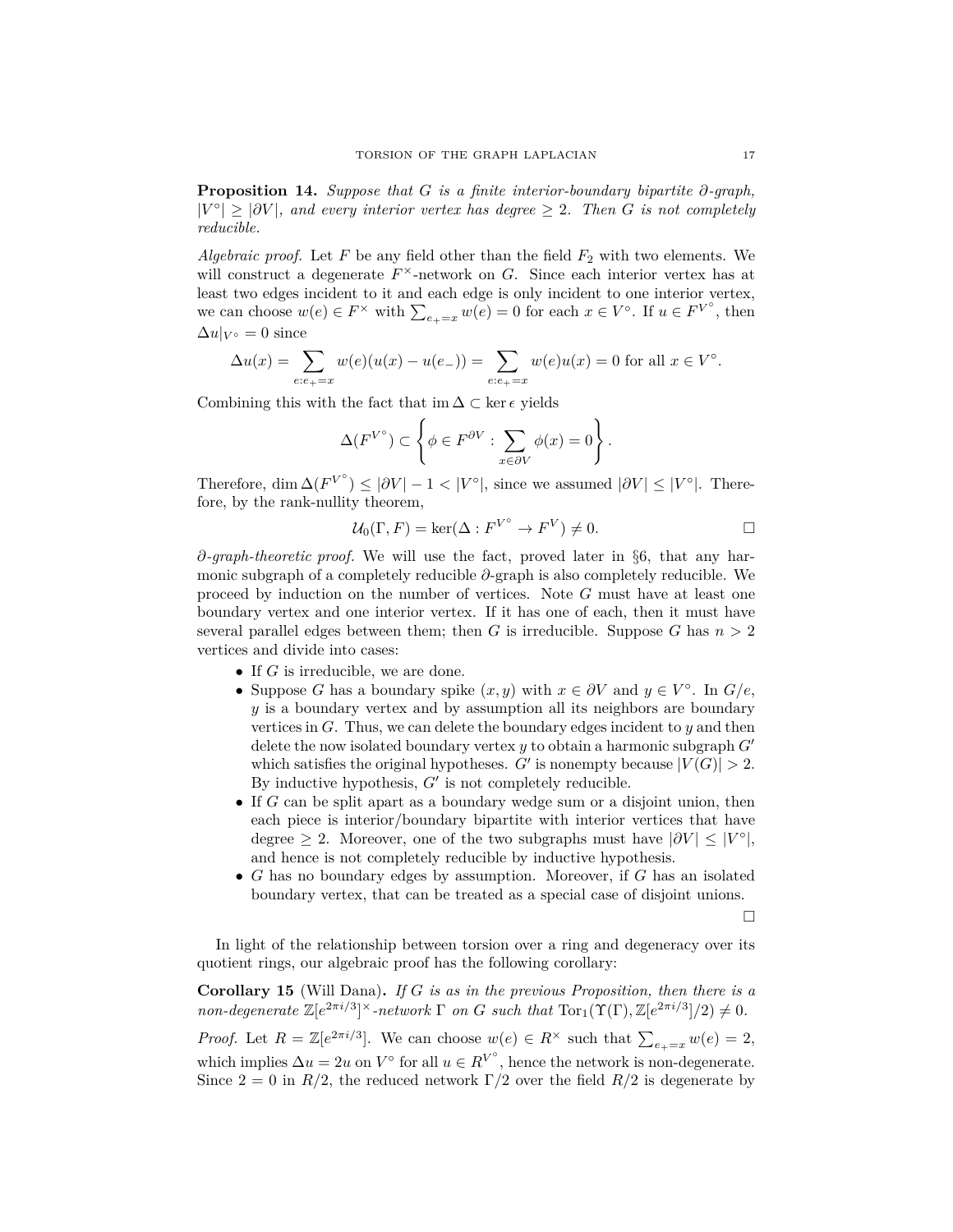the same argument as before, and hence  $\text{Tor}_1(\Upsilon(\Gamma), R/2) = \mathcal{U}_0(\Gamma/2, R/2) \neq 0$  as in Corollary 4.

## 6. Functoriality of Layer-Stripping

Our next goal will be to show that layer-stripping is functorial on unramified harmonic morphisms (UHMs) of *∂*-graphs. An important consequence will be that if  $f: G \to H$  is a UHM, then layerability of *H* implies layerability of *G* (Proposition 17). Functoriality is also a key step in the proof of Theorem 2, which shows that every *∂*-graph can be layer-stripped to a unique flower, and that this construction is functorial on UHMs.

6.1. **Definitions.** Using the terminology of §4, we say a GHM  $f : G \to H$  is an un**ramified harmonic morphism** (**UHM**) if f restricted to  $\{e \in E(G) : e_+ = x, f(e) \text{ is an edge}\}\$ is a bijection onto  $\{e \in E(H) : e_+ = f(x)\}\$  for each  $x \in V^{\circ}(G)$  and an injection for  $x \in \partial V(G)$ . We remark that UHMs include covering maps and inclusions of harmonic subgraphs. Moreover, UHMs are closed under pullbacks of subgraphs: If  $f: G \to H$  is a UHM and  $H' \subset H$ , then  $f$  restricts to a UHM  $f^{-1}(H') \to H'$ .

The correct choice of definitions that will guarantee functoriality of layer-stripping is subtle. The individual layer-stripping operations defined in §5.1 do not always pull back to individual layer-stripping operations of the same type, the main culprit being boundary spike contraction. Suppose  $f : G \to H$  is a UHM, and that  $H'$  is obtained from *H* by contracting the boundary spike  $e = (x, y)$  with  $x \in \partial V(H)$  and  $y \in V^{\circ}(H)$ . Then  $G' = f^{-1}(H')$  is not necessarily obtained from *G* by boundary spike contraction, since the following are all possible:

- $f^{-1}(e)$  might contain multiple boundary spikes.
- There might be some  $e' \in f^{-1}(e)$  whose endpoint  $y' \in f^{-1}(y)$  is a boundary vertex instead of being interior like  $y$  Thus, in a neighborhood of  $e'$ , the transformation from  $G$  to  $G'$  is not precisely a boundary spike contraction, but could be expressed as deleting a boundary edge  $e'$ , then deleting the endpoint  $x' \in f^{-1}(e)$  of  $e'$  which is now an isolated boundary vertex.
- There might be some  $x' \in f^{-1}(x)$  with no edge attached to it, and in this case, the boundary spike contraction has pulled back to an isolated boundary vertex deletion.
- There may be some collapsed edges of *G* in  $f^{-1}(x)$ . Thus, in order to remove the vertices in  $f^{-1}(x)$ , one must first delete the edges in  $f^{-1}(x)$ , which must be boundary edges.

However, as some careful case-checking will show, these are essentially the only things that can go wrong. The transformation  $G \mapsto G'$  can always be expressed as a sequence of three steps: deleting boundary edges, contracting boundary spikes, and deleting isolated boundary vertices. This motivates the following definition:

**Definition.** We take the terms **boundary spike contraction**, **boundary edge deletion**, and **isolated boundary vertex deletion** to allow multiple (even infinitely many) contractions or deletions and to include the trivial identity transformation (removing zero boundary spikes, boundary edges, or isolated boundary vertices). For a contraction of multiple boundary spikes, we require that the spikes do not share any endpoints.

We define a **layer-stripping operation** as a boundary edge deletion followed by a boundary spike contraction followed by an isolated boundary vertex deletion.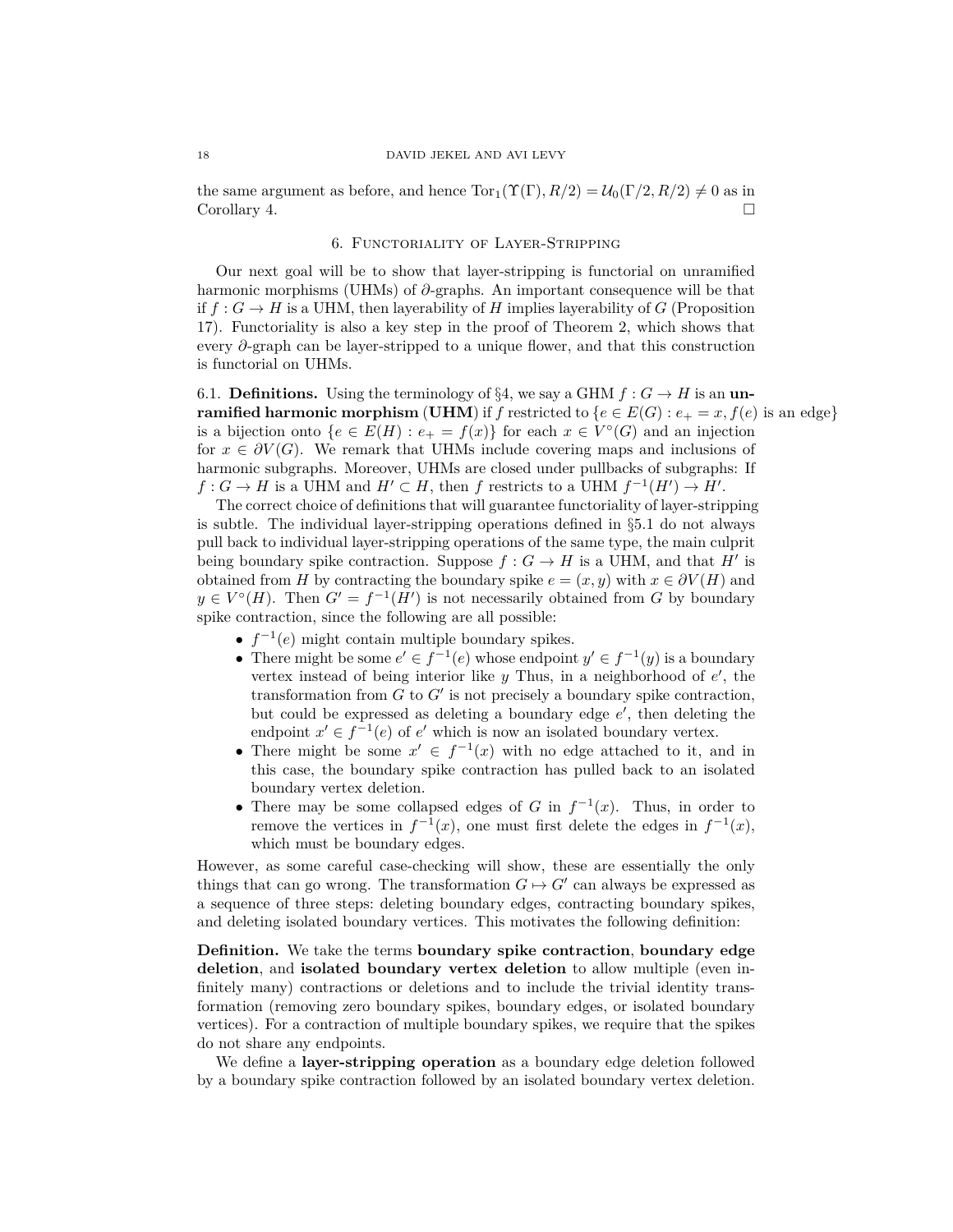We say a *∂*-graph is **layerable** if there exists a finite sequence of layer-stripping operations that will transform it to the empty graph. Note this is a stronger condition than complete reducibility, which also allows us to split apart boundary wedge-sums.

This definition makes layer-stripping functorial on UHMs in the following sense:

**Lemma 16.** *If*  $f: G \to H$  *is unramified,*  $H_1 \subset H_2 \subset H$  *and*  $H_1$  *is obtained from*  $H_2$  *by a layer-stripping operation, then*  $f^{-1}(H_1)$  *is obtained from*  $f^{-1}(H_2)$  *by a layer-stripping operation.*

*Proof.* The main ideas were given above and the details are left to the reader.  $\square$ 

**Proposition 17.** Let *G* and *H* be finite  $\partial$ -graphs,  $f : G \rightarrow H$  an unramified *harmonic morphism. If H is layerable, then G is layerable.*

*Proof.* If *H* is layerable, then there is a filtration of subgraphs

$$
H = H_0 \supset H_1 \supset \cdots \supset H_n = \varnothing
$$

where  $H_{j+1}$  is obtained from  $H_j$  by a layer-stripping operation. By the Lemma,

$$
G = f^{-1}(H_0) \supset \cdots \supset f^{-1}(H_n) = \varnothing
$$

is a layer-stripping filtration of  $G$ , hence  $G$  is layerable.

*Remark.* As in  $\S5.1$ , if *G'* is obtained from *G* by a sequence of layer-stripping operations, then  $G'$  is a harmonic subgraph of  $G$ . Moreover, Lemmas 8 and 13 generalize to layer-stripping operations, even with infinitely many edges.

*Remark.* The process of splitting apart boundary wedge-sums is not functorial on UHMs because if  $\Gamma_1 \cap \Gamma_2$  consists of a single vertex *x*, then  $f^{-1}(x)$  might contain multiple vertices. However, splitting apart boundary wedge-sums and disjoint unions is functorial on inclusion maps, and thus, any subgraph of a completely reducible *∂*-graph is also completely reducible. In fact, *G* is completely reducible if and only if it has no nonempty irreducible harmonic subgraphs.

6.2. **Layerable Equivalence, Reduction to Flowers.** Layer-stripping can be viewed as a loose discrete analogue of a deformation retraction; it is a reduction to a smaller space that leaves our "topological" invariant unchanged. This inspires the following analogue of homotopy equivalence. We say two finite *∂*-graphs *G* and *G*<sup> $\prime$ </sup> are **layerably equivalent** if there is a finite sequence of  $\partial$ -graphs  $G =$  $G_0, G_1, \ldots, G_n = G'$  such that for each *j*, either 1)  $G_j$  is obtained from  $G_{j+1}$  by a layer-stripping operation or 2)  $G_{j+1}$  is obtained from  $G_j$  by a layer-stripping operation.

As usual, we apply the same terminology to networks. If two  $R^{\times}$ -networks are layerably equivalent, then by Lemma 8 their  $\Upsilon$  modules are isomorphic up to adding and removing free direct summands.

Our next goal is to find a canonical representative for each equivalence class. A natural candidate is a *∂*-graph with no boundary spikes, boundary edges, or disconnected boundary vertices, which we will call a *flower* (because many planar examples look like flowers). Any finite *∂*-graph is layerably equivalent to a flower: We can keep removing boundary spikes, boundary edges, and isolated boundary vertices until there are no more left. The result is a sequence of layer-stripping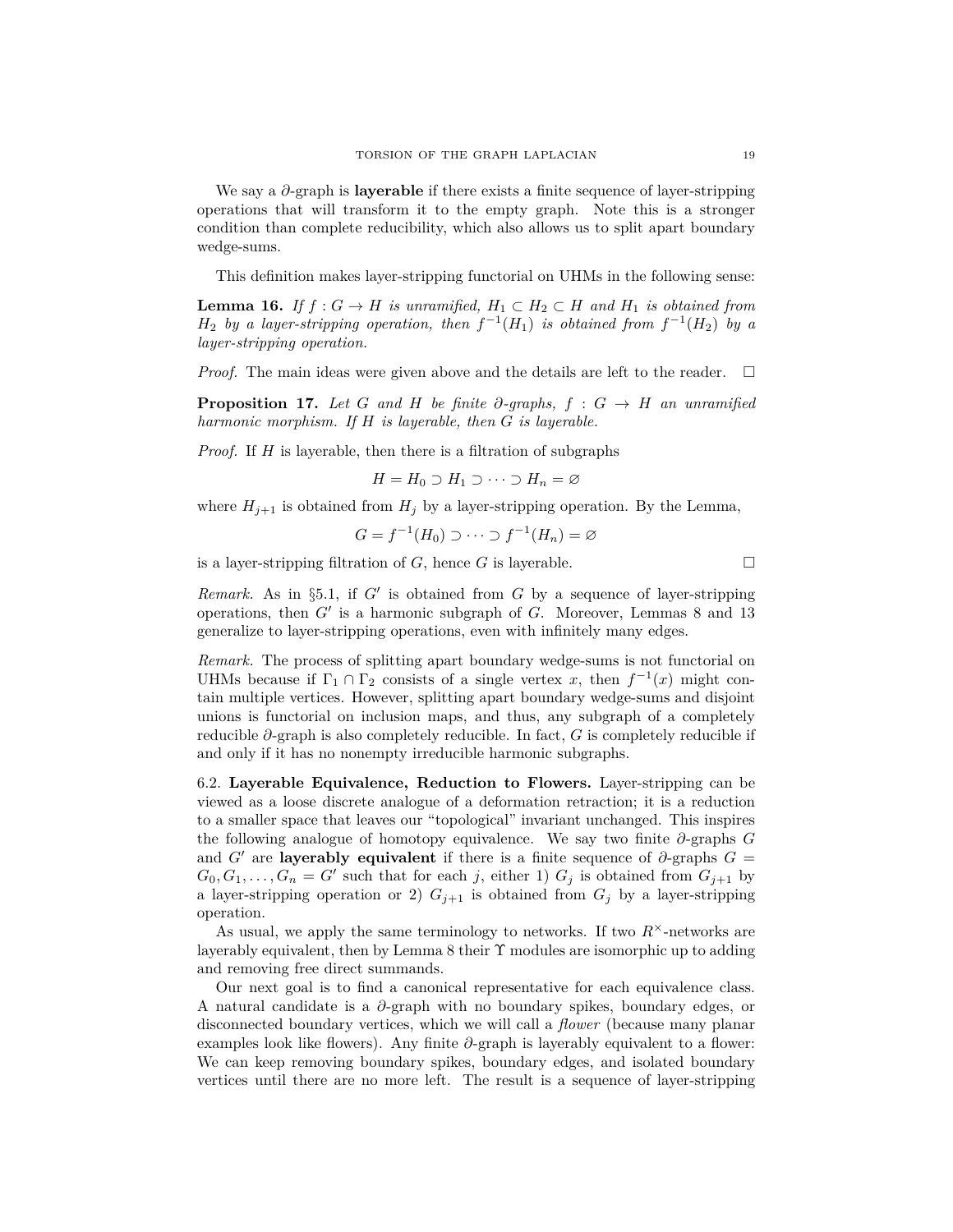operations that transforms *G* into a flower  $\mathcal{E}(G)$ . We claim that in fact this flower is *unique* and the map  $G \mapsto \mathcal{L}(G)$  is *functorial* on UHMs.

# **Theorem 2.**

- *(1) Any* finite  $∂$ -graph  $G$  can be layer-stripped to a unique flower  $\mathcal{E}(G)$ *.*
- *(2) There is exactly one flower in each layerable equivalence class.*
- *(3) If f* : *G* → *H is a UHM, then*  $\mathcal{R}(G) \subset f^{-1}(\mathcal{R}(H)).$
- *(4)* ❀ *is a functor on the category of finite ∂-graphs and UHMs, and the inclu* $sion \mathcal{L}(G) \to G$  *is a natural transformation*  $\mathcal{L} \to id$ *.*

*Proof.* To prove the uniqueness claim of (1), suppose that we have two flowers *H* and  $H' \subset G$ , and let

$$
G = H_0 \supset H_1 \supset \cdots \supset H_n = H, \qquad G = H'_0 \supset \cdots \supset H'_m = H'
$$

be the corresponding filtrations of subgraphs obtained through layer-stripping. Applying Lemma 16 to the inclusion map  $H \to G$ , we see that

$$
H = H \cap H'_0 \supset \cdots \supset H \cap H'_0 = H \cap H'
$$

is another layer-stripping filtration. Since  $H$  is a flower, the filtration must be trivial, so that  $H = H \cap H'$ . By symmetry  $H' = H \cap H' = H$ .

To prove  $(2)$ , suppose  $G'$  is obtained from  $G$  by a layer-stripping operation. We just showed  $\mathcal{R}(G)$  is independent of the sequence of layer-stripping operations, so that  $\mathcal{R}(G)$  is obtained by performing the layer-stripping operation  $G \mapsto G'$ , then reducing  $G'$  to a flower. Hence,  $\mathcal{R}(G) = \mathcal{R}(G')$ . In general, if we have a layerable equivalence sequence  $G = G_0, G_1, \ldots, G_n = G'$ , then  $\mathcal{R}(G_j)$  and  $\mathcal{R}(G_{j+1})$  are equal (based on the identification of  $G_i$  as a subgraph of  $G_{i+1}$  or vice versa) and hence  $\mathscr{E}(G) = \mathscr{E}(G').$ 

(3) follows from Lemma 16, and (4) follows from (3).  $\square$ 

As a consequence, the study of all "non-free" properties of finite  $R^{\times}$ -networks can be reduced in a functorial manner to the study of flowers:

## **Corollary 18.**

- *(1) There is a corresponding flower functor on finite R*<sup>×</sup>*-networks and UHMs.*
- *(2)* Υ(Γ) = Υ(❀Γ) ⊕ *R* [*∂V* (Γ) \ *∂V* (❀Γ)]
- *(3) If F is any functor on R-modules that commutes with direct sums and vanishes on free modules, then the inclusion natural transformation*  $\mathcal{F} \to \mathrm{id}$ *on*  $R^{\times}$ *-networks induces a natural isomorphism*  $F \circ \Upsilon \circ \mathcal{F} \to F \circ \Upsilon$ *.*

## 7. Layer-Stripping and Harmonic Continuation

In this section, we interpret layer-stripping as a geometric model for harmonic continuation, and give two applications.

7.1. **Finding a Basis for** Υ**.** Our proof that Υ is free for any layerable *R*<sup>×</sup>-network can be (1) generalized to infinite networks, (2) sharpened to give an explicit basis, and (3) interpreted "dually" as a statement about step-by-step continuation of harmonic functions.

Lemma 8 has the following interpretation in terms of harmonic functions: For an  $R^{\times}$ -network  $\Gamma$  with boundary spike *e* with endpoints  $x \in \partial V$  and  $y \in V^{\circ}$ , any harmonic function on Γ*/e* extends uniquely to a harmonic function on Γ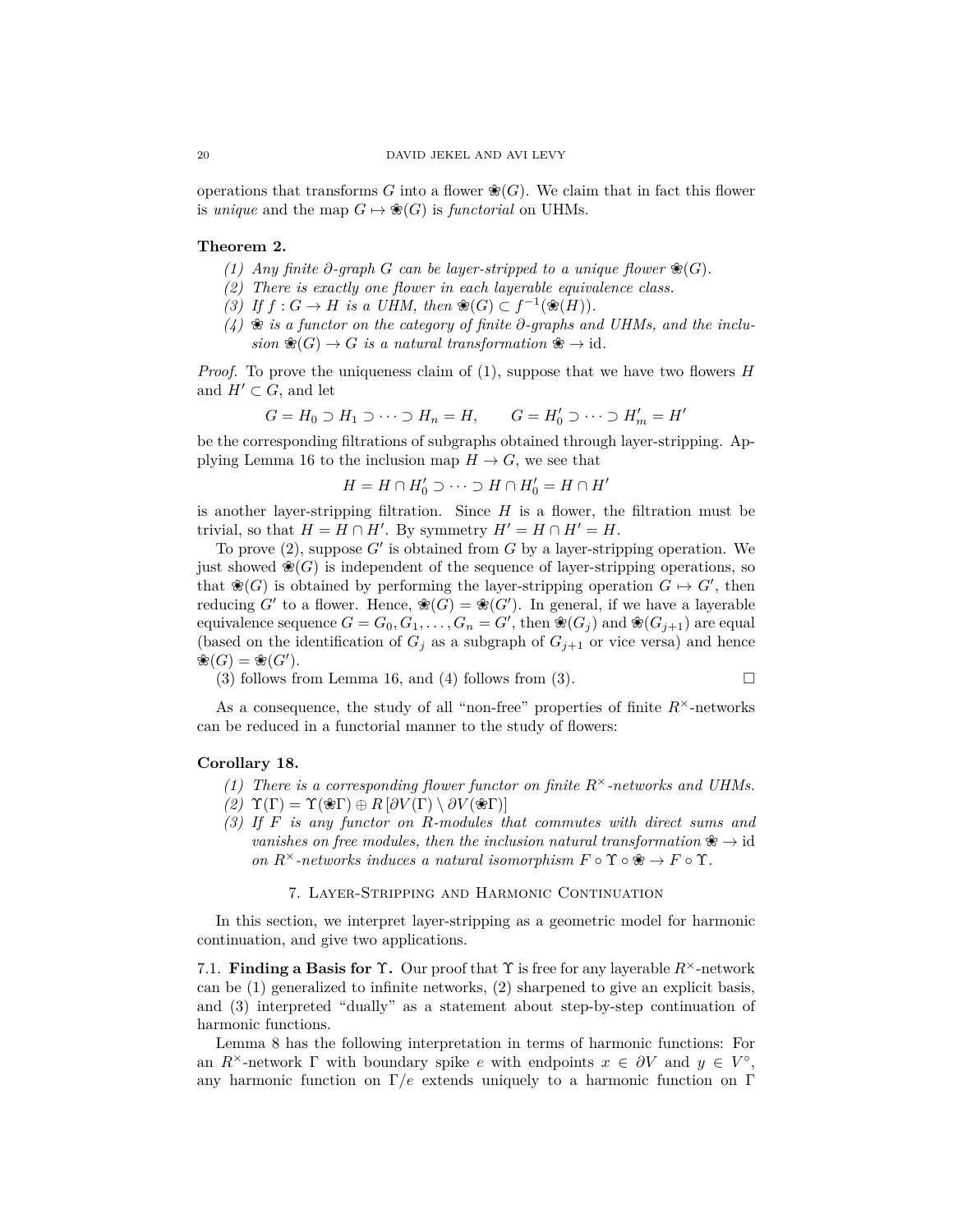by setting  $u(x) = u(y) + w(e)^{-1} \Delta_{\Gamma/e} u(y)$ . For a boundary edge *e*, a harmonic function on  $\Gamma \setminus e$  is also harmonic on  $\Gamma$ . For an isolated boundary vertex *x*,  $\Upsilon(\Gamma) = RV(\Gamma)/\Delta(RV^{\circ}(\Gamma))$  is the internal direct sum  $\Upsilon(\Gamma/e) \oplus Rx$ . Dually, any harmonic function *u* on  $\Gamma \setminus x$  extends to a harmonic function on  $\Gamma$  which is unique up to the choice of the one parameter  $u(x)$ .

Lemma 8 and the foregoing observations lead to the following:

**Proposition 19.** *Let* Γ *be an R*<sup>×</sup> *network. Consider a filtration of subnetworks*  $\varnothing = \Gamma_0 \subset \Gamma_1 \subset \ldots$  *indexed by* N, *in which*  $\Gamma_j$  *is obtained from*  $\Gamma_{j+1}$  *by a layerstripping operation, and which exhausts*  $\Gamma$  *in the sense that*  $\bigcup_j \Gamma_j = \Gamma$ *. Let S be the set of vertices that are isolated boundary vertices at some step of the filtration.*

- *(1)* Γ *is non-degenerate.*
- *(2)* Υ *is free and S is a basis for it.*
- *(3)* For any function  $\phi : S \to M$ , there is a unique harmonic function  $u : V \to$ *M* with  $u|_S = \phi$ .
- (4) *The function u can be found by computing*  $u|_{\Gamma_n}$  *through inductive extension from*  $\Gamma_j$  *to*  $\Gamma_{j+1}$ *.*

*Proof.* The claims hold for each  $\Gamma_j$ , with  $V_j \cap S$  instead of *S*, by inductive application of the foregoing observations, so it only remains to pass to the limit.  $\Gamma$  is nondegenerate because any finitely supported harmonic function must be supported in some  $\Gamma_j$ . Moreover,  $RV$  is the direct limit of  $RV_j$  and  $\Delta (RV^{\circ})$  is the direct limit of  $\Delta(RV_j^{\circ})$  with respect to the obvious inclusion maps. Since direct limits commute with quotients, this implies  $\Upsilon(\Gamma)$  is the direct limit of  $\Upsilon(\Gamma_j)$ . The natural map  $R(S \cap V_i) \to \Upsilon(\Gamma_i)$  is an isomorphism, and passing to the limit shows that the map  $RS \to \Upsilon(\Gamma)$  is also an isomorphism. The statements about harmonic functions follow from the proof or can be verified directly.

*Example* 3. Consider an  $R^{\times}$ -network on the lattice graph  $\mathbb{Z}^2$  where all the vertices are interior. A filtration is given by the subnetworks  $\Gamma_n$  induced by the vertices  $\mathbb{Z} \times \{-n+1,\ldots,n\}$  (for  $n \geq 1$ ) with boundary  $\mathbb{Z} \times \{-n+1,n\}$ . Isolated boundary vertices are only added at the first step from  $\Gamma_0 = \emptyset$  to  $\Gamma_1$ . Thus, the vertices  $\mathbb{Z} \times \{0, 1\}$  form a basis for  $\Upsilon$ .

7.2. **Finding**  $Tor_1(\Upsilon(\Gamma), M)$ . Harmonic continuation via layer-stripping has applications to non-layerable networks as well. For instance,

**Proposition 20.** *Suppose* Γ *is a finite non-degenerate R*<sup>×</sup>*-network over a PID. Suppose that a layerable network* Γ 0 *is obtained from* Γ *by changing n vertices from interior to boundary. Then the torsion submodule of*  $\Upsilon(\Gamma)$  *has at most n invariant factors.*

*Proof.* Suppose that  $\Gamma'$  is obtained from  $\Gamma$  by assigning  $S \subset V^{\circ}(\Gamma)$  to be boundary vertices in  $\Gamma'$ . We know that  $Tor_1(\Upsilon(\Gamma'), M)$  is trivial, or equivalently any harmonic *u* with vanishing potential and current on  $\partial V'$  is identically zero. This implies that if  $u \in \mathcal{U}(\Gamma, M)$  with vanishing potential and current on the boundary, and if  $u|_S = 0$ , then  $u \equiv 0$ . In other words, there is an injection  $Tor_1(\Upsilon(\Gamma), M) \to M^S$ . Thus,  $Tor_1(\Upsilon(\Gamma), M)$  has at most  $|S|$  invariant factors.

We claim that, in fact, we can use harmonic continuation to solve for *u* in terms of  $u|_S$ . We describe how to use harmonic continuation to express the submodule of  $M^S$  corresponding to  $Tor_1(\Upsilon(\Gamma), M)$  explicitly in the form  $\{\phi \in M^S : A\phi = 0\}$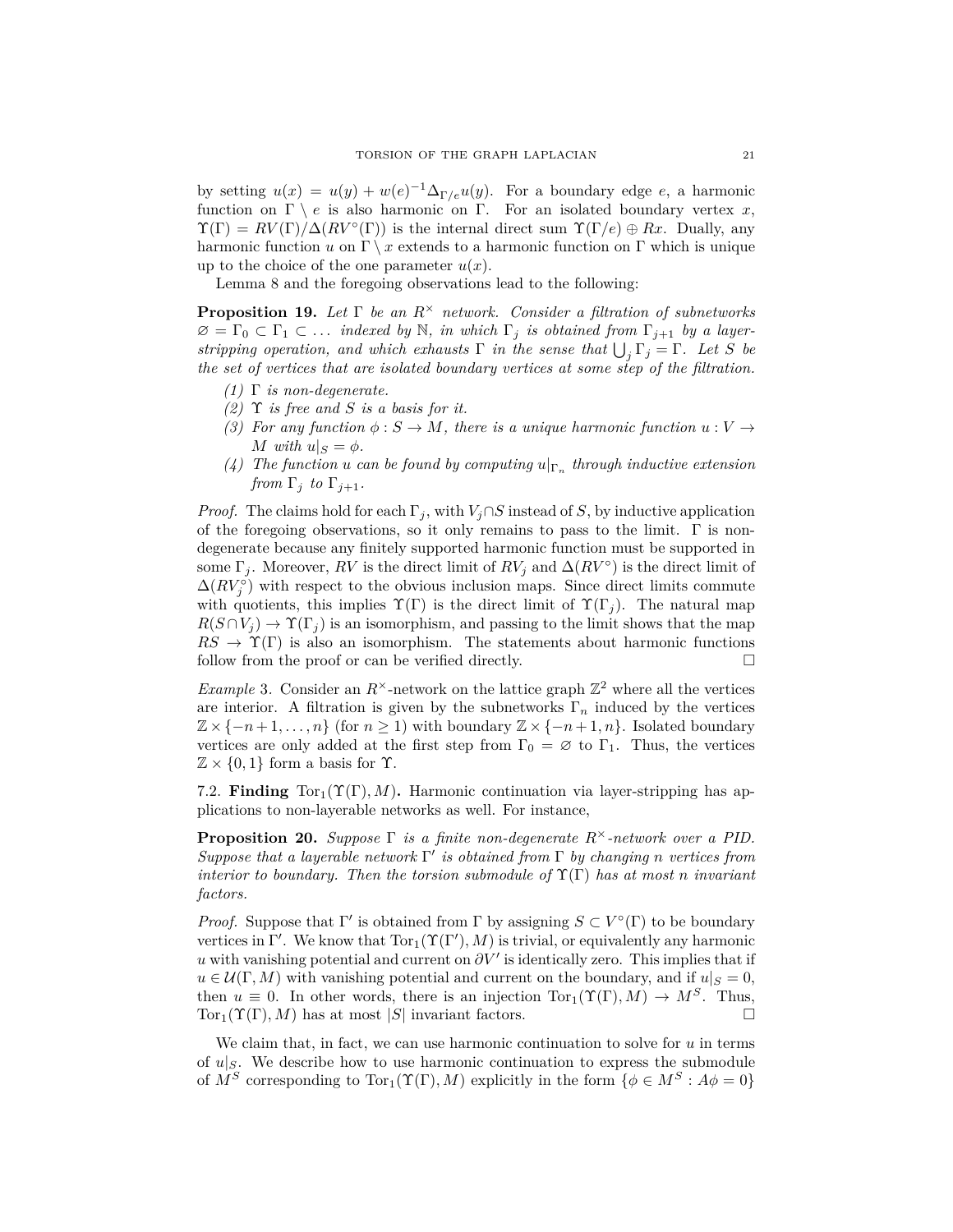

FIGURE 5. The graph appearing in Example 4.

where *A* is some  $(|\partial V| + |S|) \times |S|$  matrix. Thus, we may determine the invariant factor decomposition of  $Tor_1(\Upsilon(\Gamma), M)$  from the Smith normal form of *A* rather than  $\Delta$ .

Our harmonic continuation process will start with the values of  $u$  on  $\partial V'$  and move inward from the boundary, rather than outward as in Proposition 19. Given a layer-stripping filtration

$$
\Gamma' = \Gamma_0 \supset \Gamma_1 \supset \cdots \supset \Gamma_n \supset \Gamma_{n+1} = \varnothing,
$$

we define a complementary filtration of subnetworks  $\Sigma_j$  by

$$
V(\Sigma_j) = V(\Gamma') \setminus V^{\circ}(\Gamma_j), \quad V^{\circ}(\Sigma_j) = V(\Gamma') \setminus V(\Gamma_j), \quad E(\Sigma_j) = E(\Gamma') \setminus E(\Gamma_j).
$$

We will find *u* in terms of  $u|_S$  by harmonic continuation through the filtration  $\{\Sigma_j\}$ .

We assume for simplicity that  $\Gamma_j \mapsto \Gamma_{j+1}$  is a boundary edge deletion or boundary spike contraction for  $j = 0, \ldots, n-1$ , and that  $\Gamma_n \mapsto \Gamma_{n+1}$  is an isolated boundary vertex deletion (this can always be arranged).  $\Sigma_0$  consists of the isolated boundary vertices  $\partial V' = \partial V \cup S$ . If  $\Gamma_{j+1}$  is obtained from  $\Gamma_j$  by removing a boundary spike or boundary edge, then  $\Sigma_{j+1}$  is obtained from  $\Sigma_j$  by adding a boundary spike or boundary edge. At the last step,  $\Gamma_{n+1} = \emptyset$  is obtained from  $\Gamma_n$ by deleting isolated boundary vertices, while  $\Sigma_{n+1}$  is obtained from  $\Sigma_n$  by changing these vertices from boundary to interior.

 $\Sigma_{n+1}$  has the same vertex and edge sets as Γ, but all the vertices are interior. Hence,

$$
U_0(\Gamma, M) = \{u \in \mathcal{U}(\Sigma_{n+1}, M) : u|_{\partial V} = 0\}
$$
  
=  $\{u \in \mathcal{U}(\Sigma_n, M) : u|_{\partial V} = 0, \Delta u|_{\partial V_n} = 0\}.$ 

Any function on  $\Sigma_0$  extends uniquely to a harmonic function  $\Sigma_n$ . In particular, for any  $\phi \in M^S$ , there is unique harmonic function *u* on  $\Sigma_n$  such that  $u|_S = \phi$  and  $u|_{\partial V} = 0$ . Through the harmonic continuation process, we can inductively solve for  $u|_{V_j}$  as a linear function of  $\phi = u|_S$ , and hence obtain a formula for  $\Delta u|_{\partial V_n}$  as a linear function of  $\phi$ . If *A* is the matrix representing the transformation  $\phi \to \Delta u|_{\partial V_n}$ , then

$$
\text{Tor}_1(\Upsilon(\Gamma), M) = \{ u \in \mathcal{U}(\Sigma_n, M) : u|_{\partial V} = 0, \Delta u|_{\partial V_n} = 0 \} \cong \{ \phi \in M^S : A\phi = 0 \}.
$$

When solving for  $\Delta u|_{\partial V_j}$  in terms of  $u|_S$ , it is not necessary to keep track of all the values of  $u|_{V_j}$  at each stage. Instead, we can simply keep track of the boundary data  $(u|_{\partial V_j}, \Delta_{\Sigma_j} u|_{\partial V_j})$ . If we write the boundary data of  $\Sigma_j$  as a column vector  $a_j$ with  $2|\partial V_j|$  entries, and if  $\Sigma_{j-1}$  is obtained from  $\Sigma_j$  by adding a boundary spike, then  $a_{j+1}$  is obtained from  $a_j$  by a single elementary row operation; for adding a boundary edge, there are four row operations.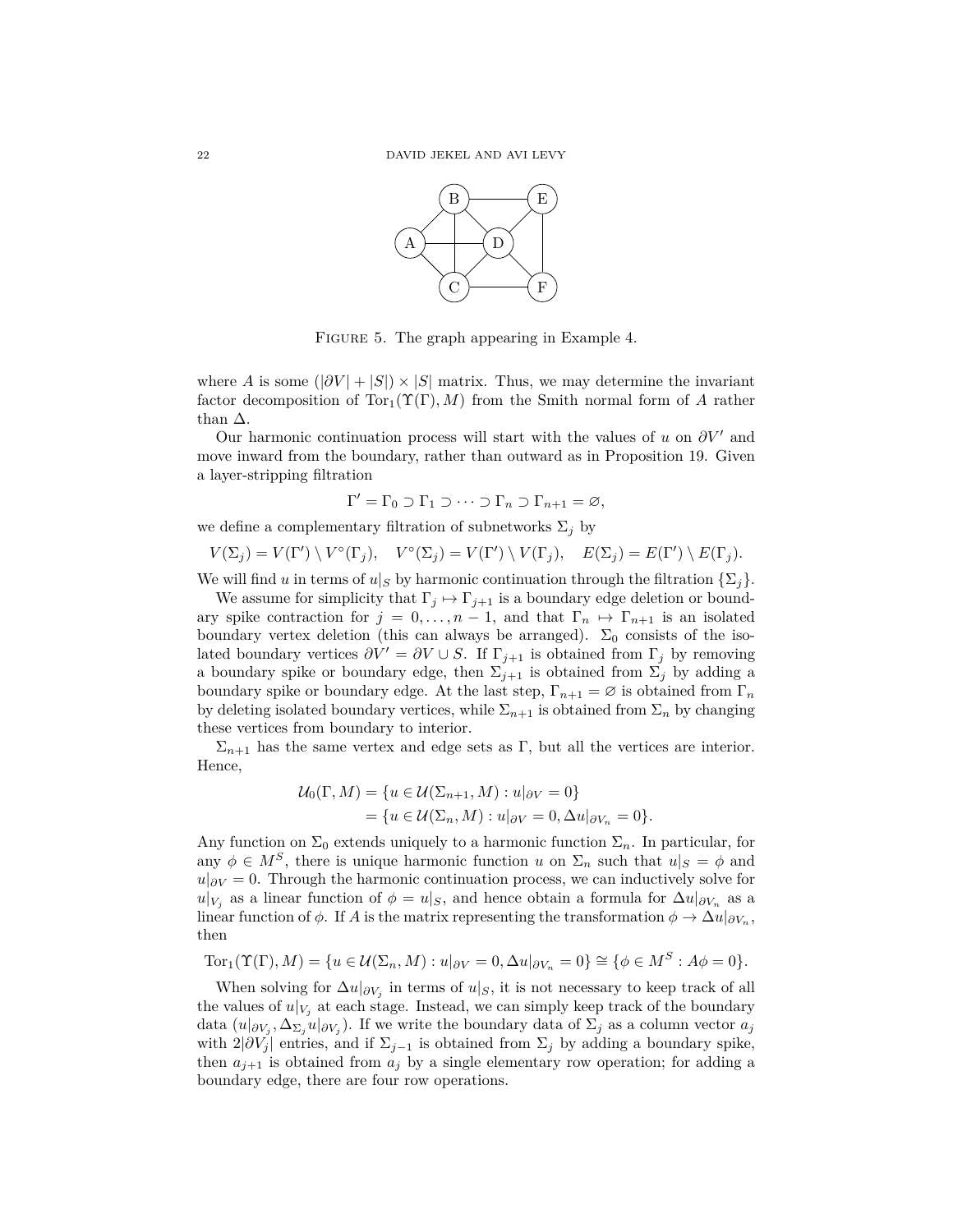

FIGURE 6. Complementary filtrations of the network  $\Gamma'$ . Left column:  $\Gamma_j$ . Middle column:  $\Sigma_j$ . Right column: (potential, current) pairs representing the boundary data of a harmonic function extended along the filtration  $\{\Sigma_j\}.$ 

*Example* 4*.* We compute the sandpile group of the graph shown in Figure 5 by choosing one boundary vertex, setting the edge weights to 1, and finding  $\mathcal{U}_0(\Gamma,\mathbb{Q}/\mathbb{Z})$ (see 3.4). We declare A to be a boundary vertex of Γ, then define  $\Gamma'$  by changing B and C to boundary vertices as well. A layerable filtration  $\{\Gamma_j\}$  of  $\Gamma'$  is shown in Figure 6, along with the complementary filtration  $\{\Sigma_i\}$ . We let *x* and *y* be the values of *u* at B and C and solve for  $(u|_{\partial V_j}, \Delta u|_{\partial V_j})$  inductively, and we obtain

$$
\Delta u|_{\partial V_n} = (15x - 4y, -11x - 11y, 4x - 15y),
$$

and hence  $Tor_1(\Upsilon,\mathbb{Q}/\mathbb{Z})$  is found from the SNF of

$$
\begin{pmatrix} 15 & -4 \ -11 & -11 \ -4 & 15 \end{pmatrix},
$$

yielding  $\Upsilon \cong \mathbb{Z} \oplus \mathbb{Z}/11 \oplus \mathbb{Z}/19$ . Generators for the  $\mathbb{Z}/11$  and  $\mathbb{Z}/19$ -valued harmonic functions are given by taking  $(x, y) = (1, 1)$  and  $(x, y) = (1, -1)$  respectively.

Harmonic continuation reduces the computation of  $Tor_1(\Upsilon(\Gamma), M)$  to  $|\partial V_n|$  $|\partial V| + |S|$  equations in |*S*| unknowns. If |*S*| is much smaller than |*V*|, then *A* is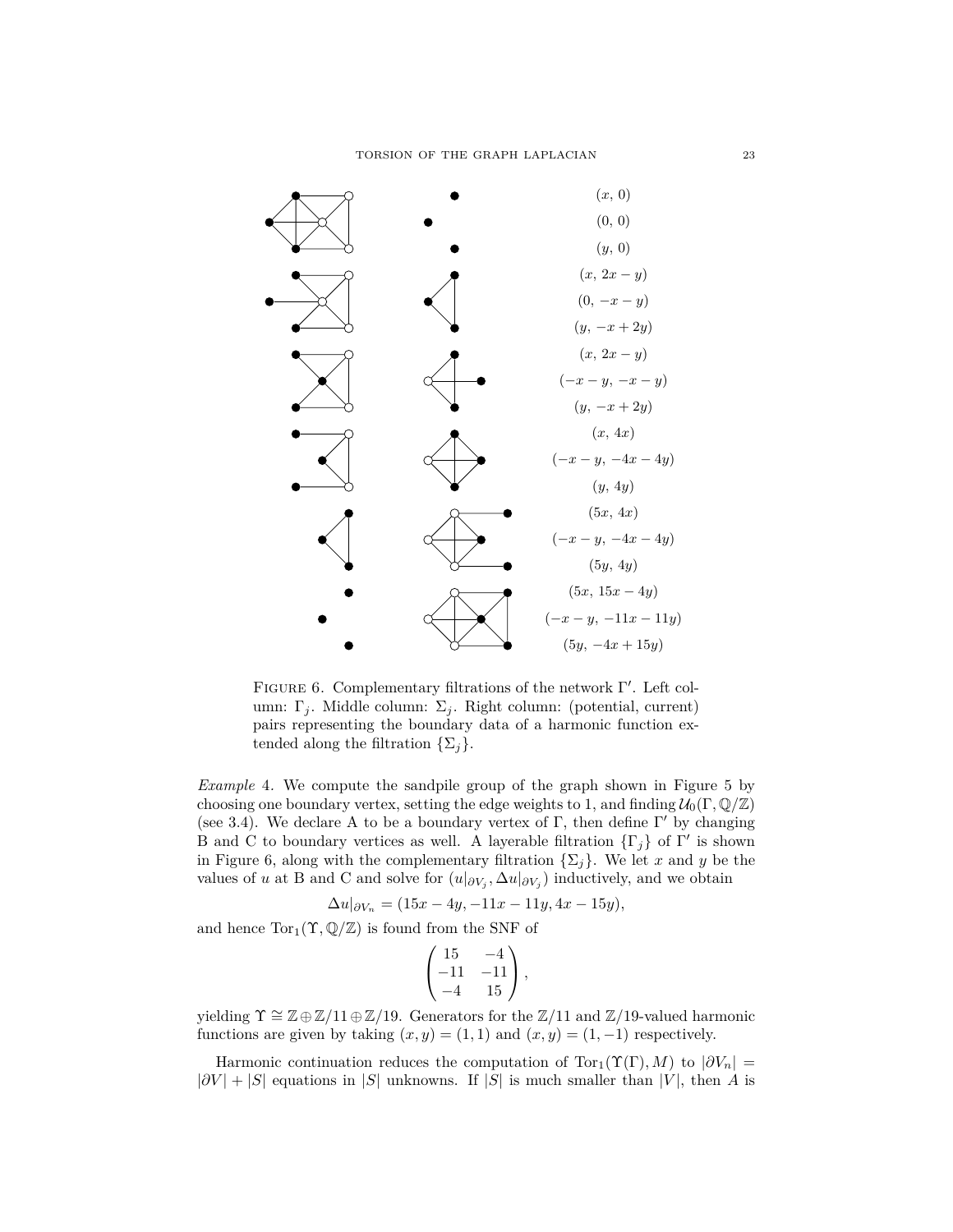a much smaller matrix than  $\Delta$ . Thus, harmonic continuation is a useful approach when  $\Gamma$  can be made layerable by changing only a few vertices from interior to boundary. On the other hand, for dense graphs (for example, a complete graph with no boundary vertices) one needs to change almost all the vertices to boundary to achieve layerability. In this case, harmonic continuation does not simplify the SNF computation, and we expect the torsion submodule of  $\Upsilon$  to have a large number of invariant factors.

#### 8. Network Duality

8.1. **Dual Circular Planar Networks, Harmonic Conjugates.** As shown in [9], dual planar graphs have isomorphic sandpile groups. In this section, we generalize this result to circular planar  $R^{\times}$ -networks.

The following definitions are adapted from [18, 12, 25]. A **circular planar** *∂* **graph** *G* is a (finite)  $\partial$ -graph embedded in the closed unit disk  $\overline{D}$  in the complex plane such that  $V \cap \partial D = \partial V$ . The **faces** of *G* are the components of  $D \setminus G$ . A connected circular planar *∂*-graph has a **circular planar dual** *G*† whose vertices are points in the faces of *G* and whose edges connect faces which share an edge. For each oriented edge  $e \in E(G)$ ,  $e^{\dagger}$  denotes the oriented edge from the face on the right of *e* to the face on the left of *e*. A vertex of *G*† is considered a boundary vertex if the closure of its face in *G* intersects *∂D*.

If  $\Gamma = (G, w)$  circular planar  $R^{\times}$ -network, then the *dual network*  $\Gamma^{\dagger}$  is the network on  $G^{\dagger}$  with  $w(e^{\dagger}) = w(e)^{-1}$ .

*Remark.* The planar dual is constructed in a similar fashion for a connected planar network without boundary. To incorporate planar networks without boundary into the circular planar framework, we may designate an arbitrary vertex to be a boundary vertex.

**Theorem 3.** *If* Γ *is a connected circular planar R*<sup>×</sup>*-network, then*

$$
\widetilde{\Upsilon}(\Gamma^{\dagger}) \cong \widetilde{\Upsilon}(\Gamma).
$$

Theorem 3 generalizes the main result of  $[9]$  to  $R^{\times}$ -networks. Our proof uses ideas from [5, §26 - 29] and[12, Section 7].

*Proof.* The result follows from reformulating  $\Upsilon$  in terms of terms of oriented edges rather than vertices. Recall that  $C_1(\Gamma)$  is the free *R*-module on the oriented edges *E* modulo the relations  $\bar{e} = -e$ . Then ker  $\epsilon$  can be identified the quotient of  $C_1(\Gamma)$ by the submodule generated by cycles. The cycle submodule is in fact generated by the oriented boundaries of interior faces.  $\Delta(RV^{\circ})$  corresponds to the submodule of  $C_1(\Gamma)$  generated by  $\sum_{e_+}=x w(e)e$ . The edges bounding an interior face of *G* correspond to the edges incident to an interior vertex in  $G^{\dagger}$ . Therefore,

$$
\widetilde{\Upsilon}(\Gamma) \cong \frac{C_0(\Gamma)}{(\sum_{e_+^{\dagger}=x} e : x \in V^{\circ}(G^{\dagger})) + (\sum_{e_+}=x} w(e)e : x \in V^{\circ}(G))}
$$
\n
$$
\widetilde{\Upsilon}(\Gamma^{\dagger}) \cong \frac{C_0(\Gamma^{\dagger})}{(\sum_{e_+^{\dagger}=x} w(e^{\dagger})e^{\dagger} : x \in V^{\circ}(G^{\dagger})) + (\sum_{e_+}=x}e^{\dagger} : x \in V^{\circ}(G))}.
$$

 $C = (T)$ 

Since  $w(e^{\dagger}) = w(e)^{-1}$ , we can define an isomorphism  $\Upsilon(\Gamma) \to \Upsilon(\Gamma^{\dagger})$  by  $e \mapsto$  $w(e)^{-1}e^{\dagger}$ .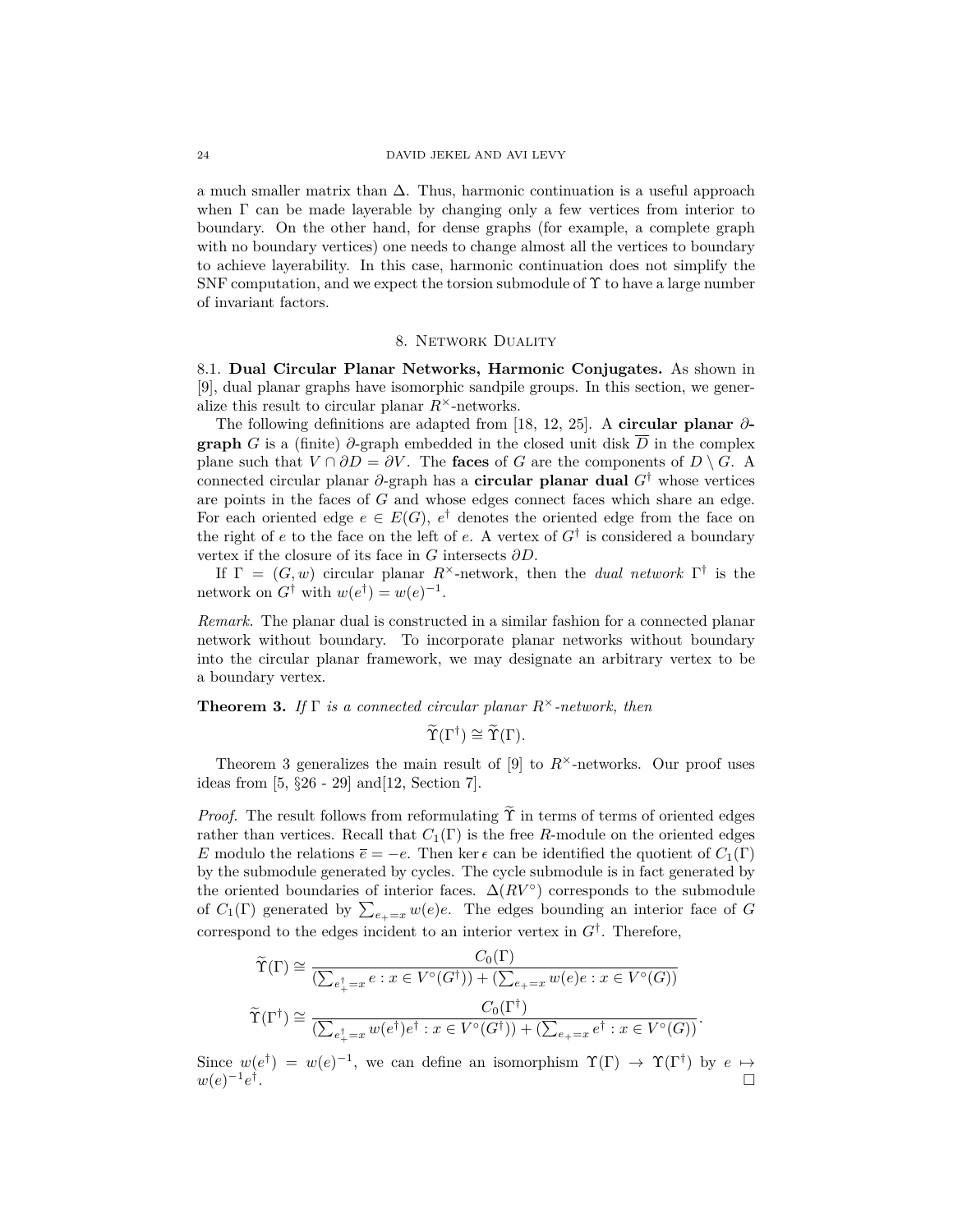

FIGURE 7.  $W_5$  and its (isomorphic) dual. Arrows indicate the paired dual oriented edges.

Application of Hom(−*, M*) yields the following "complex-analytic" interpretation of network duality, as in [8, 14, 25].

**Corollary 21.** *Let* Γ *be a circular planar R*<sup>×</sup>*-network. Modulo constant functions, for any M-valued harmonic function u on* Γ*, there is a unique harmonic conjugate v* on  $\Gamma^{\dagger}$  satisfying the discrete Cauchy-Riemann equation  $w(e)du(e) = dv(e^{\dagger}).$ 

*Proof.* Given our interpretation of  $\tilde{\Upsilon}(\Gamma)$  in the previous proof, a harmonic function modulo constants is equivalent to a map  $\phi : E(\Gamma) \to M$  such that  $\phi(e)$  sums to zero around any oriented cycle and  $\sum_{e_+ = x} w(e) \phi(e) = 0$  for each interior vertex. For any such  $\phi$ , we can define a similar function  $\psi$  on the dual network by  $\psi(e^{\dagger}) =$  $w(e)\phi(e).$ 

*Remark.* If *G* is circular-planar, then contracting a boundary spike on *G* corresponds to deleting a boundary edge in  $G^{\dagger}$ . Layer-stripping may disconnect the graph, and in this case, the definition of dual is trickier to state, and we leave the details to the reader. Boundary wedge-sums or disjoint unions of circular planar networks will correspond to boundary wedge-sums or disjoint unions in the dual. Hence, *G* is completely reducible if and only if  $G^{\dagger}$  is completely reducible. One can also prove this by appealing to Theorem 1 and Theorem 3.

8.2. **Wheel Graphs.** Consider the wheel graph *W<sup>n</sup>* embedded in the complex plane with vertices at  $\{e^{2\pi i k/n}\}_{k\in\mathbb{Z}}$  and at 0. Edges connect 0 to  $e^{2\pi i k/n}$  and  $e^{2\pi i k/n}$  to  $e^{2\pi i (k+1)/n}$  for all  $k \in \mathbb{Z}$ . Figure 7 depicts  $W_5$  and its planar dual.

The sandpile group of  $W_n$  is computed in [6] using chip-firing, induction, and the symmetry of the graph, and a connection with Lucas sequences is uncovered. We present an alternate approach to compute the sandpile group using harmonic continuation and planar duality.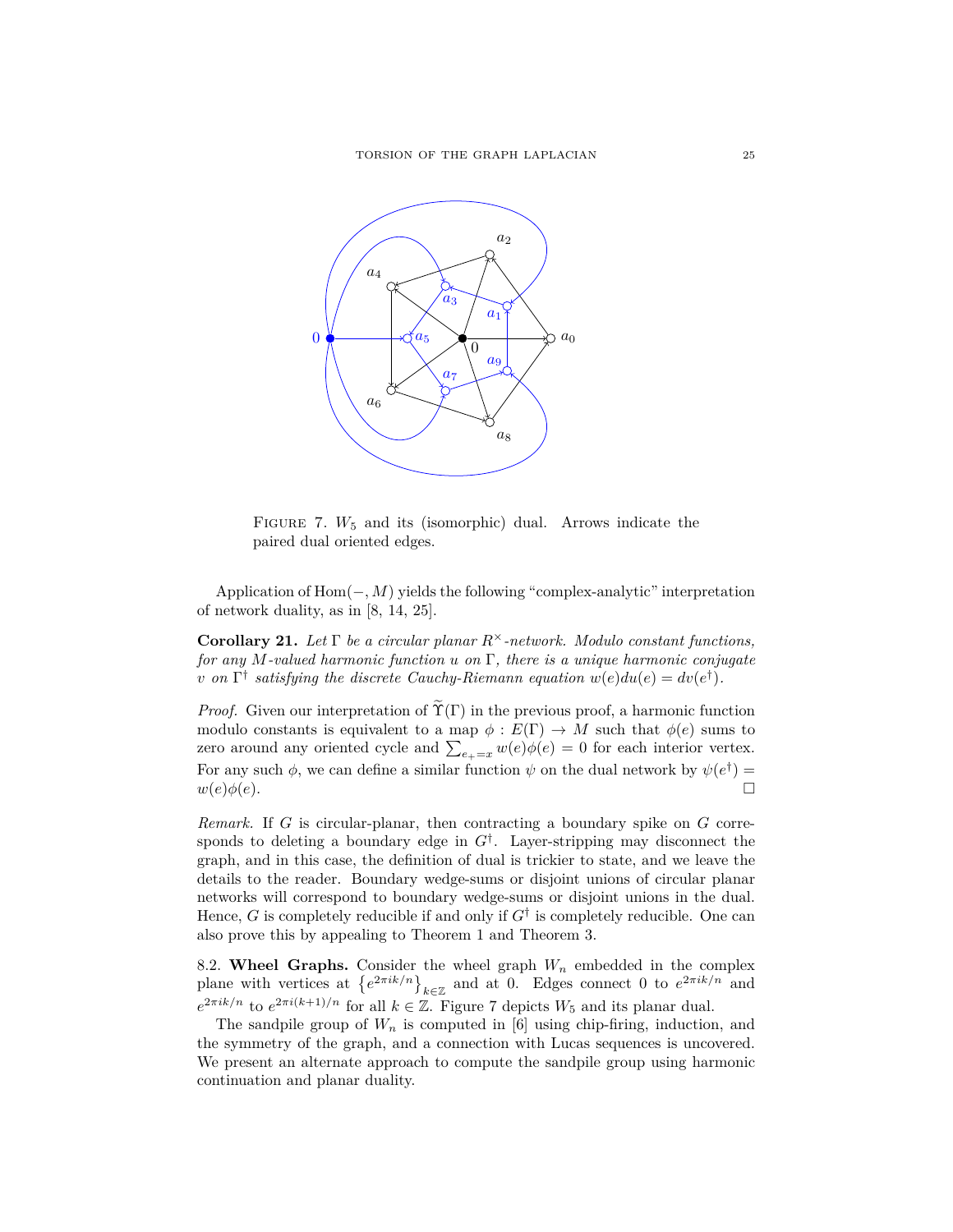**Proposition 22** ([6] Theorem 9.2). Let  $W_n$  be the wheel graph, considered as a *boundary-less*  $\mathbb{Z}$ -network with edge weights 1*. Let*  $F_0 = 0$ ,  $F_1 = 1$ ,  $F_2 = 2$ , ... be *the Fibonacci numbers. The sandpile group of*  $W_n$  *is* 

$$
\widetilde{\Upsilon}(W_n) \cong \begin{cases} \mathbb{Z}/(F_{n-1} + F_{n+1}) \times \mathbb{Z}/(F_{n-1} + F_{n+1}), & n \text{ odd,} \\ \mathbb{Z}/F_n \times \mathbb{Z}/5F_n, & n \text{ even.} \end{cases}
$$

*Proof.* By Proposition 5 and §3.4, it suffices to compute the  $\mathbb{Q}/\mathbb{Z}$ -valued harmonic functions that vanish at the central "hub" vertex. This is equivalent to finding the Z-module of pairs  $(u, v)$  on  $W_n$  and  $W_n^{\dagger}$  that satisfy Cauchy-Riemann and vanish at two "hub" vertices (colored solid in Figure 7). Let  $a_0, a_1, a_2, \ldots$  be the potentials on the "rim" vertices of  $W_n$  and  $W_n^{\dagger}$  in counterclockwise order as shown in the Figure 7, with indices taken modulo 2*n*. The Cauchy-Riemann equations tell us that

$$
a_{j+1} - a_{j-1} = a_j - 0.
$$

In other words, the numbers  $a_j$  satisfy the Fibonacci recurrence, so that

$$
\begin{pmatrix} a_{j+1} \\ a_j \end{pmatrix} = \begin{pmatrix} 1 & 1 \\ 1 & 0 \end{pmatrix} \begin{pmatrix} a_j \\ a_{j-1} \end{pmatrix}.
$$

Note that a harmonic pair  $(u, v)$  is uniquely determined by  $(a_1, a_0)$ . More precisely, if *A* is the  $2 \times 2$  matrix of the recursion, then  $(a_1, a_0) \in (\mathbb{Q}/\mathbb{Z})^2$  will produce a harmonic pair  $(u, v)$  through the iteration process if and only if it is a fixed point of  $A^{2n}$ . The module of harmonic pairs  $(u, v)$  is thus isomorphic to the kernel of  $A^{2n} - I$  acting on  $(\mathbb{Q}/\mathbb{Z})^2$ . So the invariant factors of the sandpile group are given by the Smith normal form of  $A^{2n} - I$ , which is the same as the SNF of  $A^n - A^{-n}$ because  $\det A = -1$ . For  $n \geq 1$ ,

$$
A^{n} = \begin{pmatrix} F_{n+1} & F_{n} \\ F_{n} & F_{n-1} \end{pmatrix}, \qquad A^{-n} = (-1)^{n} \begin{pmatrix} F_{n-1} & -F_{n} \\ -F_{n} & F_{n+1} \end{pmatrix},
$$

If *n* is odd, then

$$
A^{n} - A^{-n} = (F_{n+1} + F_{n-1})I,
$$

and if *n* is even, then

$$
A^{n} - A^{-n} = \begin{pmatrix} F_{n+1} - F_{n-1} & 2F_n \\ 2F_n & F_{n-1} - F_{n+1} \end{pmatrix} = F_n \begin{pmatrix} 1 & 2 \\ 2 & -1 \end{pmatrix}.
$$

From here, the computation of the invariant factors is straightforward.  $\Box$ 

## 9. Analysis of Chain-Link Fence Networks

9.1. **Motivation and Set-Up.** We compute Υ for a family of *∂*-graphs resembling a chain-link fence on the cylinder, which play a crucial role in the cylindrical electrical inverse problem [26]. We proceed by harmonic continuation, also exploiting symmetry and subgraphs.

To simplify the main computation, we initially consider a slightly different family of  $\partial$ -graphs from [26]. Consider a  $\partial$ -graph  $CLF(m, n)$  with  $V = \mathbb{Z}/m \times \{0, \ldots, n\}$ and  $\partial V = \mathbb{Z}/m \times \{0\}$  and edges defined by

$$
(j,k) \sim (j+1, n-k+1) \text{ for } k \ge 1
$$
  

$$
(j,k) \sim (j+1, n-k) \text{ for } k \ge 0,
$$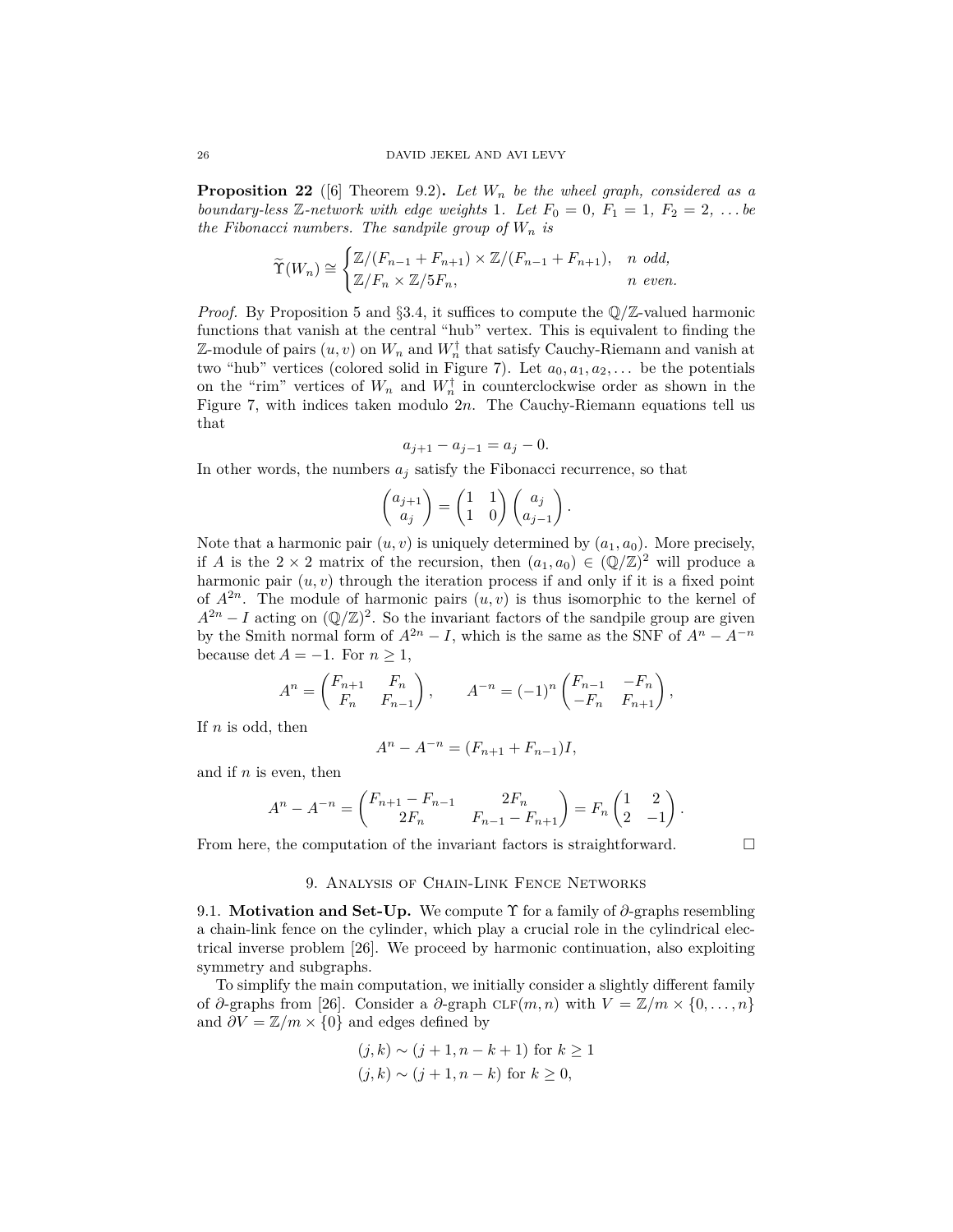

FIGURE 8. The graph CLF(8,2). Boundary vertices are black, interior vertices are white, and the vertices lying on blue dashed lines are identified.

as shown in Figure 8. If *m* is even then the network is one of Lam and Pylyavksyy's "purely cylindrical" graphs [26]. If *m* is odd, then it resembles a chain-link fence shaped like a Möbius band.

Consider  $CLF(m, n)$  as a  $\mathbb{Z}$ -network with edge weights 1. Since the network is non-degenerate,  $\Upsilon$  will have a free part of rank  $|\partial V|$ , and thus we will restrict our attention to the torsion. By Corollary 5, the torsion submodule is isomorphic  $Tor_1(\Upsilon,\mathbb{Q}/\mathbb{Z})=\mathcal{U}_0(\mathrm{CLF}(m,n),\mathbb{Q}/\mathbb{Z})$ . We will show

**Theorem 4.** *For*  $CLF(m, n)$  *viewed as a* Z-network with edge weights 1,

$$
\mathcal{U}_0(\mathrm{CLF}(m,n),\mathbb{Q}/\mathbb{Z})\cong \begin{cases} (\mathbb{Z}/2)^n, & m\text{ odd}\\ (\mathbb{Z}/2)^{2n}, & m\equiv 2\mod 4\\ \bigoplus_{j=1}^n\left(\frac{\mathbb{Z}}{\gcd(4^j,2m)}\right)^2, & m\equiv 0\mod 4.\end{cases}
$$

As in §7, we observe that changing the vertices  $S = \{0, 1\} \times \{1, \ldots, n\}$  to boundary will make the graph layerable, and therefore, we desire to write a harmonic function  $u \in \mathcal{U}_0(\text{CLF}(m, n), \mathbb{Q}/\mathbb{Z})$  in terms of its values on these vertices. However, given the symmetry of the graph, there is a more convenient way to formulate harmonic continuation than using the layerable filtration. Starting with the values of *u* on *S* (the first two columns of vertices), we will proceed column by column to harmonically continue around the annulus. Thus, as in §8.2, the harmonic functions will be periodic points of a certain propagation matrix.

The harmonic continuation process does not use the condition that the net current on the boundary is zero, so we will have to test that condition separately. Note that the annulus is covered by the infinite strip, and  $CLF(m, n)$  is covered by a graph  $CLF(\infty, n)$  with vertex set  $\mathbb{Z} \times \{0, \ldots, n\}$ . For  $\phi \in (\mathbb{Q}/\mathbb{Z})^S$  to extend to an element of  $U_0(\text{CLF}(m, n), \mathbb{Q}/\mathbb{Z})$ , two conditions must be satisfied: First, it must satisfy the periodicity condition to yield a well-defined function on  $CLF(m, n)$ , and second, it must define a function on  $CLF(\infty, n)$  with net current zero on the boundary. The advantage in separating these two conditions is that the second condition is easier to analyze on the infinite graph.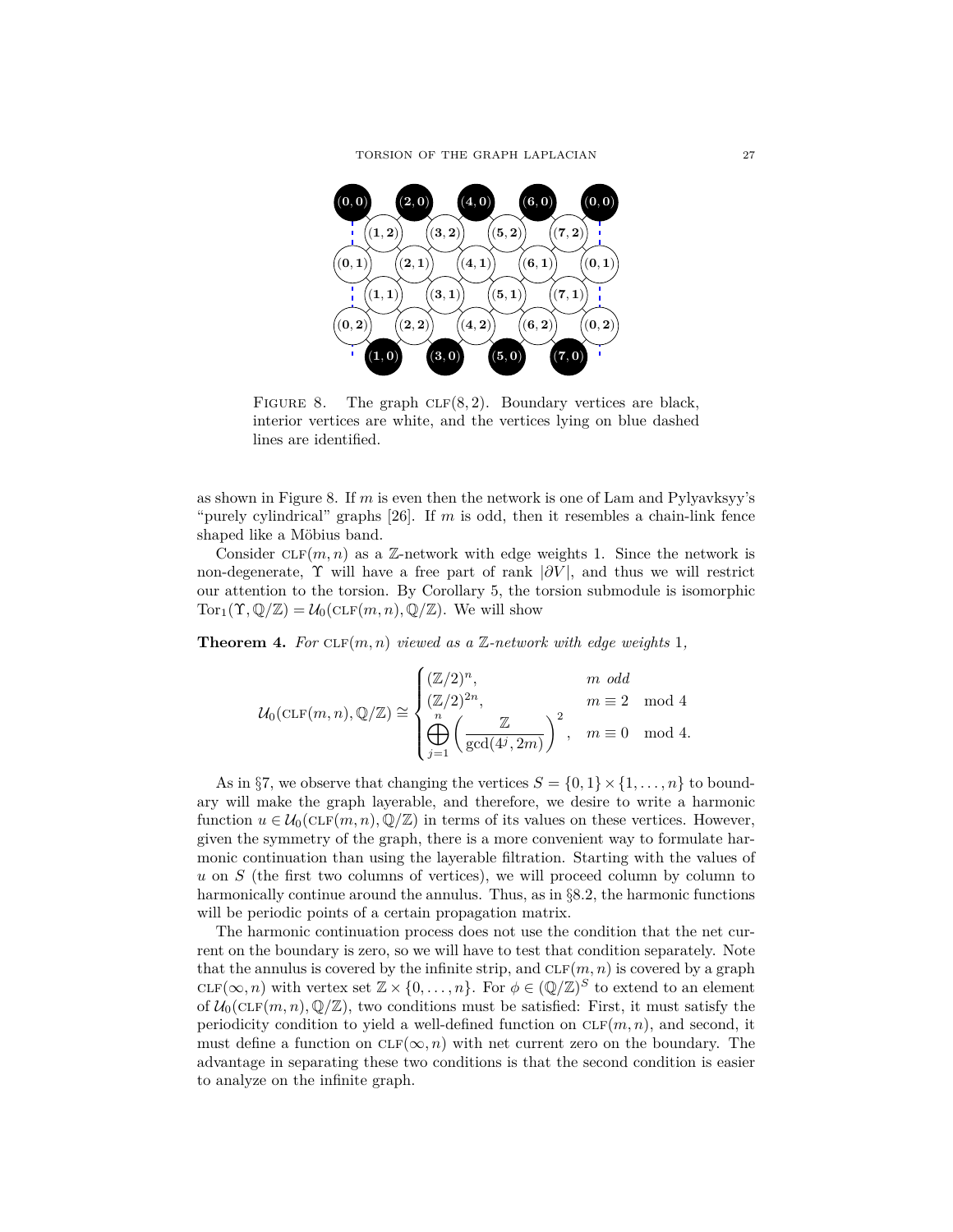In §9.2, we use harmonic continuation to write our module in a simple form (Lemma 23). Then in §9.3, we work algebraically to find the invariant factor decomposition.

9.2. **Harmonic Continuation.** Our goal is to compute the  $\mathbb{Q}/\mathbb{Z}$ -valued harmonic functions with  $u = \Delta u = 0$  on  $\partial V$ . We start by understanding the harmonic functions with  $u = 0$  on the boundary using harmonic continuation around the loop. Assume  $u(j, 0) = 0$  and let

$$
a_j = \begin{pmatrix} u(j,1) \\ \vdots \\ u(j,n) \end{pmatrix} \in (\mathbb{Q}/\mathbb{Z})^n.
$$

Then harmonicity amounts to

$$
4a_j = Ea_{j-1} + Ea_{j+1},
$$

where  $E$  is the  $n \times n$  matrix with 1's on and above the skew-diagonal, e.g.,

$$
E = \begin{pmatrix} 0 & 0 & 0 & 1 & 1 \\ 0 & 0 & 1 & 1 & 0 \\ 0 & 1 & 1 & 0 & 0 \\ 1 & 1 & 0 & 0 & 0 \\ 1 & 0 & 0 & 0 & 0 \end{pmatrix}, \quad n = 5.
$$

Thus, the vectors  $a_j$  satisfy the recurrence relation

$$
\begin{pmatrix} a_{j+1} \\ a_j \end{pmatrix} = \begin{pmatrix} 4E^{-1} & 1 \\ -1 & 0 \end{pmatrix} \begin{pmatrix} a_j \\ a_{j-1} \end{pmatrix}.
$$

Therefore, if we let *T* be the "propagation matrix,"

$$
T = \begin{pmatrix} 4E^{-1} & 1 \\ -1 & 0 \end{pmatrix},
$$

then harmonic functions with  $u = 0$  on  $\partial V$  are equivalent to fixed points of  $T^m$  in  $(\mathbb{Q}/\mathbb{Z})^{2n}$ .

Next, we must determine when a fixed point of  $T<sup>m</sup>$  will have net current zero on the boundary, which amounts to writing all the net current conditions in terms of the first two columns of vertices. We sidestep the direct computation of currents by adding an extra row of vertices at the top/bottom of  $CLF(m, n)$ , viewing it as a subgraph of  $CLF(m, n + 1)$  by the map  $(j, k) \mapsto (j, n + 1 - k)$  (see Figure 9). Harmonic functions on  $CLF(m, n)$  with  $u = \Delta u = 0$  on  $\partial V$  correspond to harmonic functions on  $CLF(m, n + 1)$  which are zero on the boundary vertices and on the top and bottom rows of interior vertices, that is,  $u(j, 0) = u(k, n+1) = 0$ . If  $w \in (\mathbb{Q}/\mathbb{Z})^{2(n+1)}$  represents the initial data of a harmonic function on  $CLF(m, n+1)$ , then  $u(j, n+1)$  is the  $(n+1)$ -th coordinate of  $T^{j-1}w$ . Therefore,

**Lemma 23.**  $\mathcal{U}_0(\text{CLF}(m, n), \mathbb{Q}/\mathbb{Z})$  *is isomorphic to* 

$$
\{w \in (\mathbb{Q}/\mathbb{Z})^{2(n+1)} : T^m w = w \text{ and } (e,0) \cdot T^j w = 0 \text{ for all } j \in \mathbb{Z}\},\
$$

*where*  $e = (0, \ldots, 1) \in \mathbb{Z}^{n+1}$  *is the*  $(n+1)$ *-th standard basis row vector and T is the propagation matrix for*  $CLF(m, n + 1)$ *.*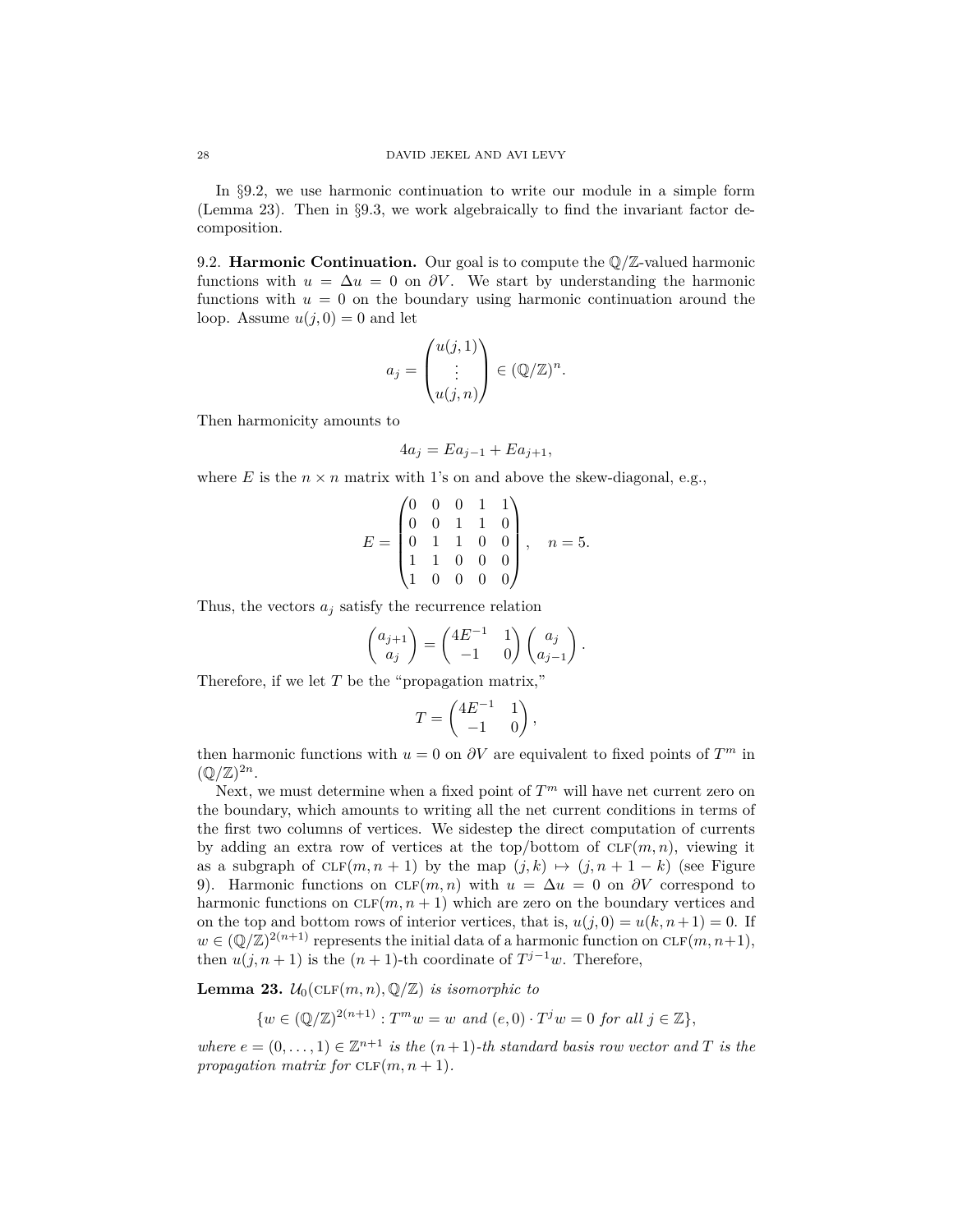

FIGURE 9. An embedding of  $CLF(8, 1)$  into  $CLF(8, 2)$ . The vertices on the left and right sides are identified.

9.3. An Explicit Basis for  $U_0$ . To compute the module in Lemma 23, we first consider the condition  $(e, 0) \cdot T^j w = 0$ , disregarding the periodicity condition. We obtain

**Lemma 24.**

$$
\{w \in (\mathbb{Q}/\mathbb{Z})^{2(n+1)} : (e,0) \cdot T^j w = 0\} \cong \bigoplus_{j=1}^n \left(\frac{\mathbb{Z}}{4^j}\right)^2
$$

*.*

*Proof.* This amounts to finding Smith normal form for the submodule of  $\mathbb{Z}^{2(n+1)}$ generated by  $(e, 0) \cdot T^j$ ,  $j \in \mathbb{Z}$ . Note

$$
T = \begin{pmatrix} 4E^{-1} & 1 \\ -1 & 0 \end{pmatrix}, \qquad T^{-1} = \begin{pmatrix} 0 & -1 \\ 1 & 4E^{-1} \end{pmatrix}.
$$

Since  $(e, 0)$  only interacts with the top row of  $T^j$ , we first need to find  $(1_{n \times n}, 0_{n \times n})$ .  $\mathbb{Z}[T, T^{-1}]$ . A straightforward argument shows that

$$
(1,0)\cdot \mathbb{Z}[T,T^{-1}] = \mathbb{Z}[4E^{-1}](1,0) + \mathbb{Z}[4E^{-1}](0,1).
$$

Therefore,

$$
\frac{\mathbb{Z}^{2(n+1)}}{(e,0)\cdot \mathbb{Z}[T,T^{-1}]} \cong \left(\frac{\mathbb{Z}^{n+1}}{e\cdot \mathbb{Z}[4E^{-1}]}\right)^2.
$$

Another simple computation shows that  $e, e \cdot E, \ldots, e \cdot E^n$  is a basis for  $\mathbb{Z}^{n+1}$  and therefore, since  $E$  is invertible over  $\mathbb{Z}$ ,

$$
e, E^{-1}e, \ldots, E^{-n}e
$$
 is a basis for  $\mathbb{Z}^{n+1}$ .

On the other hand,

$$
e, 4E^{-1}e, \ldots, 4^nE^{-n}e
$$
 is a basis for  $e \cdot \mathbb{Z}[4E^{-1}],$ 

so that

$$
\frac{\mathbb{Z}^{n+1}}{e \cdot \mathbb{Z}[4E^{-1}]} \cong \bigoplus_{j=1}^n \frac{\mathbb{Z}}{4^j},
$$

which completes the proof.  $\Box$ 

Now we turn to the periodicity condition  $T^m w = w$ . In light of the last lemma, we can restrict our attention to *w* in the 2-torsion submodule  $T_2(\mathbb{Q}/\mathbb{Z})^{2(n+1)}$ . Since we are only considering functions that vanish on the top and bottom rows of interior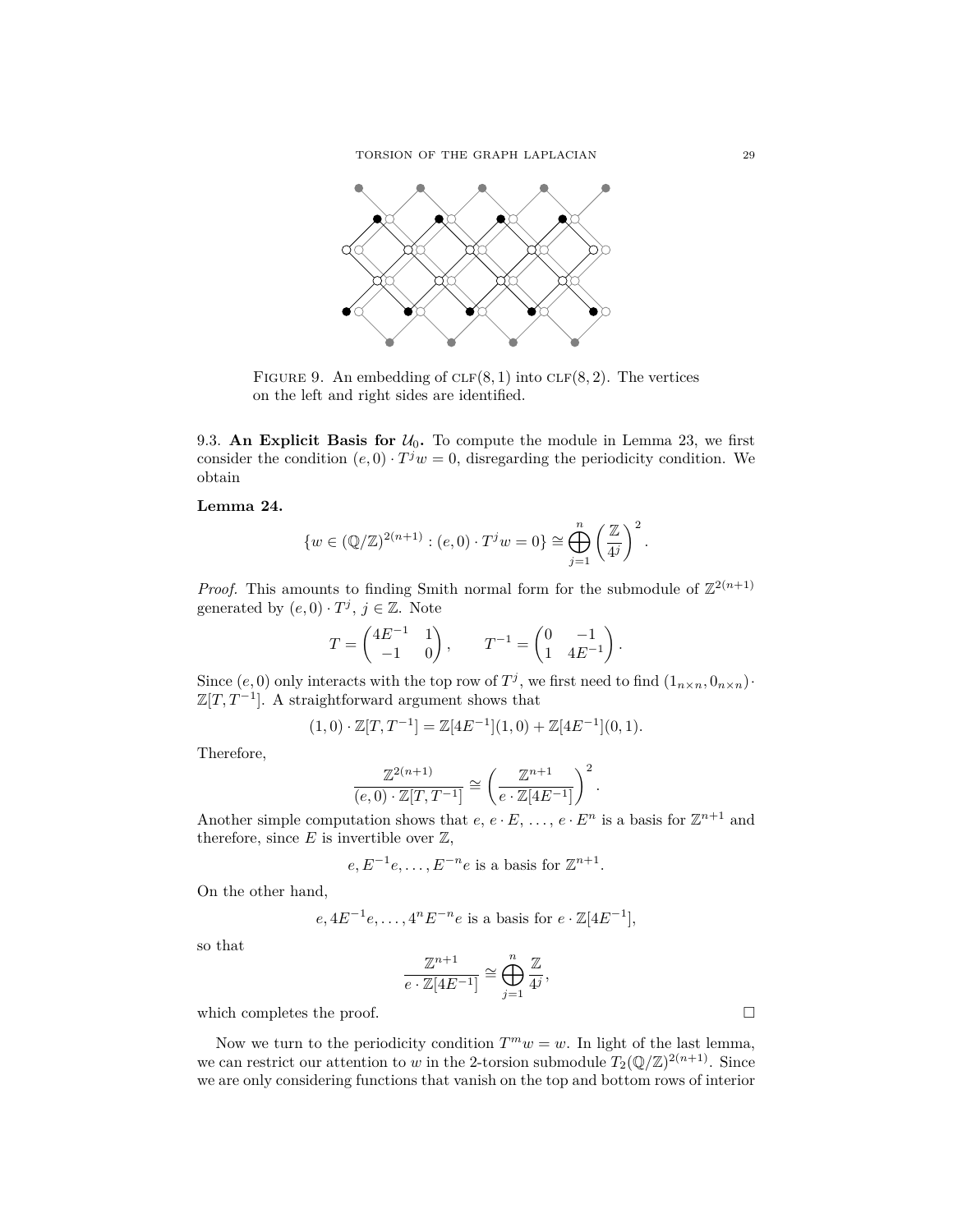vertices of  $CLF(m, n+1)$ , we can also revert back to working  $CLF(m, n)$  for purposes of the periodicity computation. We claim

**Lemma 25.** *Suppose*  $m = r2^s$  *with*  $r$  *odd. Then* 

$$
\{w \in T_2(\mathbb{Q}/\mathbb{Z})^{2n} : T^m w = w\} \cong \begin{cases} (\mathbb{Z}/2)^n, & m \text{ odd} \\ (\mathbb{Z}/2)^{2n}, & m \equiv 2 \text{ mod } 4 \\ (\mathbb{Z}/2^{s+1})^{2n}, & m \equiv 0 \text{ mod } 4. \end{cases}
$$

*Proof.* We need to find an accurate enough 2-adic expansion of  $T^m - 1$ . Note that

$$
T = \begin{pmatrix} 0 & -1 \\ 1 & 0 \end{pmatrix} \mod 4.
$$

Hence, when  $m = 1 \text{ mod } 4$ ,

$$
T^m - 1 = \begin{pmatrix} -1 & -1 \\ 1 & -1 \end{pmatrix} \mod 4,
$$

and thus  $\{w \in T_2(\mathbb{Q}/\mathbb{Z})^{2n} : T^m w = w\} \cong (\mathbb{Z}/2)^n$ , and the case where  $m = 3 \text{ mod } 2$ 4 is similar. When  $m = 2 \text{ mod } 4$ , then  $T^m - I = -2 \text{ mod } 4$ , so we get  $(\mathbb{Z}/2)^{2n}$ . To handle the case where  $m = 0 \text{ mod } 4$ , one can show by induction that

$$
T^{2^s} = 1 + 2^{s+1} \begin{pmatrix} 0 & E^{-1} \\ -E^{-1} & 0 \end{pmatrix} \mod 2^{s+2} \text{ for } s \ge 2.
$$

and hence if *r* is odd

$$
T^{r2^s} - 1 = 2^{s+1} \begin{pmatrix} 0 & E^{-1} \\ -E^{-1} & 0 \end{pmatrix} \bmod 2^{s+2} \text{ for } s \ge 2,
$$

which completes the proof.

*Proof of Theorem 4.* We work on  $CLF(m, n)$  rather than  $CLF(m, n+1)$ . The module we want to compute is the intersection of two submodules of  $(\mathbb{Q}/\mathbb{Z})^{2n}$ , the first given by the boundary current zero condition without periodicity, and the second given by the periodicity condition. The theorem now follows from Lemmas 24 and 25 and a small amount of casework.

9.4. **Chain-Link Fence Variants.** The graphs  $CLF(2m, n)$  are "purely cylindrical" graphs on the cylinder with 2*n* rows of vertices. As in [26], one can replace 2*n* rows of vertices with an odd number of vertices. We will call the cylindrical graph with *n* rows and 2*m* columns of vertices  $CLF'(m, n)$ , so that  $CLF(2m, n) =$  $CLF'(m, 2n)$ .

Knowing the  $\mathbb{Q}/\mathbb{Z}$ -valued harmonic functions with zero boundary data for  $CLF'(m, 2n)$ , we can easily deduce what they are for  $CLF'(m, 2n - 1)$ 

# **Proposition 26.**

$$
\mathcal{U}_0(\Upsilon(\mathrm{CLF}'(m,2n-1)),\mathbb{Q}/\mathbb{Z}) \cong \begin{cases} (\mathbb{Z}/2)^{2n-1}, & m \text{ odd} \\ \bigoplus_{j=1}^n \frac{\mathbb{Z}}{(4^j,m)} \oplus \bigoplus_{j=1}^{n-1} \frac{\mathbb{Z}}{(4^j,m)}, & m \text{ even.} \end{cases}
$$

*Proof.* Consider the inclusion maps  $f_k$ : CLF' $(m, k) \to$  CLF' $(m, k+1)$  which include a smaller cylindrical network into the bottom *n* rows of the larger one. Now  $f_{2n-1}$ induces an inclusion map  $\mathcal{U}_0(\text{CLF}'(m, 2n-1), \mathbb{Q}/\mathbb{Z}) \to \mathcal{U}_0(\text{CLF}'(m, 2n), \mathbb{Q}/\mathbb{Z})$ . Let  $a_0$  and  $a_1$  be the data of a harmonic function on the first two columns of vertices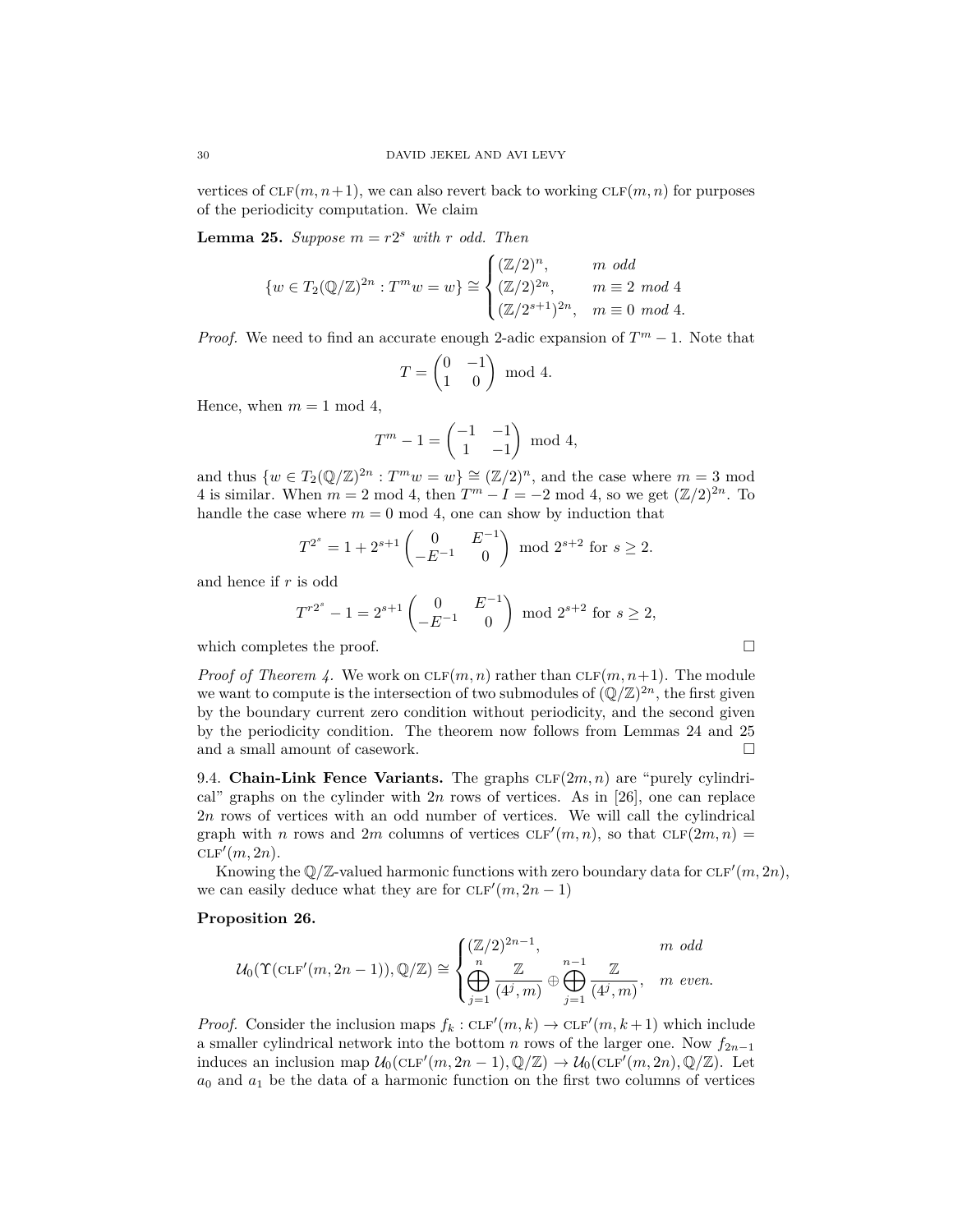on  $CLF'(m, 2n)$ . The proof of Lemma 24 shows that the harmonic functions on  $CLF'(m, 2n)$  split into a direct sum of those with  $a_0 = 0$  and those with  $a_1 = 0$ , and one can deduce that the same direct sum decomposition holds for  $CLF'(m, 2n - 1)$ . Functions on  $CLF'(m, 2n)$  with  $a_1 = 0$  must have potential zero on the top row of interior vertices in  $CLF'(m, 2n)$  (see Figure 8), and therefore restrict to harmonic functions on  $CLF'(m, 2n - 1)$ . Thus, the functions with  $a_1 = 0$  are the same for  $CLF'(m, 2n-1)$  and  $CLF'(m, 2n)$ . By similar reasoning, the functions with  $a_0 = 0$ are the same for  $CLF'(m, 2n-1)$  and  $CLF'(m, 2n-2)$ . The asserted result follows: Intuitively,  $CLF'(m, 2n - 1)$  gets half of the module for  $CLF'(m, 2n - 2)$  and half of the module for  $CLF'(m, 2n)$ .

Our method of proof also allows us to determine how the various inclusion maps of clf networks interact with the invariant factor decomposition. As in the proof of Lemma 24, everything boils down to working out the right action of the matrix *E* on the standard basis vectors. For instance, if we consider the inclusion of  $CLF(m, n)$ into the "middle" of  $CLF(m, n + 1)$  as in Figure 9, one can show this includes each of the summands  $\mathbb{Z}/4^n$  into  $\mathbb{Z}/4^{n+1}$  for the networks on the infinite strip, which determines its behavior on the finite networks as well.

The clf networks were discussed at the University of Washington Mathematics REU during the summer of 2015. Will Dana, Collin Litterell, and Austin Stromme assisted in the computation of the characteristic polynomials of matrices in §5, during the course of which we gained a better understanding for the structure of these matrices. Unfortunately we do not have an occasion to present this calculation, but we remark that there is a beautiful connection with Chebyshev polynomials of the second kind.

# 10. Covering Maps and Symmetry

In §5, we were primarily concerned with the existence or non-existence of torsion. Here we explain how symmetry imposes constraints on the group structure and torsion primes of Υ. We omit the straightforward proofs of the following observations, which we record for the benefit of future research.

Recall from  $\S 4$  that a covering map is a geometric harmonic morphism  $f:\widetilde{\Gamma}\to \Gamma$ such that  $f(V_1^{\circ}) = V_2^{\circ}$ ,  $f(\partial V_1) = \partial V_2$ , and for each  $x \in V_1$ ,  $f$  maps  $\{e \in E_1 : e_+ =$ *x*} bijectively onto  $\{e \in E_2 : e_+ = f(x)\}.$  The **fibers** of *f* are the sets  $f^{-1}(x)$ for  $x \in V(\Gamma)$ . The covering map is *r***-sheeted** if  $|f^{-1}(x)| = r$  for all *x*, and it is **finite-sheeted** if  $|f^{-1}(x)| < \infty$  for all *x*.

**Observation 27.** *A covering map*  $f : \widetilde{\Gamma} \to \Gamma$  *induces a surjection*  $\Upsilon(\widetilde{\Gamma}) \to \Upsilon(\Gamma)$ *providing the following isomorphism:*

$$
\Upsilon(\Gamma) \cong \Upsilon(\widetilde{\Gamma}) / \sum_{\substack{x,y \in V(\Gamma) \\ f(x) = f(y)}} R(x - y)
$$

*Dually, there is an injection*  $U(\Gamma, M) \to U(\widetilde{\Gamma}, M)$  *which identifies harmonic functions on*  $\Gamma$  *with harmonic functions on*  $\widetilde{\Gamma}$  *that are constant on each fiber of f.* 

**Observation 28.** *Suppose that f is an r-sheeted covering map. Regard r as an element of R by applying the ring morphism*  $\mathbb{Z} \to R$ *. Suppose further that multiplication by*  $r \in R$  *is an isomorphism of the R-module M, and let*  $r^{-1}$  *denote the*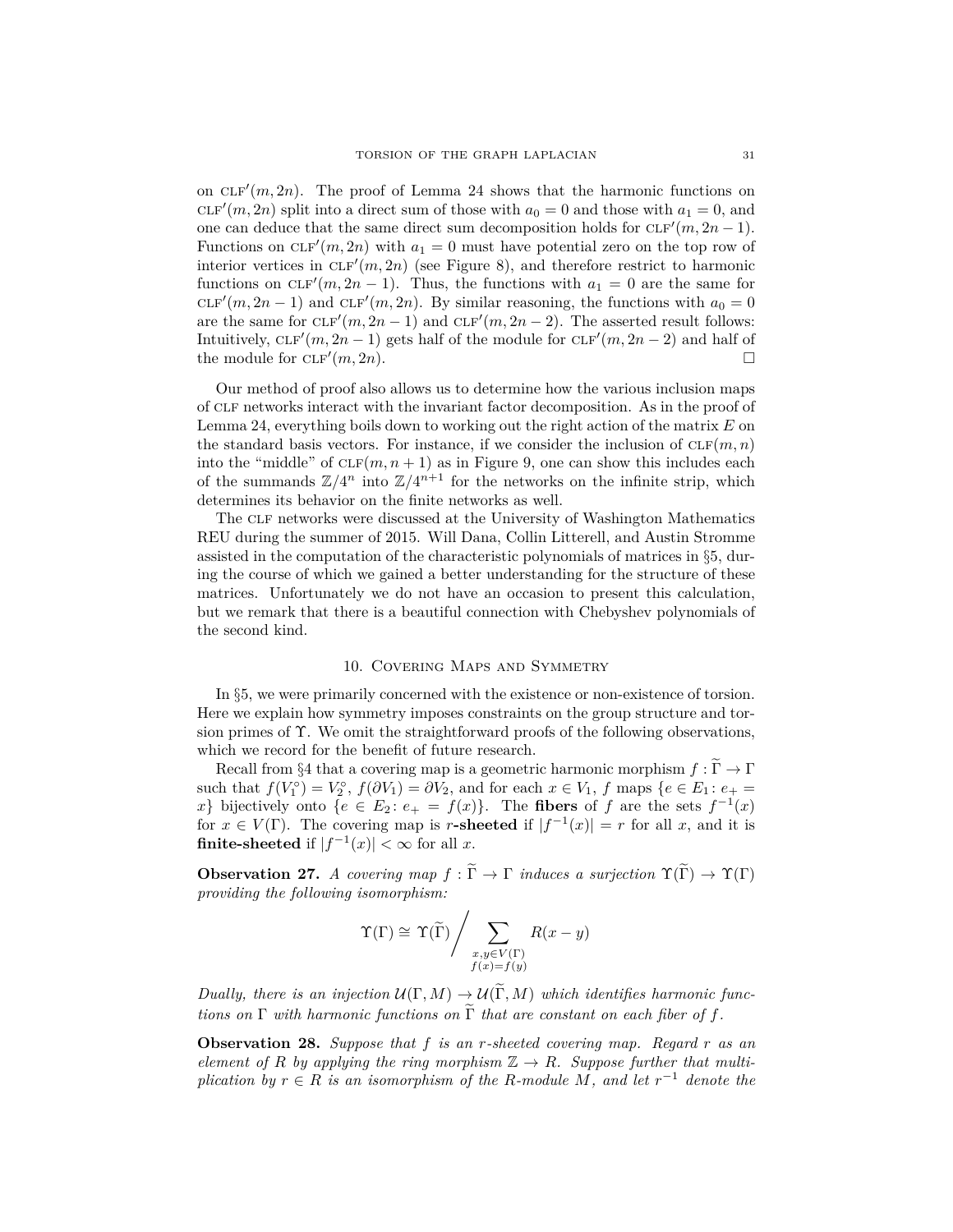*inverse morphism. Then the map*  $\mathcal{U}(\Gamma, M) \to \mathcal{U}(\widetilde{\Gamma}, M)$  *is a split injection with left inverse given by the averaging operator*

$$
Au(x) = r^{-1} \left( \sum_{y \in f^{-1}(x)} u(y) \right),
$$

*as in the proof of Maschke's Theorem, and hence*  $\mathcal{U}(\widetilde{\Gamma}, M) \cong \mathcal{U}(\Gamma, M) \oplus \ker A$ .

**Observation 29.** *If a group K acts freely by R-network automorphisms on* Γ*, then there exists a quotient network*  $\Gamma/K$  *and a covering map*  $\Gamma \to \Gamma/K$ *. The induced K*-action on  $\mathcal{U}(\Gamma, M)$  has fixed-point submodule  $\mathcal{U}(\Gamma, M)^K = \mathcal{U}(\Gamma/K, M)$ . If *K* is *a p-group, then*

$$
|\mathcal{U}(\Gamma, M)| \equiv |\mathcal{U}(\Gamma/K, M)| \mod p,
$$

*provided both sides are finite. For example, this holds when* Γ *and M are finite.*

For a finite-sheeted covering map  $f : \widetilde{\Gamma} \to \Gamma$ , there is an injection  $\mathcal{U}_0(\Gamma, M) \to$  $\mathcal{U}_0(\widetilde{\Gamma}, M)$ . Indeed, if  $f: \widetilde{\Gamma} \to \Gamma$  is a covering map and *u* is harmonic on  $\Gamma$  with vanishing boundary potential and net current, then the pullback *f* <sup>∗</sup>*u* also has vanishing boundary potential and current. Furthermore when *f* is finite-sheeted, the pullback of a finitely supported function is finitely supported. Observations 28 and 29 also apply with  $\mathcal{U}_0(\Gamma, M)$  in place of  $\mathcal{U}(\Gamma, M)$ .

While these statements hold in general, the mod *p* counting formula is especially useful when  $R = \mathbb{Z}$ . For instance, suppose P is a p-group acting freely on a finite non-degenerate Z-network Γ. Because  $\text{Tor}_1(\Upsilon(\Gamma), M) = \mathcal{U}_0(\Gamma, M)$ , and because  $|\mathcal{U}_0(\Gamma, M)| = |\mathcal{U}_0(\Gamma/S, M)| \text{ mod } p$ , we see that  $\Upsilon(\Gamma)$  has *p*-torsion if and only if  $\Upsilon(\Gamma/P)$  has *p*-torsion.

On the other hand, if *q* is relatively prime to *p*, then by Observation 28,

$$
\mathcal{U}_0(\Gamma,\mathbb{Z}/q^k) \cong \mathcal{U}_0(\Gamma/P,\mathbb{Z}/q^k) \oplus \ker A, .
$$

where  $A$  is the averaging operator on  $U_0$ . Together with Observation 29, this yields  $|\ker A| \equiv 1 \mod p$ . By Observation 29, *P* acts faithfully on ker *A*. This is a significant amount of information about the *q*-torsion, especially if we have either bounds on the order of  $\text{Tor}_1(\Upsilon(\Gamma), \mathbb{Z}/q^k)$  through determinantal computations or bounds on the number of generators obtained from harmonic continuation as in §9.2.

These symmetry principles can be tweaked to yield statements for branched covering maps. We leave the general case to the reader and restrict our attention to the wheel graphs of  $\S 8.2$ . We declare the central vertex to be a boundary vertex. There is a natural branched covering map  $W_{kn} \to W_n$  that preserves the central vertex, and  $W_n$  can be viewed as the quotient of  $W_{kn}$  by the rotation action of the cyclic group  $K = \mathbb{Z}/k$ .

Though this is not a covering map, Observation 27 still holds, and Observation 28 holds with  $r = k$ . To verify Observation 29 in this case, note  $\mathcal{U}_0(W_n, M) \subset$  $\mathcal{U}_0(W_{nk}, M)^K$  trivially. On the other hand, if  $\tilde{u}$  is harmonic on  $W_{kn}$  and constant on each fiber, then the corresponding function  $u$  on  $W_n$  is harmonic at all vertices except possibly the central vertex. But since im  $\Delta \subset \ker \epsilon$ , it must be harmonic at the central vertex as well. Our remarks about the torsion primes of  $\Upsilon$  thus hold for the wheel graphs.

Let *q* be any prime. We know from harmonic continuation that  $\mathcal{U}_0(W_n, \mathbb{Z}/q)$ is generated by at most two elements. Conversely, any element of  $(\mathbb{Q}/\mathbb{Z})^2$  must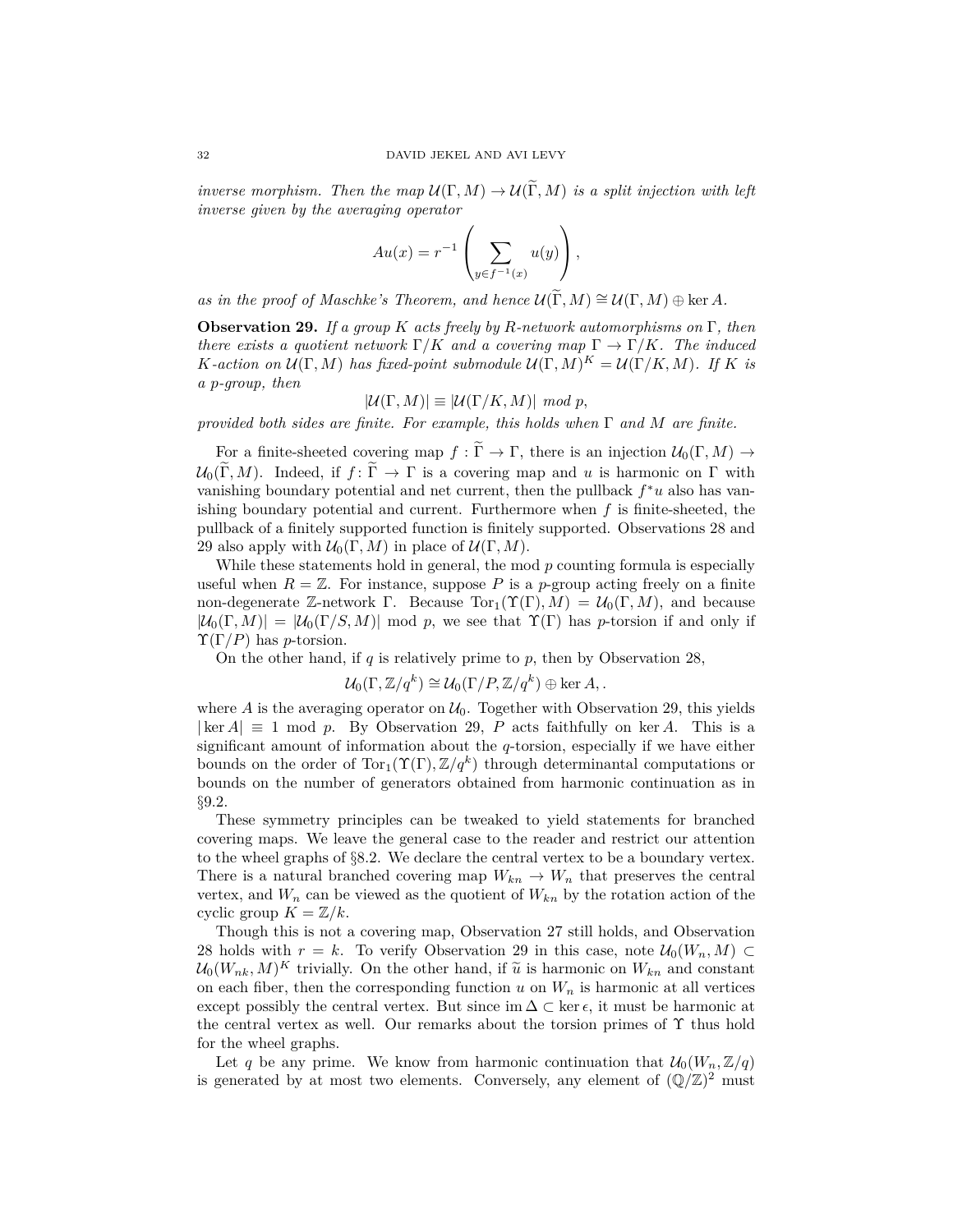be a fixed point of the iteration process in §8.2 for some *n*, and thus, there will eventually be *q*-torsion with two generators (and given the formula in §8.2, we know that for  $q \neq 5$ , the *q*-torsion will already have two generators when it first appears). At some point, we will have *q*-torsion in  $W_{pn}$  but not  $W_n$ , for some prime *p*; and applying Observation 29 with  $M = \mathbb{Z}/q$  shows that  $q \equiv \pm 1 \mod p$ . After that, the only way for  $W_{pn}$  to have more *q*-torsion than  $W_n$  is if  $p = q$ , since otherwise,  $\mathcal{U}_0(W_{pn}, \mathbb{Z}/q^k) = \mathcal{U}_0(W_n, \mathbb{Z}/q^k) \oplus \ker A$ , and ker *A* must be trivial since the *q*-torsion component from  $W_n$  already has the maximum possible number of generators.

The chain-link fence example manifests similar behavior. There are obvious covering maps  $CLF(km, n) \to CLF(m, n)$  which induce inclusions  $\mathcal{U}_0(CLF(m, n), \mathbb{Q}/\mathbb{Z}) \to$  $U_0(\text{CLF}(km, n), \mathbb{Q}/\mathbb{Z})$ . If *m* is divisible by large enough powers of 2, this is an isomorphism. It is also an isomorphism when *k* is odd — the bigger graph can only have more 2-torsion when *k* is divisible by 2.

## 11. Open Problems

Much like the sandpile group, the module  $\Upsilon$  blends ideas from network theory, combinatorics, algebraic topology, homological algebra, and complex analysis. We have correlated the algebraic properties of  $\Upsilon$  with the combinatorial properties of *∂*-graphs, including harmonic morphisms, layer-stripping, wedge-sums, duality, and symmetry. We applied this general theory to study a non-trivial family of *∂*-graphs related to those in [26]. The following questions remain:

**Question 1.** *Do our algebraic invariants extend to higher dimensions, along the lines of* [16]*? What is the analogue of the electrical inverse problem in this case? What is the analogue of the layer-stripping technique?*

**Question 2.** *Determine the group of* Q*/*Z*-harmonic functions supported in a given* subset of the  $\mathbb{Z}^2$  lattice. Our analysis of CLF *graphs resolves the case of a diagonal* strip with sides parallel to the lines  $y = \pm x$ . A straightforward argument using har*monic continuation shows that these are the only strips with an interesting answer.*

**Question 3.** *Can the techniques developed herein be used to aid the computation of previously intractable sandpile groups?*

**Question 4.** *We have studied algebraic invariants which test complete reducibility of graphs. This is a first step to testing solvability of the inverse problem. Are there other interesting invariants of ∂-graphs which test whether or not the electrical inverse problem can be solved by layer stripping?*

**Question 5.** *Does Theorem 1 extend to infinite graphs? If* Υ *is flat for all unit edge weights, must it be free?*

**Acknowledgments:** We thank James A. Morrow for organizing the University of Washington REU in Electrical Inverse Problems and listening to our ideas. During the summer of 2015, we had invaluable discussions with REU students Will Dana, Collin Litterell, and Austin Stromme. They studied numerous examples and provided insights and suggestions (specific attributions appear in previous sections).

Furthermore we thank the organizers of the CMO-BIRS workshop on Sandpile Groups for their support, encouragement, and hospitality. One of the authors presented a preliminary version of these results at this workshop and would like to thank Dustin Cartwright, Caroline Klivans, Lionel Levine, Jeremy Martin, David Perkinson, and Farbod Shokrieh for stimulating discussions.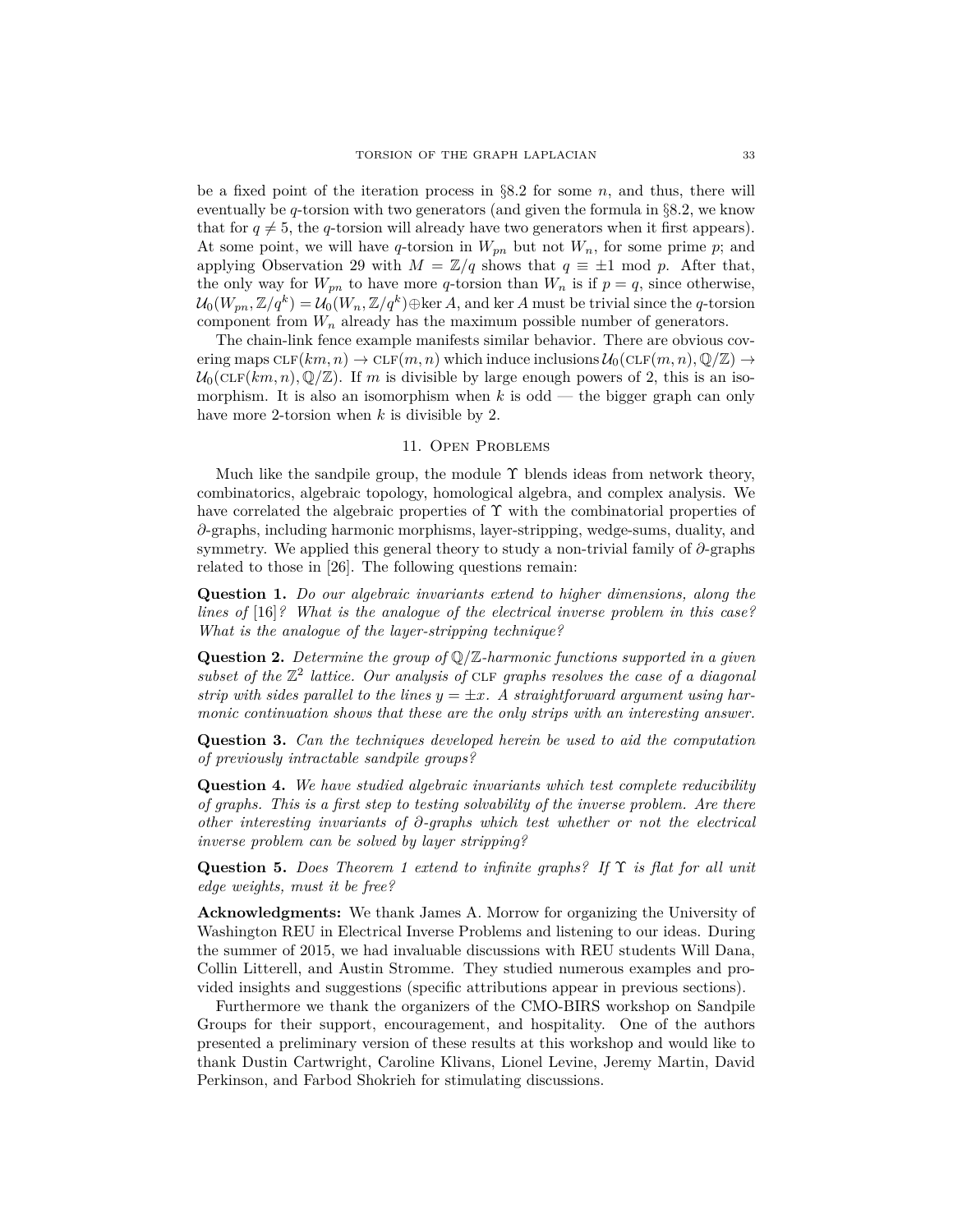#### 34 DAVID JEKEL AND AVI LEVY

#### **REFERENCES**

- [1] Michael F. Atiyah and Ian G. MacDonald. *Introduction to Commutative Algebra*. Westview Press. 1969. Book.
- [2] Per Bak, Chao Tang, and Kurt Wiesenfeld. "Self-organized criticality: An explanation of the 1*/f* noise." *Phys. Rev. Lett.* 59.4 (1987): 381.
- [3] Matthew Baker and Serguei Norine. "Harmonic morphisms and hyperelliptic graphs." *International Math Research Notices* 2009.15 (2009): 2914-2955.
- [4] Matthew Baker and Serguei Norine. "Riemann-Roch and Abel-Jacobi theory on a finite graph." *Advances in Mathematics* 215.2 (2007): 766-788.
- [5] Norman L. Biggs. "Algebraic potential theory on graphs." *Bulletin of the London Mathematical Society* 29.6 (1997): 641-682.
- [6] Norman L. Biggs. "Chip-firing and the critical group of a graph." *Journal of Algebraic Combinatorics* 9.1 (1999): 25-45.
- [7] Anders Björner, László Lovász and Peter W. Shor. "Chip-firing games on graphs." Europ. J. Comb. 12, p.283-291 (1991).
- [8] Alexander I. Bobenko and Felix Günther. "Discrete complex analysis on planar quadgraphs." To appear in Advances in Discrete Differential Geometry, Springer, 2016, pp. 55-128. arXiv:1505.05673
- [9] Robert Cori and Dominique Rossin. "On the sandpile group of dual graphs." *European Journal of Combinatorics* 21.4 (2000): 447-459.
- [10] Edward B. Curtis, David Ingerman, James A. Morrow. "Circular Planar Graphs and Resistor Networks." *Linear algebra and its applications* 238.1 (1998): 115-150. Online at http://www.math.washington.edu/˜morrow/papers/cim.pdf
- [11] Edward B. Curtis and James A. Morrow. "The Dirichlet to Neumann map for a resistor network." *SIAM J. of Applied Math* 51.4 (1991): 1011-1029. Online at http://www.math.washington.edu/˜morrow/reu97/char.pdf
- [12] Edward B. Curtis and James A. Morrow. *Inverse Problems for Electrical Networks.* World Scientific. 2000. Book.
- [13] Deepak Dhar. "Self-organized critical state of sandpile automaton models." Physical Review Letters vol. 64, iss. 14. 1990
- [14] Richard J. Duffin. "Potential Theory on a Rhombic Lattice." *Journal of Combinatorial Theory* 5.3 (1968): 258-272.
- [15] David S. Dummit and Richard M. Foote. *Abstract Algebra.* John Wiley and Sons, Inc. 2004. Book.
- [16] Art M. Duval, Caroline J. Klivans, Jeremy L. Martin. "Critical groups of simplicial complexes." *Annals of Combinatorics* 17.1 (2013): 53-70.
- [17] Robin Forman. "Determinants of Laplacians on graphs." *Topology* 32.1 (1993):35-46.
- [18] Chris Godsil and Gordon Royle. *Algebraic Graph Theory.* Springer-Verlag New York. 2001. Book.
- [19] Alexander E. Holroyd, Lionel Levine, Karola Mészáros, Yuval Peres, James Propp, David B. Wilson. "Chip-firing and rotor-routing on directed graphs." *In and Out of Equilibrium 2.* Birkhäuser Basel, 2008. 331-364.
- [20] David Jekel. "Layering *∂*-Graphs and Networks: *∂*-Graph Transformations, Discrete Harmonic Continuation, and a Generalized Electrical Inverse Problem." arXiv:1601.00247.
- [21] Will Johnson. "Circular Planar Resistor Networks with Nonlinear and Signed Conductors." arXiv:1203.4045.
- [22] Lionel Levine. "The sandpile group of a tree." *European Journal of Combinatorics* 30.4 (2009): 1026–1035.
- [23] Dino Lorenzini. "Arithmetical graphs." Math. Ann 285:481-501, 1989.
- [24] Saunders Mac Lane. *Homology.* Spring-Verlag. 1975. Book.
- [25] Karen Perry. "Discrete Complex Analysis." Unpublished. University of Washingon math REU 2003. Online at http://www.math.washington.edu/˜reu/papers/2003/perry/perry.pdf
- [26] Thomas Lam and Pavlo Pylyavskyy, "Inverse problem in cylindrical electrical networks." *SIAM J. of Applied Math.* 72.3 (2012): 767-788.
- [27] Thomas Lam and Pavlo Pylyavskyy. "Electrical Networks and Lie theory." *Algebra & Number Theory* 9.6 (2015): 1401-1418.